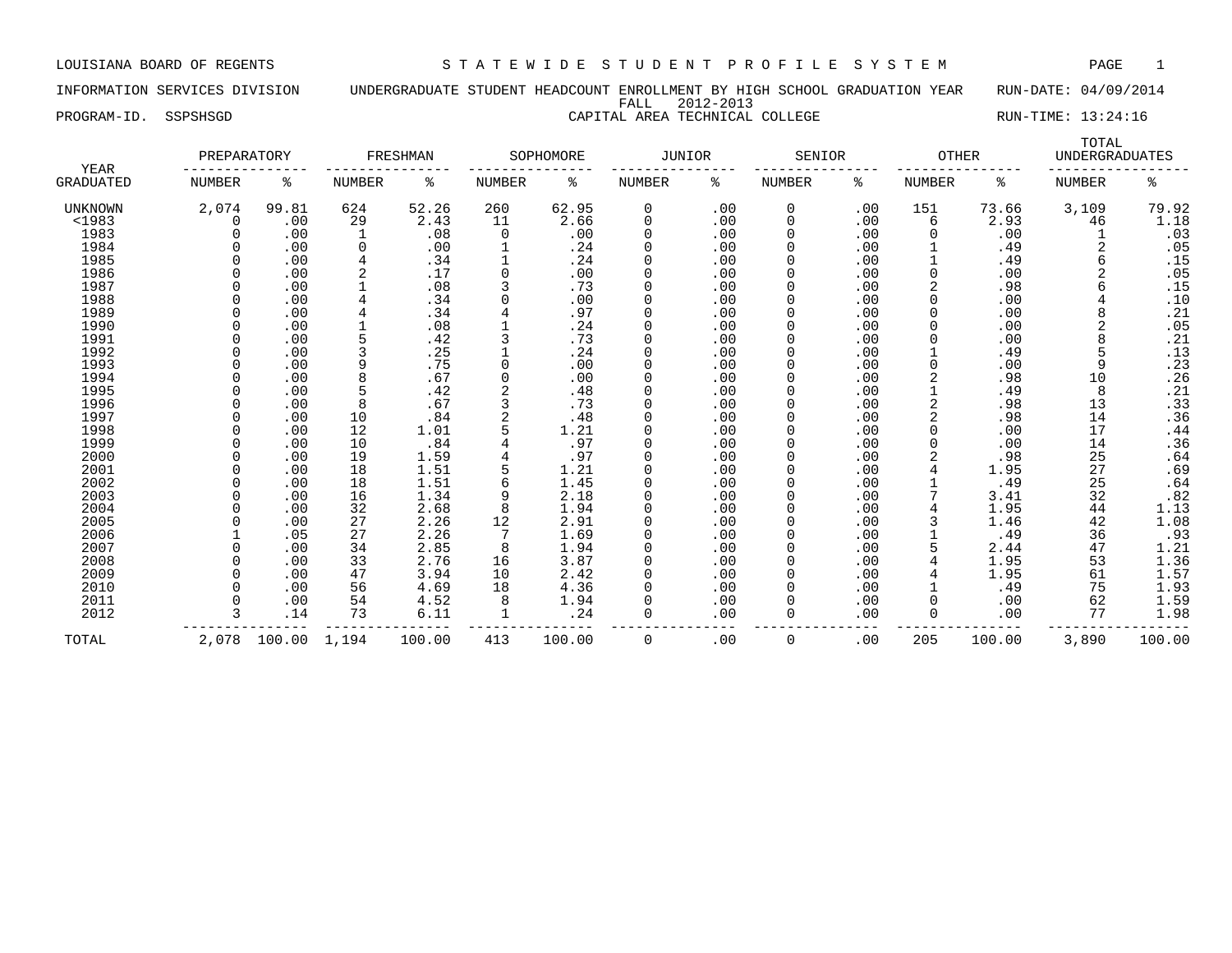INFORMATION SERVICES DIVISION UNDERGRADUATE STUDENT HEADCOUNT ENROLLMENT BY HIGH SCHOOL GRADUATION YEAR RUN-DATE: 04/09/2014 FALL 2012-2013

PROGRAM-ID. SSPSHSGD S. CENTRAL LA. TECH. COLLEGE S. CENTRAL COLLEGE RUN-TIME: 13:24:16

| YEAR             | PREPARATORY |       |        | FRESHMAN |          | SOPHOMORE | JUNIOR        |     | SENIOR |     | <b>OTHER</b> |       | TOTAL<br><b>UNDERGRADUATES</b> |       |
|------------------|-------------|-------|--------|----------|----------|-----------|---------------|-----|--------|-----|--------------|-------|--------------------------------|-------|
| <b>GRADUATED</b> | NUMBER      | ႜ     | NUMBER | ႜ        | NUMBER   | ႜ         | <b>NUMBER</b> | ႜ   | NUMBER | ႜ   | NUMBER       | ႜ     | NUMBER                         | နွ    |
| UNKNOWN          | 1,051       | 98.69 | 626    | 47.90    | 142      | 40.80     | 0             | .00 | 0      | .00 | 61           | 36.97 | 1,880                          | 65.16 |
| $1983$           |             | .00   | 31     | 2.37     | 4        | 1.15      | 0             | .00 | 0      | .00 | 3            | 1.82  | 38                             | 1.32  |
| 1983             |             | .00   | 3      | .23      | 0        | .00       |               | .00 |        | .00 |              | .00   |                                | .10   |
| 1984             |             | .00   |        | .23      |          | .57       |               | .00 |        | .00 |              | .61   |                                | .21   |
| 1985             |             | .00   |        | .00      | $\Omega$ | .00       |               | .00 |        | .00 | <sup>0</sup> | .00   |                                | .00   |
| 1986             |             | .00   |        | .54      | $\Omega$ | .00       |               | .00 |        | .00 |              | 1.21  |                                | .31   |
| 1987             |             | .00   |        | .15      |          | .00       |               | .00 |        | .00 |              | .61   |                                | .10   |
| 1988             |             | .00   |        | .23      |          | .86       |               | .00 |        | .00 |              | .61   |                                | .24   |
| 1989             |             | .00   | 2      | .15      | 0        | .00       |               | .00 |        | .00 |              | .00   |                                | .07   |
| 1990             |             | .00   |        | .08      | $\Omega$ | .00       |               | .00 |        | .00 |              | .61   | $\overline{2}$                 | .07   |
| 1991             |             | .00   |        | .23      | $\Omega$ | .00       |               | .00 |        | .00 |              | .61   |                                | .14   |
| 1992             |             | .00   | 9      | .69      |          | .00       |               | .00 |        | .00 |              | 2.42  | 13                             | .45   |
| 1993             |             | .00   |        | .46      |          | .29       |               | .00 |        | .00 |              | .61   | 8                              | .28   |
| 1994             |             | .00   |        | .54      |          | 1.15      |               | .00 |        | .00 |              | .00   | 11                             | .38   |
| 1995             |             | .00   | 11     | .84      |          | .57       |               | .00 |        | .00 |              | .61   | 14                             | .49   |
| 1996             |             | .00   | 10     | .77      |          | .29       |               | .00 |        | .00 |              | .00   | 11                             | .38   |
| 1997             |             | .00   | 5      | .38      |          | 1.44      |               | .00 |        | .00 |              | .61   | 11                             | .38   |
| 1998             |             | .00   | 13     | .99      |          | 1.15      |               | .00 |        | .00 |              | .61   | 18                             | .62   |
| 1999             |             | .00   | 15     | 1.15     |          | .29       |               | .00 |        | .00 |              | .00   | 16                             | .55   |
| 2000             |             | .00   | 19     | 1.45     |          | .86       |               | .00 |        | .00 |              | 3.03  | 27                             | .94   |
| 2001             |             | .00   | 16     | 1.22     |          | 1.15      |               | .00 |        | .00 |              | 2.42  | 24                             | .83   |
| 2002             |             | .00   | 21     | 1.61     | 8        | 2.30      |               | .00 |        | .00 |              | 2.42  | 33                             | 1.14  |
| 2003             |             | .00   | 32     | 2.45     | 10       | 2.87      |               | .00 |        | .00 |              | 3.03  | 47                             | 1.63  |
| 2004             |             | .00   | 28     | 2.14     | 9        | 2.59      |               | .00 |        | .00 |              | 3.03  | 42                             | 1.46  |
| 2005             |             | .00   | 32     | 2.45     | 12       | 3.45      |               | .00 |        | .00 | 10           | 6.06  | 54                             | 1.87  |
| 2006             |             | .00   | 32     | 2.45     | 13       | 3.74      |               | .00 |        | .00 | 4            | 2.42  | 49                             | 1.70  |
| 2007             |             | .00   | 37     | 2.83     | 17       | 4.89      |               | .00 |        | .00 | 8            | 4.85  | 62                             | 2.15  |
| 2008             |             | .00   | 34     | 2.60     | 19       | 5.46      |               | .00 |        | .00 | q            | 5.45  | 62                             | 2.15  |
| 2009             |             | .00   | 42     | 3.21     | 13       | 3.74      | $\Omega$      | .00 |        | .00 | 12           | 7.27  | 67                             | 2.32  |

 2010 2 .19 70 5.36 40 11.49 0 .00 0 .00 15 9.09 127 4.40 2011 0 .00 72 5.51 31 8.91 0 .00 0 .00 5 3.03 108 3.74 2011 108 108 108 108 108 108 12 1.13 115 12.80 10<br>4.40 127 1.13 115 8.80 0 .00 0 .00 0 .00 0 .00 127 4.40

TOTAL 1,065 100.00 1,307 100.00 348 100.00 0 .00 0 .00 165 100.00 2,885 100.00

--------------- --------------- --------------- --------------- --------------- --------------- -----------------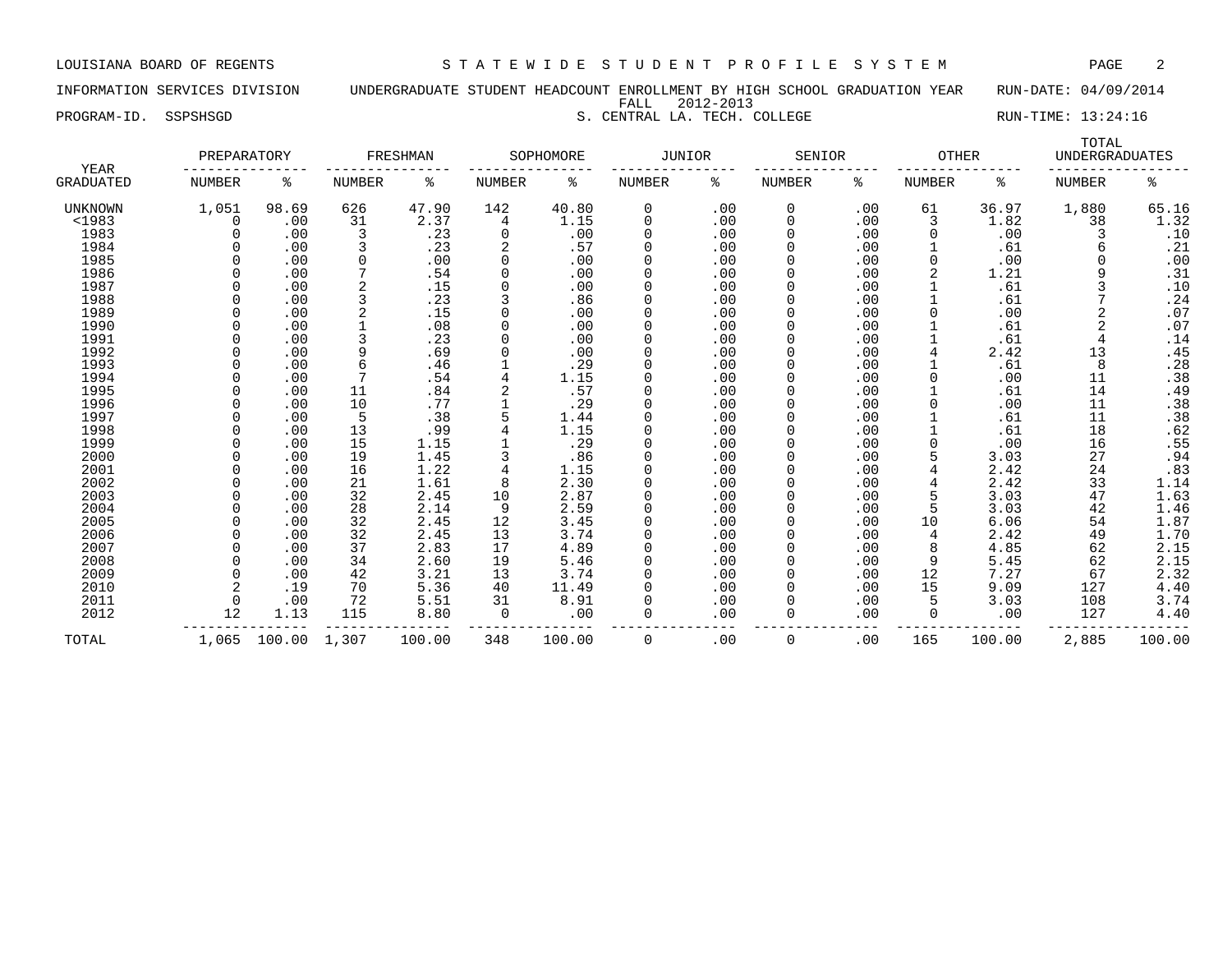INFORMATION SERVICES DIVISION UNDERGRADUATE STUDENT HEADCOUNT ENROLLMENT BY HIGH SCHOOL GRADUATION YEAR RUN-DATE: 04/09/2014 FALL 2012-2013

PROGRAM-ID. SSPSHSGD CENTRAL LA. TECH COMM COLLEGE RUN-TIME: 13:24:16

| <b>YEAR</b>      | PREPARATORY   |        |                | FRESHMAN |               | SOPHOMORE | <b>JUNIOR</b> |     | SENIOR        |     | <b>OTHER</b>  |        | TOTAL<br><b>UNDERGRADUATES</b> |        |
|------------------|---------------|--------|----------------|----------|---------------|-----------|---------------|-----|---------------|-----|---------------|--------|--------------------------------|--------|
| <b>GRADUATED</b> | <b>NUMBER</b> | ႜ      | NUMBER         | ႜ        | <b>NUMBER</b> | ి         | <b>NUMBER</b> | ႜ   | <b>NUMBER</b> | ႜ   | <b>NUMBER</b> | ి      | <b>NUMBER</b>                  | နွ     |
| UNKNOWN          | 678           | 99.41  | 512            | 57.08    | 406           | 82.52     | 0             | .00 | 0             | .00 | 160           | 75.47  | 1,756                          | 76.92  |
| <1983            | 0             | .00    | 11             | 1.23     | 3             | .61       | 0             | .00 | 0             | .00 | 1             | .47    | 15                             | .66    |
| 1983             | $\Omega$      | .00    | $\overline{4}$ | .45      | 0             | .00       | $\mathbf 0$   | .00 | $\Omega$      | .00 |               | .47    | 5                              | .22    |
| 1984             |               | .00    | 3              | .33      | 0             | .00       | 0             | .00 |               | .00 |               | .47    |                                | .18    |
| 1985             |               | .00    | 2              | .22      | 0             | .00       | 0             | .00 |               | .00 | $\Omega$      | .00    |                                | .09    |
| 1986             |               | .00    | 3              | .33      | 0             | .00       | $\mathbf 0$   | .00 |               | .00 | $\Omega$      | .00    |                                | .13    |
| 1987             |               | .00    |                | .11      | 0             | .00       | $\Omega$      | .00 | $\Omega$      | .00 |               | .94    |                                | .13    |
| 1988             |               | .00    | $\Omega$       | .00      |               | .20       | 0             | .00 |               | .00 |               | .00    |                                | .04    |
| 1989             |               | .00    |                | .45      |               | .20       | 0             | .00 |               | .00 |               | .94    |                                | .31    |
| 1990             |               | .00    | 2              | .22      | 0             | .00       | $\Omega$      | .00 |               | .00 |               | .47    |                                | .13    |
| 1991             |               | .00    | $\Omega$       | .00      |               | .20       | $\Omega$      | .00 |               | .00 |               | .94    |                                | .13    |
| 1992             |               | .00    | 2              | .22      |               | .20       | 0             | .00 |               | .00 |               | .00    |                                | $.13$  |
| 1993             |               | .00    |                | .11      | 0             | .00       | $\Omega$      | .00 |               | .00 | $\Omega$      | .00    |                                | .04    |
| 1994             |               | .00    | 3              | .33      |               | .20       | $\Omega$      | .00 |               | .00 |               | .00    |                                | .18    |
| 1995             |               | .15    | 3              | .33      | 0             | .00       | 0             | .00 | $\Omega$      | .00 | $\Omega$      | .00    |                                | .18    |
| 1996             |               | .00    | 6              | .67      |               | .20       | 0             | .00 |               | .00 |               | .94    |                                | .39    |
| 1997             |               | .00    | 3              | .33      | 0             | .00       | $\mathbf 0$   | .00 |               | .00 |               | .94    |                                | .22    |
| 1998             | $\Omega$      | .00    | $\overline{2}$ | .22      | 3             | .61       | $\mathbf 0$   | .00 |               | .00 |               | .47    | 6                              | .26    |
| 1999             |               | .00    | 3              | .33      | 0             | .00       | $\mathbf 0$   | .00 | $\Omega$      | .00 | 3             | 1.42   | 6                              | .26    |
| 2000             | $\Omega$      | .00    | 8              | .89      | 2             | .41       | 0             | .00 | 0             | .00 |               | .00    | 10                             | .44    |
| 2001             |               | .00    | 9              | 1.00     | 2             | .41       | O             | .00 |               | .00 |               | .94    | 13                             | .57    |
| 2002             |               | .00    | 12             | 1.34     | 5             | 1.02      | $\Omega$      | .00 |               | .00 |               | .00    | 17                             | .74    |
| 2003             |               | .00    | 13             | 1.45     |               | .61       | 0             | .00 |               | .00 |               | 1.42   | 19                             | .83    |
| 2004             |               | .00    | 15             | 1.67     |               | .81       | $\Omega$      | .00 |               | .00 |               | .47    | 20                             | .88    |
| 2005             |               | .00    | 15             | 1.67     | 4             | .81       | $\Omega$      | .00 |               | .00 |               | 1.42   | 22                             | .96    |
| 2006             |               | .00    | 17             | 1.90     | 11            | 2.24      | 0             | .00 |               | .00 | 6             | 2.83   | 34                             | 1.49   |
| 2007             |               | .00    | 21             | 2.34     |               | 1.42      | $\Omega$      | .00 | $\Omega$      | .00 |               | .94    | 30                             | 1.31   |
| 2008             |               | .00    | 26             | 2.90     | 4             | .81       | $\Omega$      | .00 | $\Omega$      | .00 |               | 3.30   | 37                             | 1.62   |
| 2009             |               | .00    | 26             | 2.90     | 15            | 3.05      | 0             | .00 | $\Omega$      | .00 |               | 3.30   | 48                             | 2.10   |
| 2010             |               | .00    | 38             | 4.24     | 7             | 1.42      | $\mathbf 0$   | .00 |               | .00 |               | 1.42   | 48                             | 2.10   |
| 2011             |               | .00    | 44             | 4.91     | 10            | 2.03      | $\Omega$      | .00 |               | .00 | $\Omega$      | .00    | 54                             | 2.37   |
| 2012             |               | .44    | 88             | 9.81     | 0             | .00       | $\Omega$      | .00 | 0             | .00 | 0             | .00    | 91                             | 3.99   |
| TOTAL            | 682           | 100.00 | 897            | 100.00   | 492           | 100.00    | 0             | .00 | $\Omega$      | .00 | 212           | 100.00 | 2,283                          | 100.00 |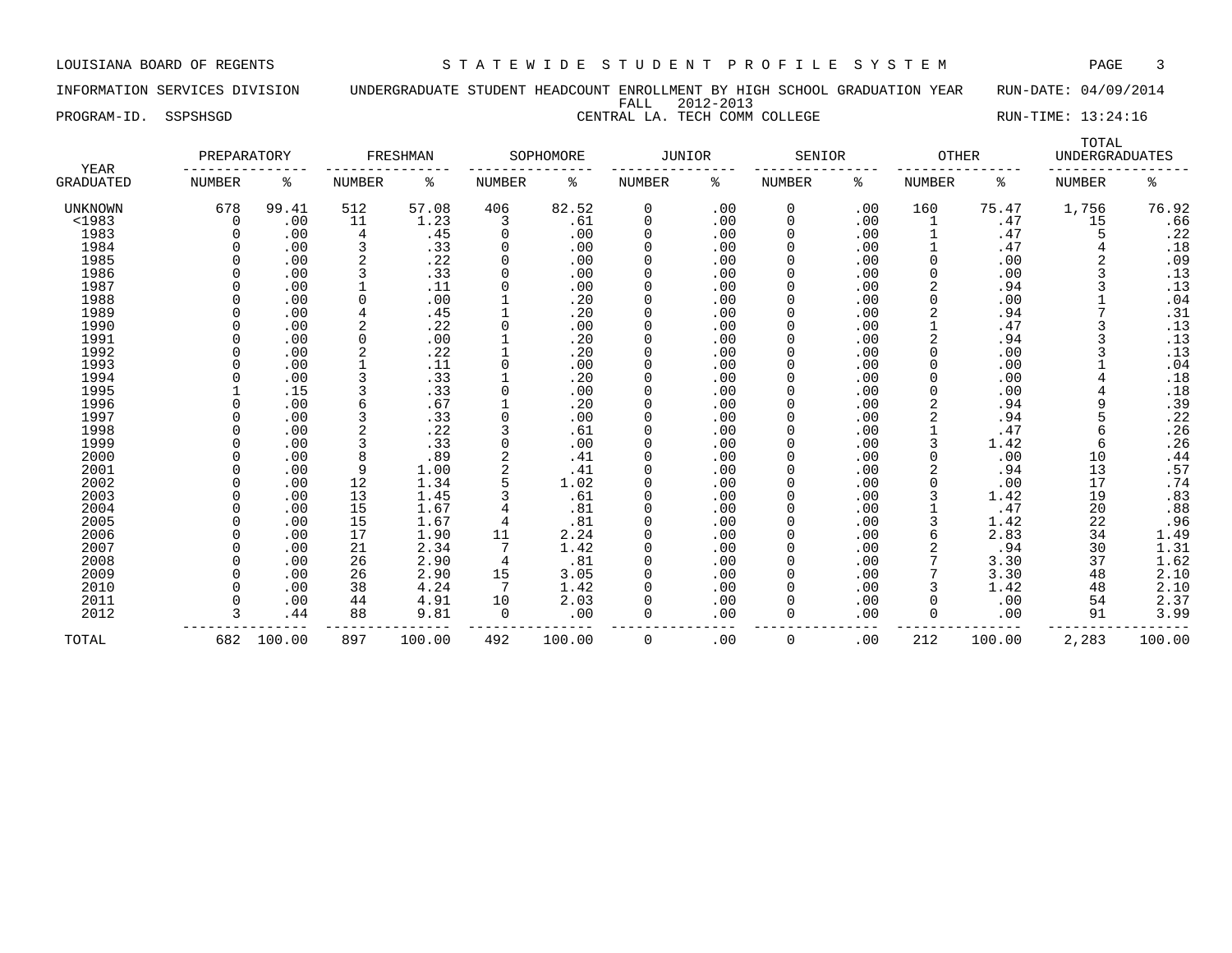INFORMATION SERVICES DIVISION UNDERGRADUATE STUDENT HEADCOUNT ENROLLMENT BY HIGH SCHOOL GRADUATION YEAR RUN-DATE: 04/09/2014 FALL 2012-2013

PROGRAM-ID. SSPSHSGD NORTHWEST LA. TECH. COLLEGE NORTHWEST LA SERVIT RUN-TIME: 13:24:16

| <b>YEAR</b>      | PREPARATORY   |        |                | FRESHMAN |          | SOPHOMORE | <b>JUNIOR</b> |     | SENIOR |     | <b>OTHER</b> |        | TOTAL<br><b>UNDERGRADUATES</b> |        |
|------------------|---------------|--------|----------------|----------|----------|-----------|---------------|-----|--------|-----|--------------|--------|--------------------------------|--------|
| <b>GRADUATED</b> | <b>NUMBER</b> | ႜ      | NUMBER         | ႜ        | NUMBER   | ి         | NUMBER        | ႜ   | NUMBER | ႜ   | NUMBER       | ႜ      | NUMBER                         | နွ     |
| <b>UNKNOWN</b>   | 697           | 98.73  | 654            | 51.58    | 286      | 62.45     | 0             | .00 | 0      | .00 | 120          | 61.86  | 1,757                          | 66.91  |
| <1983            | 0             | .00    | 23             | 1.81     | 5        | 1.09      | 0             | .00 | 0      | .00 | 4            | 2.06   | 32                             | 1.22   |
| 1983             |               | .00    | $\overline{2}$ | .16      | $\Omega$ | .00       | 0             | .00 | 0      | .00 |              | .00    |                                | .08    |
| 1984             |               | .00    |                | .16      |          | .22       | 0             | .00 | 0      | .00 |              | .52    |                                | .15    |
| 1985             |               | .00    | 4              | .32      | $\Omega$ | .00       | 0             | .00 | 0      | .00 |              | .00    |                                | .15    |
| 1986             |               | .00    | $\Omega$       | .00      | $\Omega$ | .00       | 0             | .00 | 0      | .00 |              | .00    |                                | .00    |
| 1987             |               | .00    | 4              | .32      |          | .44       | 0             | .00 | 0      | .00 |              | .00    |                                | .23    |
| 1988             |               | .00    | $\Omega$       | .00      | $\Omega$ | .00       | 0             | .00 | 0      | .00 |              | .00    |                                | .00    |
| 1989             |               | .00    |                | .32      | $\Omega$ | .00       | 0             | .00 | 0      | .00 | ∩            | .00    |                                | .15    |
| 1990             |               | .00    | 5              | .39      | $\Omega$ | .00       | 0             | .00 | 0      | .00 |              | .00    |                                | .19    |
| 1991             |               | .00    | 5              | .39      |          | .22       | 0             | .00 | 0      | .00 |              | .00    | 6                              | .23    |
| 1992             |               | .00    |                | .08      | $\Omega$ | .00       | 0             | .00 | 0      | .00 |              | .52    | 2                              | .08    |
| 1993             |               | .00    |                | .24      | $\Omega$ | .00       | $\Omega$      | .00 | 0      | .00 |              | 1.03   |                                | .19    |
| 1994             |               | .00    |                | .39      |          | .87       | $\Omega$      | .00 | 0      | .00 |              | .00    | 9                              | .34    |
| 1995             |               | .14    |                | .55      |          | .87       | $\Omega$      | .00 | 0      | .00 |              | .52    | 13                             | .50    |
| 1996             |               | .00    | 9              | .71      |          | .66       | 0             | .00 | 0      | .00 |              | .00    | 12                             | .46    |
| 1997             |               | .00    | 3              | .24      |          | .66       | 0             | .00 | 0      | .00 |              | .00    | 6                              | .23    |
| 1998             |               | .00    | 15             | 1.18     |          | .87       | $\Omega$      | .00 | 0      | .00 |              | 1.03   | 21                             | .80    |
| 1999             |               | .00    | 13             | 1.03     |          | .87       | 0             | .00 | 0      | .00 |              | .00    | 17                             | .65    |
| 2000             |               | .00    | 17             | 1.34     |          | .87       | 0             | .00 | 0      | .00 |              | 1.55   | 24                             | .91    |
| 2001             |               | .00    | 19             | 1.50     |          | .66       | 0             | .00 | 0      | .00 |              | .52    | 23                             | .88    |
| 2002             |               | .00    | 18             | 1.42     | 2        | .44       | 0             | .00 | 0      | .00 |              | 2.06   | 24                             | .91    |
| 2003             |               | .00    | 19             | 1.50     | 9        | 1.97      | 0             | .00 | 0      | .00 |              | 4.12   | 36                             | 1.37   |
| 2004             |               | .00    | 25             | 1.97     | 15       | 3.28      | 0             | .00 | 0      | .00 |              | 2.06   | 44                             | 1.68   |
| 2005             |               | .00    | 43             | 3.39     | 8        | 1.75      | 0             | .00 | 0      | .00 |              | 1.55   | 54                             | 2.06   |
| 2006             |               | .00    | 31             | 2.44     | 16       | 3.49      | 0             | .00 | 0      | .00 |              | 4.12   | 55                             | 2.09   |
| 2007             |               | .00    | 35             | 2.76     | 13       | 2.84      | 0             | .00 | 0      | .00 |              | 3.09   | 54                             | 2.06   |
| 2008             |               | .00    | 27             | 2.13     | 17       | 3.71      | 0             | .00 | 0      | .00 |              | 4.64   | 53                             | 2.02   |
| 2009             |               | .00    | 43             | 3.39     | 22       | 4.80      | 0             | .00 | 0      | .00 | 10           | 5.15   | 75                             | 2.86   |
| 2010             |               | .00    | 65             | 5.13     | 17       | 3.71      | 0             | .00 | 0      | .00 | 6            | 3.09   | 88                             | 3.35   |
| 2011             |               | .00    | 65             | 5.13     | 15       | 3.28      | 0             | .00 | 0      | .00 |              | .52    | 81                             | 3.08   |
| 2012             | 8             | 1.13   | 102            | 8.04     | $\Omega$ | .00       | 0             | .00 | 0      | .00 | $\Omega$     | .00    | 110                            | 4.19   |
| TOTAL            | 706           | 100.00 | 1,268          | 100.00   | 458      | 100.00    | 0             | .00 | 0      | .00 | 194          | 100.00 | 2,626                          | 100.00 |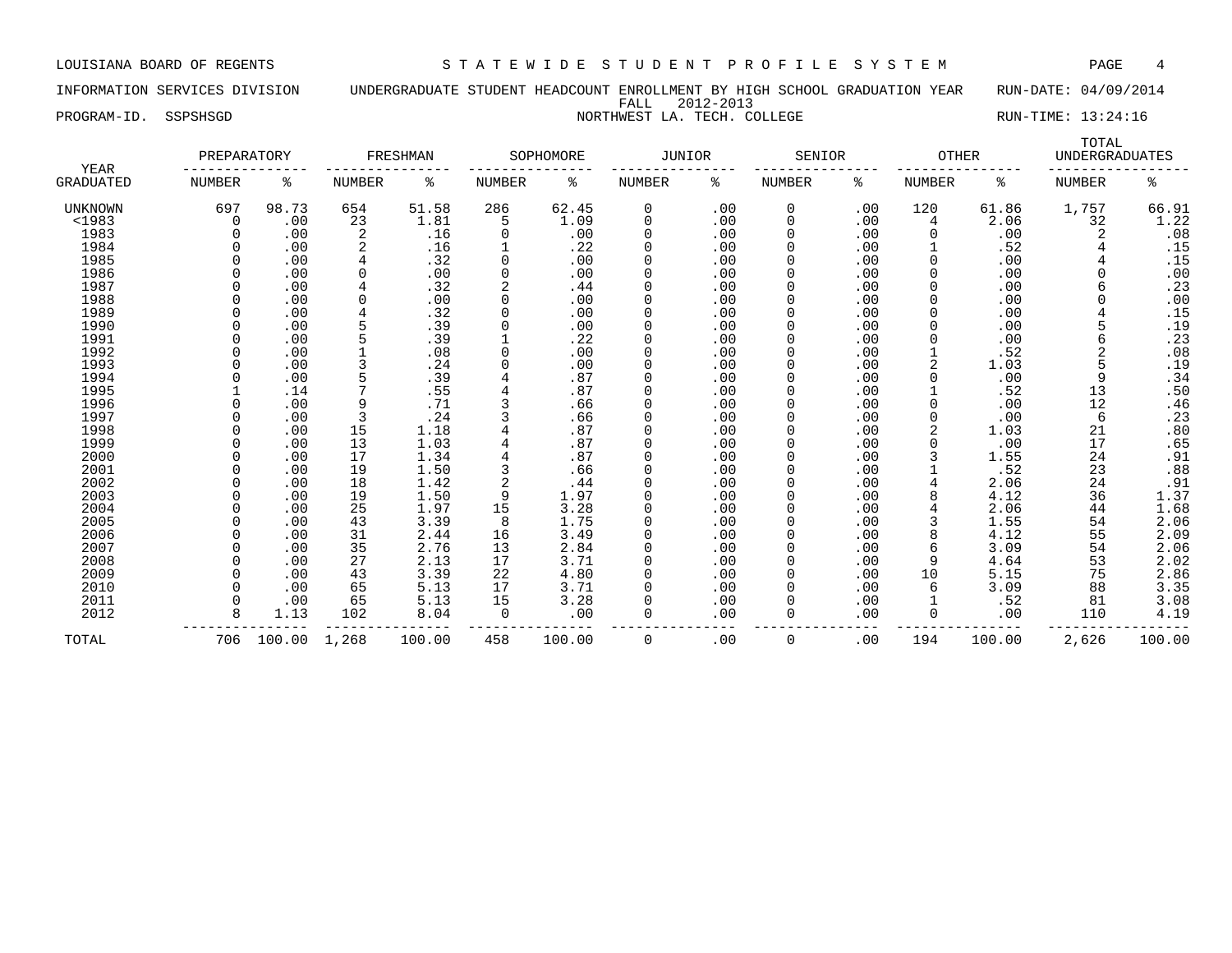INFORMATION SERVICES DIVISION UNDERGRADUATE STUDENT HEADCOUNT ENROLLMENT BY HIGH SCHOOL GRADUATION YEAR RUN-DATE: 04/09/2014 FALL 2012-2013

PROGRAM-ID. SSPSHSGD NORTHSHORE TECH COMM. COLLEGE RUN-TIME: 13:24:16

| YEAR           | PREPARATORY   |        |               | FRESHMAN |               | SOPHOMORE | <b>JUNIOR</b> |     | SENIOR        |     | <b>OTHER</b>  |        | TOTAL<br><b>UNDERGRADUATES</b> |                 |
|----------------|---------------|--------|---------------|----------|---------------|-----------|---------------|-----|---------------|-----|---------------|--------|--------------------------------|-----------------|
| GRADUATED      | <b>NUMBER</b> | ႜ      | <b>NUMBER</b> | ႜ        | <b>NUMBER</b> | ႜ         | NUMBER        | ႜ   | <b>NUMBER</b> | ႜ   | <b>NUMBER</b> | ႜ      | <b>NUMBER</b>                  | ి               |
| <b>UNKNOWN</b> | 1,214         | 98.86  | 417           | 38.01    | 285           | 59.75     | 0             | .00 | 0             | .00 | 125           | 40.45  | 2,041                          | 65.61           |
| $1983$         | $\Omega$      | .00    | 17            | 1.55     | 8             | 1.68      | $\Omega$      | .00 | 0             | .00 | 8             | 2.59   | 33                             | 1.06            |
| 1983           | $\cap$        | .00    | 1             | .09      |               | .21       | $\Omega$      | .00 | $\Omega$      | .00 | <sup>0</sup>  | .00    |                                | .06             |
| 1984           |               | .00    | 2             | .18      |               | .21       | $\Omega$      | .00 | 0             | .00 |               | .32    |                                | .13             |
| 1985           |               | .00    | 2             | .18      | 2             | .42       |               | .00 |               | .00 | 2             | .65    |                                | .19             |
| 1986           |               | .00    | 3             | .27      | 2             | .42       |               | .00 |               | .00 |               | 1.29   |                                | .29             |
| 1987           |               | .00    | 6             | .55      |               | .42       | $\Omega$      | .00 | $\Omega$      | .00 |               | .97    | 11                             | .35             |
| 1988           |               | .00    | 4             | .36      |               | .21       | $\Omega$      | .00 | 0             | .00 |               | .65    |                                | .23             |
| 1989           |               | .00    |               | .09      |               | .21       |               | .00 | O             | .00 |               | 1.29   |                                | .19             |
| 1990           |               | .00    | 3             | .27      | 0             | .00       |               | .00 | 0             | .00 |               | .65    |                                | .16             |
| 1991           |               | .00    | 4             | .36      |               | .42       |               | .00 | 0             | .00 |               | .97    | 9                              | .29             |
| 1992           |               | .00    | 3             | .27      |               | .21       |               | .00 | 0             | .00 |               | 1.29   |                                | .26             |
| 1993           |               | .00    | 6             | .55      |               | .63       | $\Omega$      | .00 | 0             | .00 |               | .32    | 10                             | .32             |
| 1994           |               | .08    | 5             | .46      |               | .42       | $\Omega$      | .00 | 0             | .00 |               | .32    | 9                              | .29             |
| 1995           |               | .08    | 10            | .91      |               | 1.05      | $\Omega$      | .00 | $\Omega$      | .00 |               | 1.29   | 20                             | .64             |
| 1996           |               | .00    | 6             | .55      |               | .42       | 0             | .00 |               | .00 |               | 1.62   | 13                             | .42             |
| 1997           |               | .00    | 5             | .46      |               | .63       |               | .00 | 0             | .00 |               | .97    | 11                             | .35             |
| 1998           |               | .00    | 10            | .91      |               | .84       |               | .00 | 0             | .00 |               | .65    | 16                             | $: 51$<br>$.90$ |
| 1999           |               | .00    | 11            | 1.00     | 8             | 1.68      | $\Omega$      | .00 | $\Omega$      | .00 | 9             | 2.91   | 28                             |                 |
| 2000           | $\cap$        | .00    | 6             | .55      | 6             | 1.26      | $\Omega$      | .00 | 0             | .00 | 6             | 1.94   | 18                             | .58             |
| 2001           |               | .00    | 7             | .64      |               | 1.05      |               | .00 | O             | .00 | 11            | 3.56   | 23                             | .74             |
| 2002           |               | .00    | 16            | 1.46     |               | 1.05      |               | .00 | 0             | .00 | 11            | 3.56   | 32                             | 1.03            |
| 2003           |               | .00    | 26            | 2.37     | 6             | 1.26      |               | .00 | 0             | .00 | 10            | 3.24   | 42                             | 1.35            |
| 2004           |               | .00    | 20            | 1.82     | 9             | 1.89      |               | .00 | 0             | .00 | 15            | 4.85   | 44                             | 1.41            |
| 2005           |               | .08    | 36            | 3.28     | 10            | 2.10      | $\Omega$      | .00 | 0             | .00 | 9             | 2.91   | 56                             | 1.80            |
| 2006           |               | .00    | 18            | 1.64     | 10            | 2.10      | 0             | .00 | 0             | .00 | 14            | 4.53   | 42                             | 1.35            |
| 2007           |               | .00    | 33            | 3.01     | 13            | 2.73      | $\Omega$      | .00 | 0             | .00 | 17            | 5.50   | 63                             | 2.03            |
| 2008           |               | .08    | 40            | 3.65     | 14            | 2.94      | $\Omega$      | .00 | 0             | .00 | 9             | 2.91   | 64                             | 2.06            |
| 2009           |               | .00    | 40            | 3.65     | 21            | 4.40      |               | .00 | 0             | .00 | 10            | 3.24   | 71                             | 2.28            |
| 2010           |               | .00    | 63            | 5.74     | 15            | 3.14      |               | .00 | 0             | .00 | 12            | 3.88   | 90                             | 2.89            |
| 2011           |               | .16    | 108           | 9.85     | 29            | 6.08      |               | .00 | 0             | .00 | 2             | .65    | 141                            | 4.53            |
| 2012           | 8             | .65    | 168           | 15.31    | 1             | .21       | $\Omega$      | .00 | 0             | .00 | 0             | .00    | 177                            | 5.69            |
| TOTAL          | 1,228         | 100.00 | 1,097         | 100.00   | 477           | 100.00    | $\Omega$      | .00 | 0             | .00 | 309           | 100.00 | 3,111                          | 100.00          |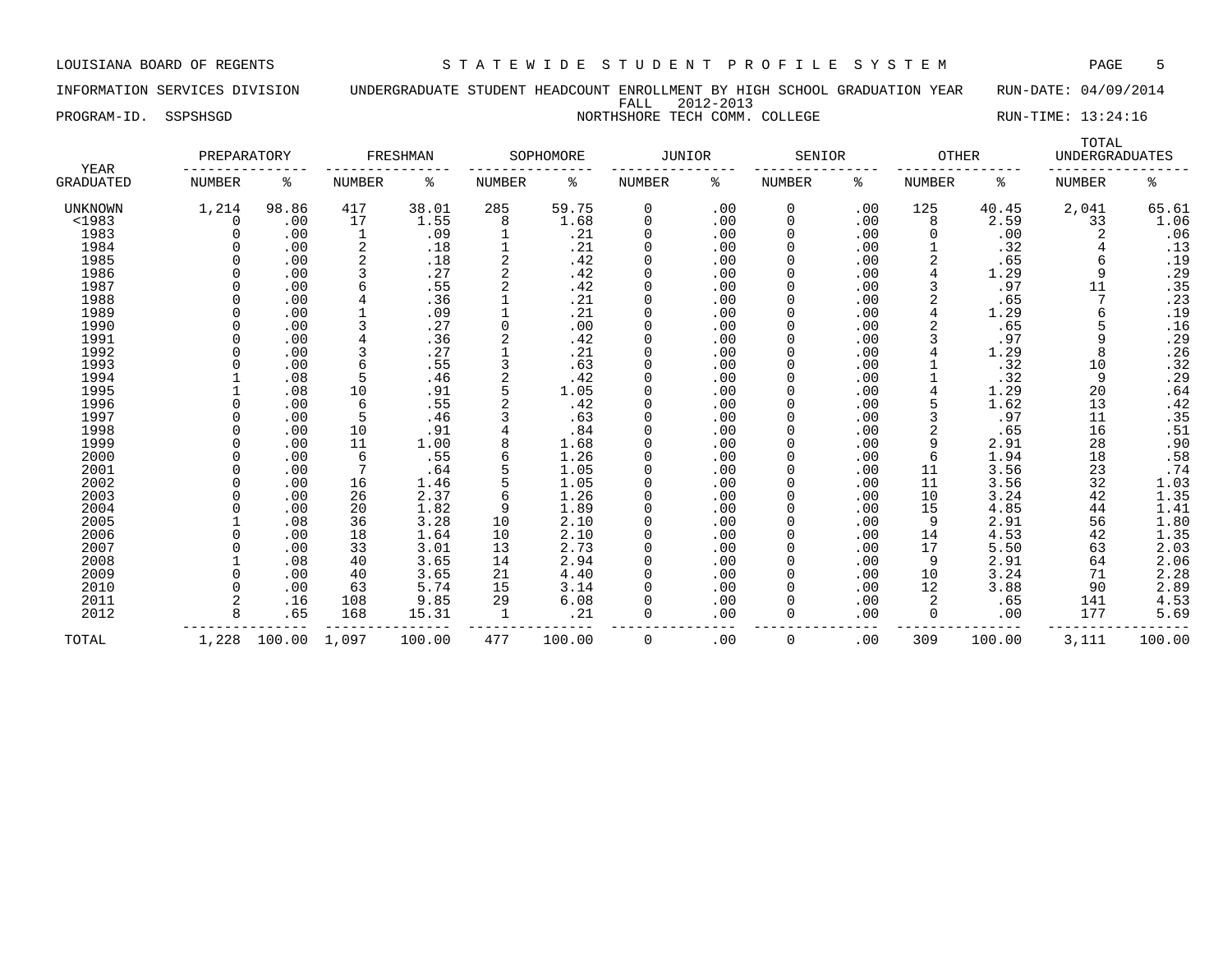### INFORMATION SERVICES DIVISION UNDERGRADUATE STUDENT HEADCOUNT ENROLLMENT BY HIGH SCHOOL GRADUATION YEAR RUN-DATE: 04/09/2014 FALL 2012-2013 PROGRAM-ID. SSPSHSGD SAMELING STATE UNIVERSITY STATE UNIVERSITY RUN-TIME: 13:24:16

| <b>YEAR</b>      | PREPARATORY   |        |              | FRESHMAN |               | SOPHOMORE |          | <b>JUNIOR</b> |        | SENIOR | <b>OTHER</b> |     | TOTAL<br><b>UNDERGRADUATES</b> |                |
|------------------|---------------|--------|--------------|----------|---------------|-----------|----------|---------------|--------|--------|--------------|-----|--------------------------------|----------------|
| <b>GRADUATED</b> | <b>NUMBER</b> | ႜ      | NUMBER       | နွ       | <b>NUMBER</b> | ి         | NUMBER   | ႜ             | NUMBER | ႜ      | NUMBER       | နွ  | <b>NUMBER</b>                  | နွ             |
| UNKNOWN          | 62            | 100.00 | 19           | 1.38     | 15            | 1.82      | 10       | 1.32          | 19     | 1.34   | 0            | .00 | 125                            | 2.82           |
| <1983            | $\Omega$      | .00    | 8            | .58      | 4             | .49       | 11       | 1.46          | 25     | 1.76   | $\Omega$     | .00 | 48                             | 1.08           |
| 1983             |               | .00    | 2            | .15      |               | .12       | 2        | .26           | 3      | .21    | $\Omega$     | .00 | 8                              | .18            |
| 1984             |               | .00    | $\Omega$     | .00      |               | .12       | $\Omega$ | .00           |        | .21    |              | .00 | 4                              | .09            |
| 1985             |               | .00    | 2            | .15      |               | .12       | 5        | .66           |        | .21    |              | .00 | 11                             | .25            |
| 1986             |               | .00    | $\Omega$     | .00      |               | .12       | 2        | .26           |        | .07    |              | .00 | 4                              | .09            |
| 1987             |               | .00    |              | .07      |               | .24       |          | .13           |        | .56    |              | .00 | 12                             | .27            |
| 1988             |               | .00    | $\Omega$     | .00      | $\Omega$      | .00       | 2        | .26           |        | .07    | $\Omega$     | .00 | 3                              | .07            |
| 1989             |               | .00    | 3            | .22      |               | .36       |          | .13           |        | .42    |              | .00 | 13                             | .29            |
| 1990             |               | .00    | $\Omega$     | .00      | $\Omega$      | .00       | 3        | .40           |        | .14    |              | .00 | 5                              | .11            |
| 1991             |               | .00    |              | .07      |               | .36       | 2        | .26           |        | .42    |              | .00 | 12                             | .27            |
| 1992             |               | .00    | 2            | .15      |               | .36       | $\Omega$ | .00           |        | .21    |              | .00 | 8                              | .18            |
| 1993             |               | .00    |              | .07      |               | .12       | 6        | .79           |        | .63    |              | .00 | 17                             | .38            |
| 1994             |               | .00    |              | .22      | 0             | .00       |          | .53           |        | .56    |              | .00 | 15                             | .34            |
| 1995             |               | .00    |              | .07      |               | .12       |          | .13           |        | .35    |              | .00 | 8                              | .18            |
| 1996             |               | .00    |              | .00      |               | .24       |          | .13           |        | .56    |              | .00 | 11                             | .25            |
| 1997             |               | .00    |              | .22      |               | .61       | ζ        | .40           | 8      | .56    |              | .00 | 19                             | .43            |
| 1998             |               | .00    |              | .36      |               | .49       |          | .53           | 10     | .70    |              | .00 | 23                             | $.52$<br>$.38$ |
| 1999             |               | .00    |              | .29      |               | .49       |          | .40           | 6      | .42    |              | .00 | 17                             |                |
| 2000             |               | .00    |              | .44      |               | .49       | 3        | .40           | 18     | 1.27   |              | .00 | 31                             | .70            |
| 2001             |               | .00    |              | .44      | 5             | .61       | 9        | 1.19          | 19     | 1.34   |              | .00 | 39                             | .88            |
| 2002             |               | .00    | 9            | .65      | 10            | 1.21      | 8        | 1.06          | 29     | 2.04   |              | .00 | 56                             | 1.26           |
| 2003             |               | .00    | $\mathbf{r}$ | .51      | 9             | 1.09      | 5        | .66           | 26     | 1.83   |              | .00 | 47                             | 1.06           |
| 2004             |               | .00    | 9            | .65      | 12            | 1.46      | 7        | .93           | 52     | 3.66   | $\Omega$     | .00 | 80                             | 1.80           |
| 2005             |               | .00    | 11           | .80      | 9             | 1.09      | 18       | 2.38          | 73     | 5.14   |              | .00 | 111                            | 2.50           |
| 2006             |               | .00    | 8            | .58      | 16            | 1.94      | 33       | 4.37          | 128    | 9.02   |              | .00 | 185                            | 4.17           |
| 2007             |               | .00    | 16           | 1.16     | 27            | 3.28      | 52       | 6.89          | 254    | 17.90  |              | .00 | 349                            | 7.87           |
| 2008             |               | .00    | 20           | 1.45     | 39            | 4.73      | 98       | 12.98         | 425    | 29.95  |              | .00 | 582                            | 13.12          |
| 2009             | <sup>n</sup>  | .00    | 40           | 2.91     | 86            | 10.44     | 264      | 34.97         | 251    | 17.69  | O            | .00 | 641                            | 14.45          |
| 2010             |               | .00    | 74           | 5.38     | 316           | 38.35     | 192      | 25.43         | 9      | .63    |              | .00 | 591                            | 13.33          |
| 2011             |               | .00    | 430          | 31.27    | 234           | 28.40     | 4        | .53           |        | .07    |              | .00 | 669                            | 15.08          |
| 2012             |               | .00    | 684          | 49.75    | 6             | .73       |          | .13           | 0      | .00    |              | .00 | 691                            | 15.58          |
| TOTAL            | 62            | 100.00 | 1,375        | 100.00   | 824           | 100.00    | 755      | 100.00        | 1,419  | 100.00 | $\Omega$     | .00 | 4,435                          | 100.00         |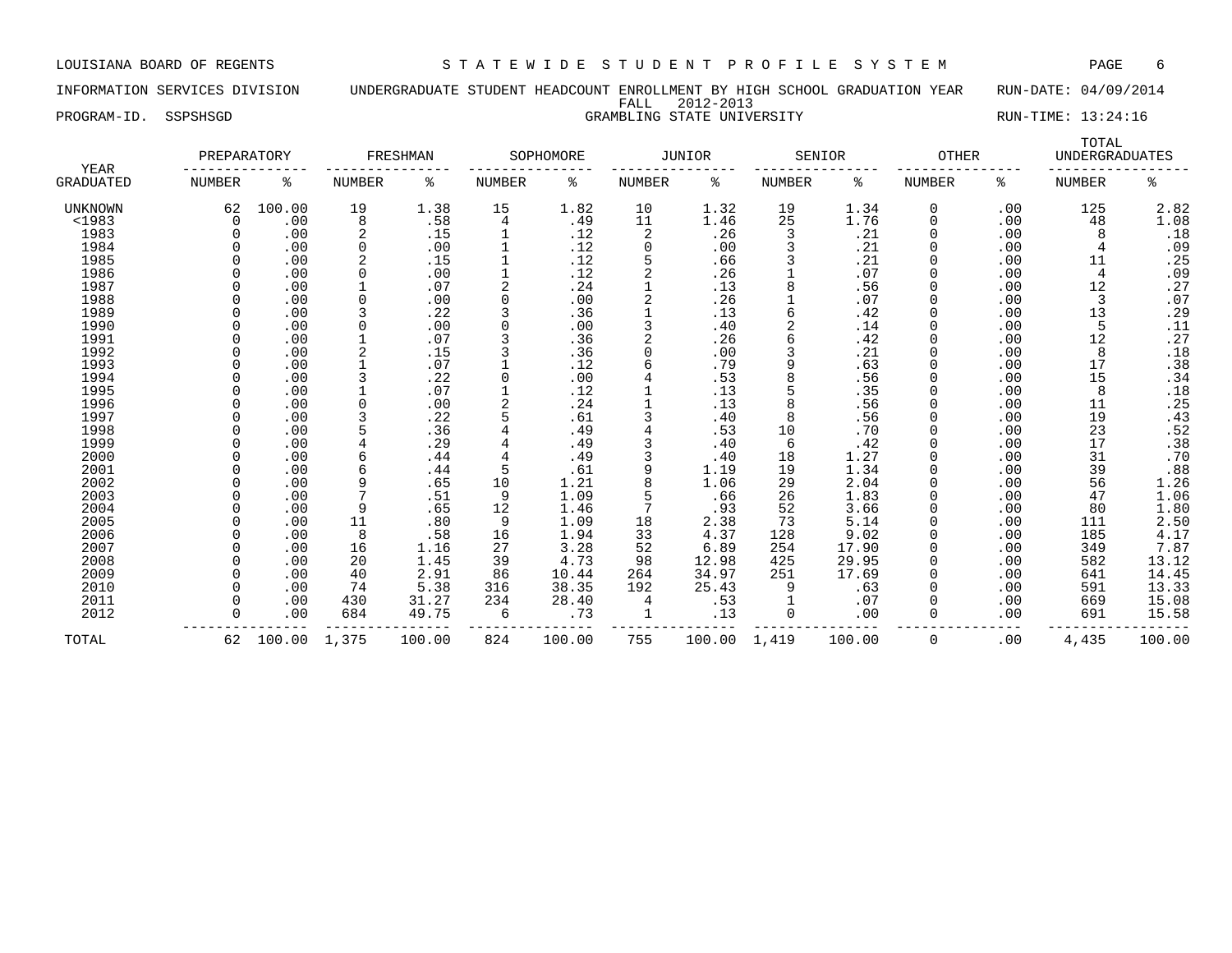INFORMATION SERVICES DIVISION UNDERGRADUATE STUDENT HEADCOUNT ENROLLMENT BY HIGH SCHOOL GRADUATION YEAR RUN-DATE: 04/09/2014 FALL 2012-2013 PROGRAM-ID. SSPSHSGD **RUN-TIME: 13:24:16** LOUISIANA TECH UNIVERSITY RUN-TIME: 13:24:16

|                   | PREPARATORY   |        |               | FRESHMAN |               | SOPHOMORE |               | <b>JUNIOR</b> |               | SENIOR | <b>OTHER</b>  |        | TOTAL<br><b>UNDERGRADUATES</b> |                  |
|-------------------|---------------|--------|---------------|----------|---------------|-----------|---------------|---------------|---------------|--------|---------------|--------|--------------------------------|------------------|
| YEAR<br>GRADUATED | <b>NUMBER</b> | ႜ      | <b>NUMBER</b> | ి        | <b>NUMBER</b> | ႜ         | <b>NUMBER</b> | ి             | <b>NUMBER</b> | ి      | <b>NUMBER</b> | ႜ      | <b>NUMBER</b>                  | ి                |
| UNKNOWN           | 1,248         | 97.20  | $\mathbf 0$   | .00      | 1             | .06       | 0             | .00           | 0             | .00    | 0             | .00    | 1,249                          | 13.94            |
| $<$ 1983          | 0             | .00    |               | .39      | 6             | .39       | 13            | .91           | 34            | 1.65   | 473           | 54.94  | 533                            | 5.95             |
| 1983              |               | .00    |               | .06      |               | .06       | 4             | .28           |               | .05    | 11            | 1.28   | 18                             | .20              |
| 1984              |               | .00    | 1             | .06      | 2             | .13       | 3             | .21           |               | .15    | 13            | 1.51   | 22                             | .25              |
| 1985              |               | .00    | 0             | .00      | 2             | .13       |               | .14           |               | .19    | -7            | .81    | 15                             | .17              |
| 1986              |               | .00    | 2             | .11      | 5             | .32       |               | .14           |               | .39    | 11            | 1.28   | 28                             | .31              |
| 1987              |               | .00    |               | .39      |               | .19       |               | .07           |               | .19    | 17            | 1.97   | 32                             | .36              |
| 1988              |               | .00    |               | .06      |               | .06       |               | .42           |               | .24    | 11            | 1.28   | 24                             | .27              |
| 1989              |               | .00    | 3             | .17      |               | .06       |               | .00           |               | .24    | 10            | 1.16   | 19                             |                  |
| 1990              |               | .00    | 5             | .28      |               | .06       |               | .21           |               | .39    |               | .81    | 24                             | $.21$<br>$.27$   |
| 1991              | ∩             | .00    | 4             | .22      | 0             | .00       |               | .21           |               | .19    | 9             | 1.05   | 20                             | .22              |
| 1992              |               | .00    | 6             | .34      | 0             | .00       |               | .42           | 8             | .39    | 11            | 1.28   | 31                             | .35              |
| 1993              |               | .00    | 3             | .17      | 3             | .19       |               | .07           | 11            | .53    | 9             | 1.05   | 27                             | .30              |
| 1994              |               | .00    | 5             | .28      |               | .26       |               | .28           | 8             | .39    |               | .81    | 28                             | .31              |
| 1995              |               | .08    | 5             | .28      |               | .19       |               | .21           | 8             | .39    |               | .81    | 27                             | .30              |
| 1996              |               | .00    |               | .17      |               | .19       |               | .42           | 15            | .73    | 10            | 1.16   | 37                             | .41              |
| 1997              |               | .00    | 3             | .17      |               | .13       |               | .49           | 8             | .39    | 13            | 1.51   | 33                             | .37              |
| 1998              |               | .00    | 6             | .34      | 3             | .19       |               | .28           | 15            | .73    |               | .81    | 35                             | .39              |
| 1999              |               | .00    |               | .39      | 5             | .32       | 11            | .77           | 16            | .78    | 10            | 1.16   | 49                             |                  |
| 2000              |               | .00    | 5             | .28      | 2             | .13       | 11            | .77           | 27            | 1.31   | 15            | 1.74   | 60                             | $.55$<br>$.67$   |
| 2001              |               | .00    | 5             | .28      | 8             | .52       | 6             | .42           | 25            | 1.21   | 18            | 2.09   | 62                             | .69              |
| 2002              |               | .00    | 11            | .62      | 12            | .77       | 11            | .77           | 32            | 1.55   | 17            | 1.97   | 83                             | .93              |
| 2003              |               | .00    | 13            | .73      |               | .45       | 14            | .98           | 49            | 2.38   | 23            | 2.67   | 106                            | 1.18             |
| 2004              |               | .00    | 9             | .51      | 5             | .32       | 25            | 1.76          | 58            | 2.82   | 20            | 2.32   | 117                            |                  |
| 2005              |               | .00    | 21            | 1.18     | 10            | .65       | 30            | 2.11          | 84            | 4.08   | 14            | 1.63   | 159                            | $1.31$<br>$1.77$ |
| 2006              |               | .00    | 21            | 1.18     | 18            | 1.16      | 34            | 2.39          | 128           | 6.22   | 22            | 2.56   | 223                            | 2.49             |
| 2007              |               | .00    | 17            | .95      | 20            | 1.29      | 46            | 3.23          | 232           | 11.27  | 32            | 3.72   | 347                            | 3.87             |
| 2008              |               | .00    | 24            | 1.35     | 24            | 1.55      | 102           | 7.16          | 506           | 24.59  | 34            | 3.95   | 690                            | 7.70             |
| 2009              |               | .00    | 33            | 1.85     | 68            | 4.39      | 293           | 20.58         | 663           | 32.22  | 12            | 1.39   | 1,069                          | 11.93            |
| 2010              | $\cap$        | .00    | 59            | 3.31     | 331           | 21.35     | 705           | 49.51         | 87            | 4.23   |               | .35    | 1,185                          | 13.23            |
| 2011              | $\Omega$      | .00    | 319           | 17.91    | 920           | 59.35     | 66            | 4.63          |               | .10    |               | .58    | 1,312                          | 14.65            |
| 2012              | 35            | 2.73   | 1,175         | 65.97    | 79            | 5.10      | 2             | .14           | 0             | .00    | 3             | .35    | 1,294                          | 14.45            |
| TOTAL             | 1,284         | 100.00 | 1,781         | 100.00   | 1,550         | 100.00    | 1,424         | 100.00        | 2,058         | 100.00 | 861           | 100.00 | 8,958                          | 100.00           |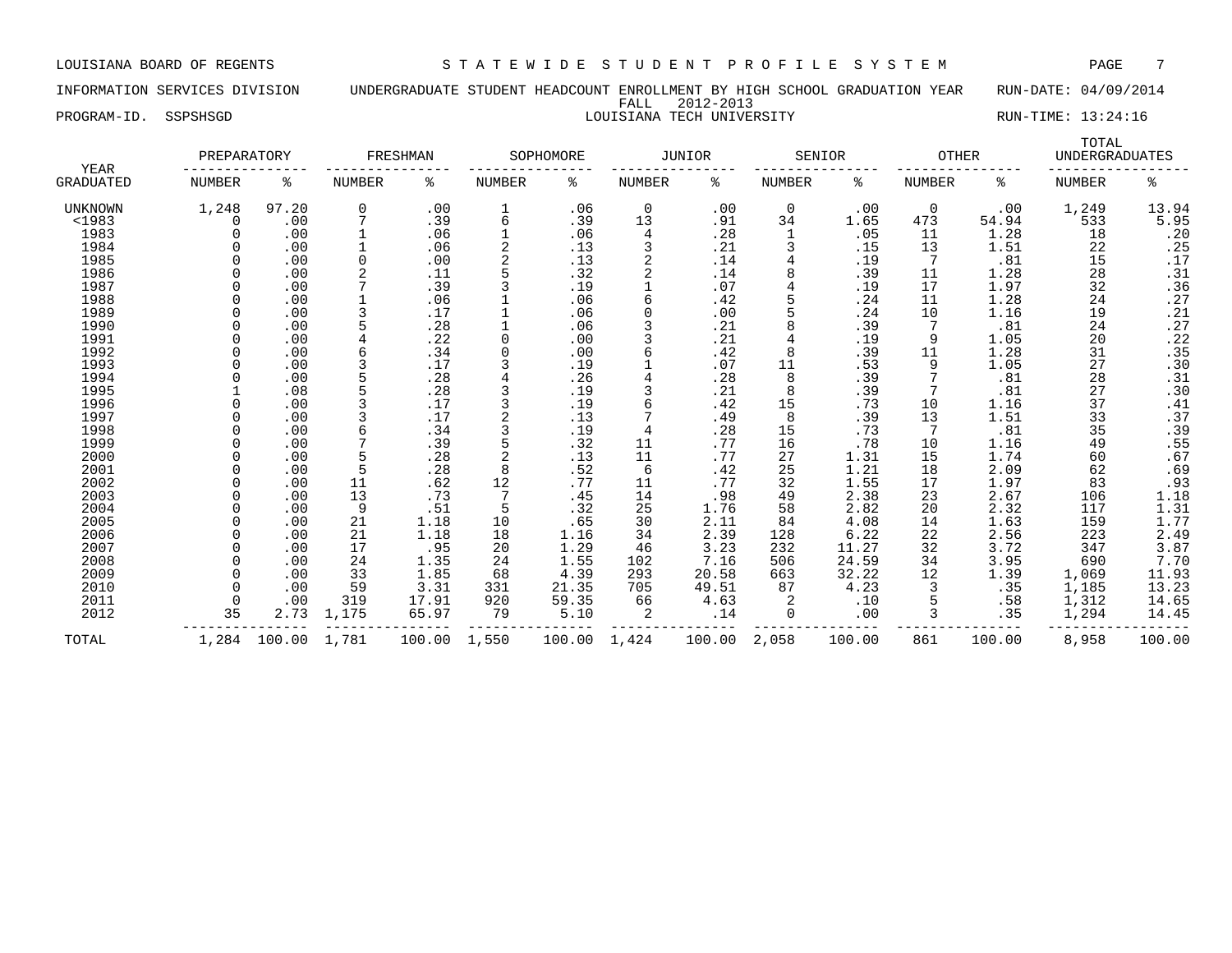INFORMATION SERVICES DIVISION UNDERGRADUATE STUDENT HEADCOUNT ENROLLMENT BY HIGH SCHOOL GRADUATION YEAR RUN-DATE: 04/09/2014 FALL 2012-2013

# PROGRAM-ID. SSPSHSGD NORTHER STATE UNIVERSITY NUMERAL PROGRAM-ID. SSPSHSGD RUN-TIME: 13:24:16

| YEAR             | PREPARATORY   |        |               | FRESHMAN |               | SOPHOMORE |               | JUNIOR |               | SENIOR | <b>OTHER</b>  |        | TOTAL<br><b>UNDERGRADUATES</b> |                         |
|------------------|---------------|--------|---------------|----------|---------------|-----------|---------------|--------|---------------|--------|---------------|--------|--------------------------------|-------------------------|
| <b>GRADUATED</b> | <b>NUMBER</b> | ిక     | <b>NUMBER</b> | ႜ        | <b>NUMBER</b> | ႜ         | <b>NUMBER</b> | ిక     | <b>NUMBER</b> | ႜ      | <b>NUMBER</b> | နွ     | <b>NUMBER</b>                  | ి                       |
| <b>UNKNOWN</b>   | 716           | 99.44  | 0             | .00      | 0             | .00       | 0             | .00    | 0             | .00    | 0             | .00    | 716                            | 9.30                    |
| <1983            | $\mathbf 0$   | .00    | 10            | .62      | 13            | .91       | 16            | 1.23   | 70            | 2.67   | 2             | 22.22  | 111                            | 1.44                    |
| 1983             |               | .00    | 1             | .06      | 3             | .21       | 3             | .23    | 10            | .38    | $\Omega$      | .00    | 17                             |                         |
| 1984             |               | .00    | 0             | .00      | 3             | .21       |               | .38    | 17            | .65    | 0             | .00    | 25                             |                         |
| 1985             |               | .00    |               | .06      |               | .35       |               | .38    | 8             | .31    | 0             | .00    | 19                             | $.22$<br>$.32$<br>$.25$ |
| 1986             |               | .00    | $\Omega$      | .00      | 5             | .35       |               | .31    | 10            | .38    | 0             | .00    | 19                             | .25                     |
| 1987             |               | .00    |               | .06      |               | .56       |               | .38    | 7             | .27    | 0             | .00    | 21                             | .27                     |
| 1988             |               | .00    | 4             | .25      |               | .42       |               | .54    | 12            | .46    | <sup>0</sup>  | .00    | 29                             | $: 38$<br>$: 48$        |
| 1989             |               | .00    |               | .12      |               | .35       |               | .31    | 26            | .99    | 0             | .00    | 37                             |                         |
| 1990             |               | .00    |               | .12      |               | .07       |               | .61    | 12            | .46    |               | .00    | 23                             | .30                     |
| 1991             |               | .00    |               | .37      |               | .14       | 11            | .85    | 15            | .57    |               | .00    | 34                             | .44                     |
| 1992             |               | .00    |               | .18      | 4             | .28       | 6             | .46    | 21            | .80    | <sup>0</sup>  | .00    | 34                             | .44                     |
| 1993             |               | .00    |               | .37      |               | .56       |               | .54    | 24            | .92    | 0             | .00    | 45                             | .58                     |
| 1994             | U             | .00    |               | .31      | 8             | .56       | 9             | .69    | 35            | 1.34   | 0             | .00    | 57                             |                         |
| 1995             |               | .00    |               | .31      |               | .49       | 10            | .77    | 29            | 1.11   | 0             | .00    | 51                             | $.74$<br>.66            |
| 1996             |               | .00    |               | .31      | 4             | .28       | 14            | 1.08   | 25            | .96    | 0             | .00    | 48                             | $.62$<br>$.90$          |
| 1997             |               | .00    |               | .43      | 13            | .91       | 12            | .92    | 37            | 1.41   | 0             | .00    | 69                             |                         |
| 1998             |               | .00    | 5             | .31      | 13            | .91       | 14            | 1.08   | 44            | 1.68   | 0             | .00    | 76                             | $.99$<br>1.18<br>1.10   |
| 1999             |               | .00    | 11            | .68      | 15            | 1.05      | 19            | 1.46   | 46            | 1.76   | 0             | .00    | 91                             |                         |
| 2000             | n             | .00    | 10            | .62      | 11            | .77       | 10            | .77    | 54            | 2.06   | 0             | .00    | 85                             |                         |
| 2001             |               | .00    | 11            | .68      | 13            | .91       | 16            | 1.23   | 47            | 1.80   | 0             | .00    | 87                             | 1.13                    |
| 2002             |               | .00    | 8             | .49      | 17            | 1.19      | 15            | 1.15   | 53            | 2.03   |               | 11.11  | 94                             | $\frac{1}{2}$ . 22      |
| 2003             |               | .00    | 16            | .99      | 21            | 1.47      | 26            | 2.00   | 68            | 2.60   |               | 11.11  | 132                            | 1.71                    |
| 2004             | $\Omega$      | .00    | 14            | .86      | 22            | 1.54      | 31            | 2.38   | 96            | 3.67   | 0             | .00    | 163                            | 2.12                    |
| 2005             | <sup>n</sup>  | .00    | 21            | 1.29     | 27            | 1.89      | 30            | 2.31   | 124           | 4.74   | <sup>0</sup>  | .00    | 202                            | 2.62                    |
| 2006             | U             | .00    | 19            | 1.17     | 29            | 2.03      | 42            | 3.23   | 181           | 6.92   | 0             | .00    | 271                            | 3.52                    |
| 2007             | <sup>n</sup>  | .00    | 18            | 1.11     | 29            | 2.03      | 52            | 4.00   | 288           | 11.00  |               | 11.11  | 388                            | 5.04                    |
| 2008             | <sup>n</sup>  | .00    | 28            | 1.72     | 50            | 3.49      | 89            | 6.84   | 513           | 19.60  | 0             | .00    | 680                            | 8.83                    |
| 2009             | $\Omega$      | .00    | 26            | 1.60     | 83            | 5.80      | 153           | 11.76  | 599           | 22.89  | 0             | .00    | 861                            | 11.18                   |
| 2010             |               | .00    | 57            | 3.51     | 185           | 12.93     | 556           | 42.74  | 144           | 5.50   | 3             | 33.33  | 945                            | 12.27                   |
| 2011             |               | .00    | 188           | 11.58    | 716           | 50.03     | 121           | 9.30   | 2             | .08    |               | 11.11  | 1,028                          | 13.35                   |
| 2012             |               | .56    | 1,134         | 69.83    | 105           | 7.34      | 1             | .08    | 0             | .00    | 0             | .00    | 1,244                          | 16.15                   |
| TOTAL            | 720           | 100.00 | 1,624         | 100.00   | 1,431         | 100.00    | 1,301         | 100.00 | 2,617         | 100.00 | 9             | 100.00 | 7,702                          | 100.00                  |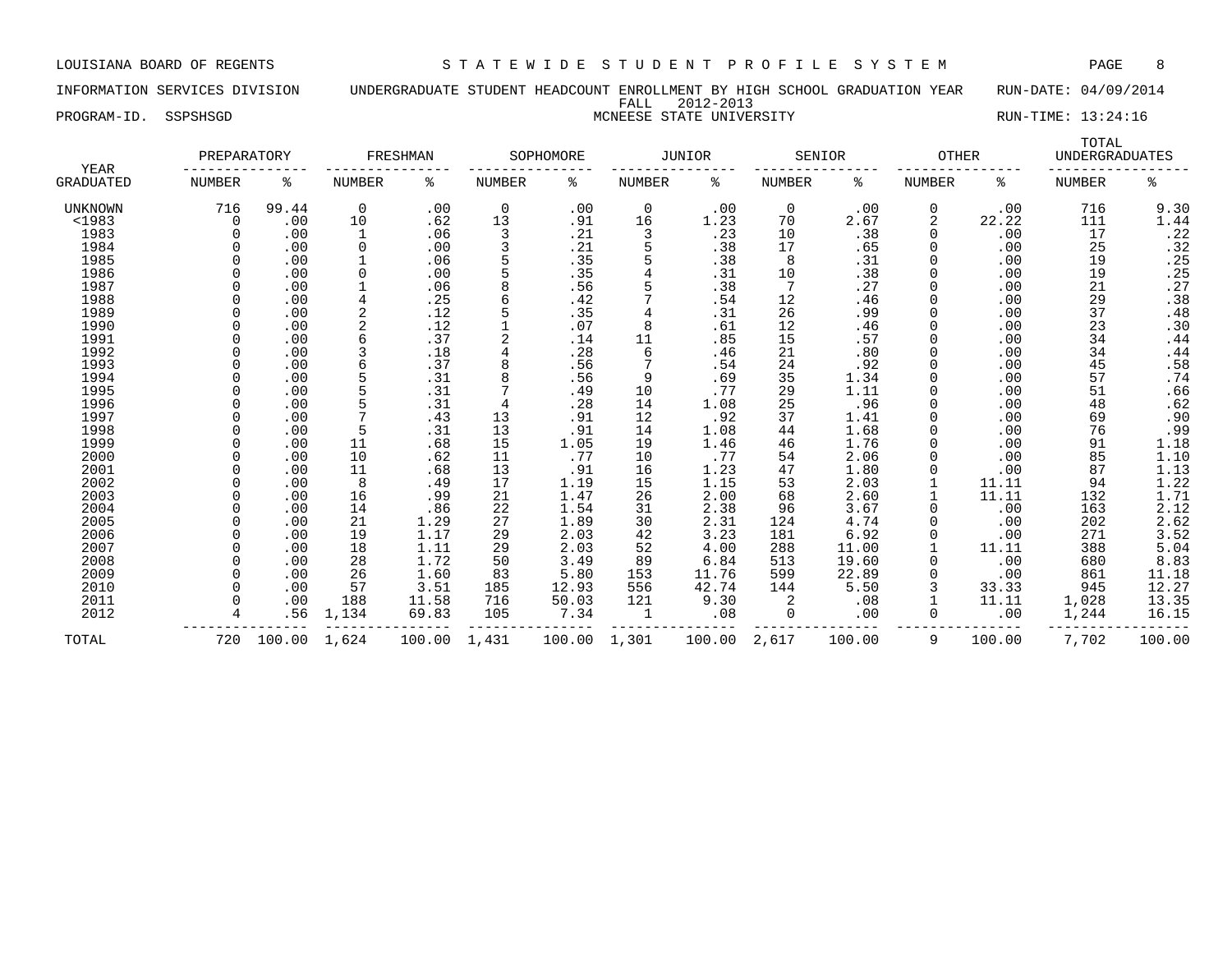INFORMATION SERVICES DIVISION UNDERGRADUATE STUDENT HEADCOUNT ENROLLMENT BY HIGH SCHOOL GRADUATION YEAR RUN-DATE: 04/09/2014 FALL 2012-2013 PROGRAM-ID. SSPSHSGD NICHOLLS STATE UNIVERSITY NICHOLLS STATE UNIVERSITY RUN-TIME: 13:24:16

| YEAR           | PREPARATORY |        |               | FRESHMAN |               | SOPHOMORE |               | <b>JUNIOR</b> |               | SENIOR | <b>OTHER</b>  |        | TOTAL<br><b>UNDERGRADUATES</b> |                  |
|----------------|-------------|--------|---------------|----------|---------------|-----------|---------------|---------------|---------------|--------|---------------|--------|--------------------------------|------------------|
| GRADUATED      | NUMBER      | ి      | <b>NUMBER</b> | ႜ        | <b>NUMBER</b> | ి         | <b>NUMBER</b> | နွ            | <b>NUMBER</b> | နွ     | <b>NUMBER</b> | နွ     | <b>NUMBER</b>                  | နွ               |
| <b>UNKNOWN</b> | 147         | 100.00 | 26            | 1.42     | 54            | 4.67      | 101           | 8.61          | 253           | 15.56  | 22            | 29.33  | 603                            | 10.03            |
| $1983$         | $\Omega$    | .00    | 8             | .44      | 4             | .35       | 6             | .51           | 13            | .80    | 4             | 5.33   | 35                             | .58              |
| 1983           |             | .00    | $\Omega$      | .00      |               | .09       |               | .09           | 3             | .18    | $\Omega$      | .00    | 5                              | .08              |
| 1984           |             | .00    | $\Omega$      | .00      |               | .09       | 2             | .17           |               | .06    | 0             | .00    |                                | .07              |
| 1985           |             | .00    |               | .16      | 0             | .00       |               | .09           | 2             | .12    |               | .00    | 6                              | .10              |
| 1986           |             | .00    |               | .11      |               | .09       | 2             | .17           | 2             | .12    |               | .00    |                                | .12              |
| 1987           |             | .00    | 0             | .00      |               | .09       |               | .09           | 0             | .00    |               | .00    | 2                              | .03              |
| 1988           |             | .00    | 2             | .11      |               | .09       |               | .09           |               | .31    |               | 1.33   | 10                             | .17              |
| 1989           |             | .00    |               | .11      |               | .17       | 0             | .00           |               | .49    | O             | .00    | 12                             | .20              |
| 1990           |             | .00    | $\Omega$      | .00      |               | .26       |               | .09           |               | .31    |               | .00    | 9                              | .15              |
| 1991           |             | .00    | $\Omega$      | .00      |               | .26       | 4             | .34           | q             | .55    |               | .00    | 16                             | .27              |
| 1992           |             | .00    | 3             | .16      |               | .17       |               | .17           |               | .31    |               | .00    | 12                             | .20              |
| 1993           |             | .00    |               | .05      | 6             | .52       |               | .09           |               | .12    |               | .00    | 10                             | .17              |
| 1994           |             | .00    |               | .22      |               | .09       | 3             | .26           |               | .12    |               | .00    | 10                             | .17              |
| 1995           |             | .00    | 2             | .11      |               | .35       | б             | .51           |               | .43    |               | 1.33   | 20                             | .33              |
| 1996           |             | .00    | 3             | .16      |               | .43       | 5             | .43           |               | .43    |               | 1.33   | 21                             | $.35$<br>.60     |
| 1997           |             | .00    | 4             | .22      | 6             | .52       | 9             | .77           | 16            | .98    |               | 1.33   | 36                             |                  |
| 1998           |             | .00    |               | .38      | 8             | .69       | 10            | .85           | 17            | 1.05   |               | 1.33   | 43                             | .72              |
| 1999           |             | .00    | 6             | .33      | 4             | .35       | 12            | 1.02          | 19            | 1.17   | 2             | 2.67   | 43                             | .72              |
| 2000           |             | .00    | 10            | .55      | 4             | .35       | 9             | .77           | 28            | 1.72   | 3             | 4.00   | 54                             | .90              |
| 2001           |             | .00    | 12            | .65      | 11            | .95       | 9             | .77           | 34            | 2.09   | 2             | 2.67   | 68                             | $1.13$<br>$1.03$ |
| 2002           |             | .00    | 9             | .49      | 11            | .95       | 7             | .60           | 33            | 2.03   |               | 2.67   | 62                             |                  |
| 2003           |             | .00    | 10            | .55      | 10            | .86       | 13            | 1.11          | 38            | 2.34   |               | 1.33   | 72                             | 1.20             |
| 2004           |             | .00    | 19            | 1.04     | 14            | 1.21      | 23            | 1.96          | 65            | 4.00   |               | .00    | 121                            | 2.01             |
| 2005           |             | .00    | 11            | .60      | 12            | 1.04      | 28            | 2.39          | 56            | 3.44   |               | 6.67   | 112                            | 1.86             |
| 2006           |             | .00    | 16            | .87      | 10            | .86       | 38            | 3.24          | 108           | 6.64   |               | 5.33   | 176                            | 2.93             |
| 2007           |             | .00    | 18            | .98      | 22            | 1.90      | 59            | 5.03          | 187           | 11.50  |               | 4.00   | 289                            | 4.81             |
| 2008           |             | .00    | 19            | 1.04     | 32            | 2.77      | 105           | 8.95          | 331           | 20.36  | 6             | 8.00   | 493                            | 8.20             |
| 2009           |             | .00    | 27            | 1.47     | 105           | 9.08      | 341           | 29.07         | 356           | 21.89  | 6             | 8.00   | 835                            | 13.89            |
| 2010           |             | .00    | 51            | 2.78     | 352           | 30.42     | 361           | 30.78         | 14            | .86    |               | 2.67   | 780                            | 12.97            |
| 2011           |             | .00    | 403           | 21.97    | 463           | 40.02     | 11            | .94           | $\Omega$      | .00    |               | 9.33   | 884                            | 14.70            |
| 2012           |             | .00    | 1,156         | 63.03    | 4             | .35       | 1             | .09           | 0             | .00    |               | 1.33   | 1,162                          | 19.33            |
| TOTAL          | 147         | 100.00 | 1,834         | 100.00   | 1,157         | 100.00    | 1,173         | 100.00        | 1,626         | 100.00 | 75            | 100.00 | 6,012                          | 100.00           |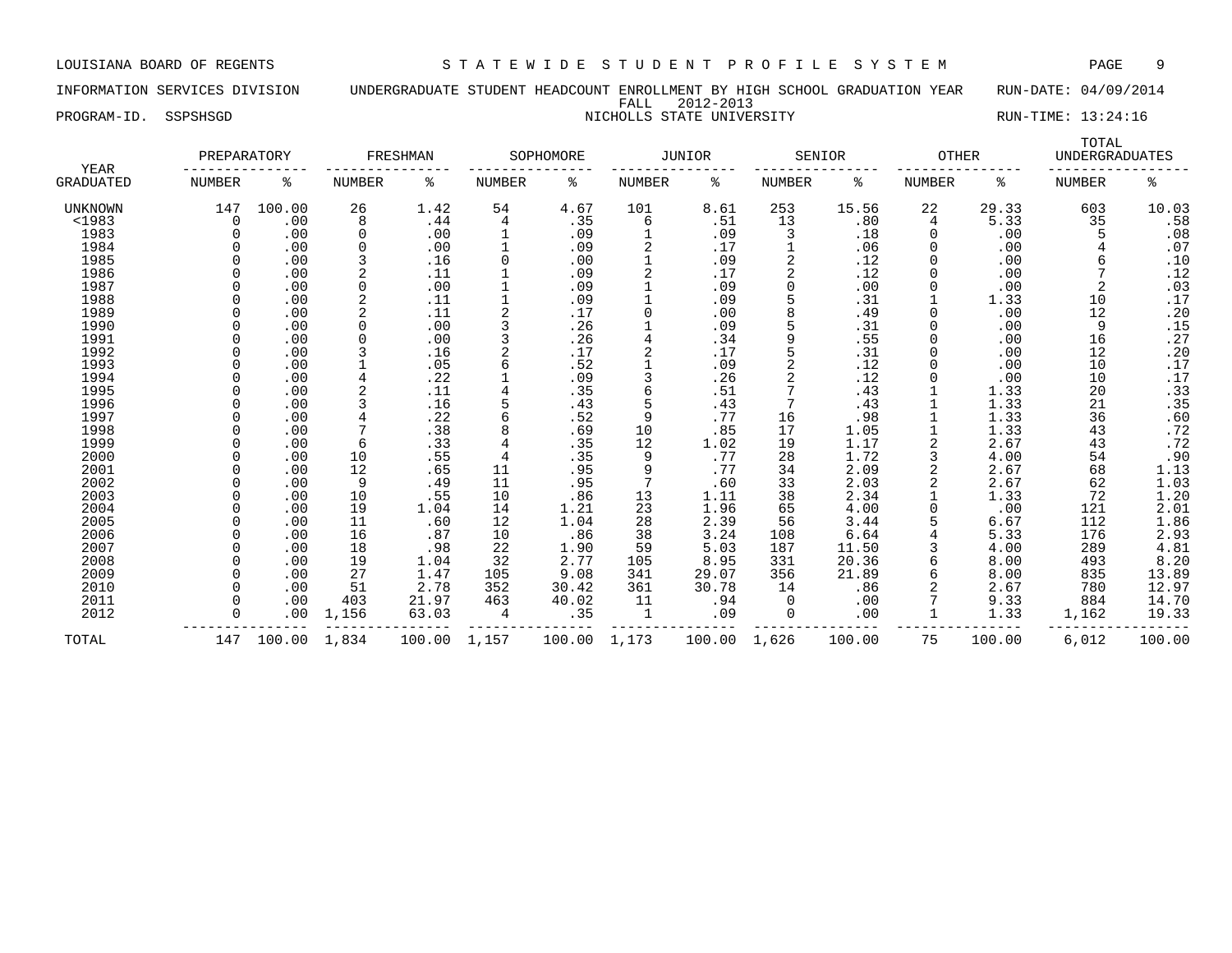INFORMATION SERVICES DIVISION UNDERGRADUATE STUDENT HEADCOUNT ENROLLMENT BY HIGH SCHOOL GRADUATION YEAR RUN-DATE: 04/09/2014 FALL 2012-2013 PROGRAM-ID. SSPSHSGD UNIVERSITY OF LA. AT MONROE RUN-TIME: 13:24:16

| <b>YEAR</b>      | PREPARATORY   |        |             | FRESHMAN |        | SOPHOMORE |                | <b>JUNIOR</b> |               | SENIOR | <b>OTHER</b> |        | TOTAL<br><b>UNDERGRADUATES</b> |                |
|------------------|---------------|--------|-------------|----------|--------|-----------|----------------|---------------|---------------|--------|--------------|--------|--------------------------------|----------------|
| <b>GRADUATED</b> | <b>NUMBER</b> | ႜ      | NUMBER      | ႜ        | NUMBER | ႜ         | NUMBER         | ႜ             | <b>NUMBER</b> | နွ     | NUMBER       | ႜ      | <b>NUMBER</b>                  | နွ             |
| UNKNOWN          | 1,146         | 83.96  | 8           | .63      | 87     | 7.08      | 145            | 12.87         | 411           | 18.10  | 40           | 75.47  | 1,837                          | 25.08          |
| <1983            |               | .00    | 4           | .31      |        | .08       | 10             | .89           | 12            | .53    | 2            | 3.77   | 29                             | .40            |
| 1983             |               | .00    | 0           | .00      |        | .08       | 1              | .09           | 2             | .09    | 0            | .00    |                                | .05            |
| 1984             |               | .00    | $\Omega$    | .00      |        | .08       |                | .09           |               | .13    | 0            | .00    |                                | .07            |
| 1985             |               | .00    | 0           | .00      |        | .08       | $\Omega$       | .00           | 6             | .26    |              | .00    |                                | .10            |
| 1986             |               | .00    |             | .08      |        | .08       | $\Omega$       | .00           |               | .22    | 0            | .00    |                                | .10            |
| 1987             |               | .00    | $\Omega$    | .00      |        | .00       | $\overline{2}$ | .18           |               | .31    | 0            | .00    | 9                              | .12            |
| 1988             |               | .00    | $\mathbf 0$ | .00      |        | .16       | 3              | .27           | 6             | .26    | O            | .00    | 11                             | .15            |
| 1989             |               | .00    |             | .08      |        | .16       | $\Omega$       | .00           |               | .31    | O            | .00    | 10                             | .14            |
| 1990             |               | .00    |             | .16      |        | .08       | 3              | .27           | 10            | .44    |              | 1.89   | 17                             | .23            |
| 1991             |               | .00    |             | .08      |        | .08       |                | .27           |               | .31    | 0            | .00    | 12                             | .16            |
| 1992             |               | .00    |             | .23      |        | .41       |                | .44           | 9             | .40    | 0            | .00    | 22                             | .30            |
| 1993             |               | .00    |             | .23      |        | .08       | 6              | .53           | 9             | .40    | 0            | .00    | 19                             | .26            |
| 1994             |               | .00    |             | .16      |        | .33       |                | .09           | 16            | .70    | 0            | .00    | 23                             | .31            |
| 1995             |               | .00    |             | .31      |        | .49       |                | .53           | 14            | .62    |              | .00    | 30                             | .41            |
| 1996             |               | .00    |             | .23      |        | .08       |                | .62           | 16            | .70    |              | .00    | 27                             | .37            |
| 1997             |               | .00    |             | .31      |        | .24       |                | .62           | 28            | 1.23   |              | 1.89   | 43                             | .59            |
| 1998             |               | .00    |             | .31      |        | .57       | 8              | .71           | 25            | 1.10   |              | .00    | 44                             | .60            |
| 1999             |               | .00    |             | .31      |        | .65       | 7              | .62           | 19            | .84    |              | 3.77   | 40                             |                |
| 2000             |               | .00    |             | .47      |        | .49       | 11             | .98           | 23            | 1.01   | O            | .00    | 46                             | $.55$<br>$.63$ |
| 2001             |               | .00    |             | .47      |        | .65       | 6              | .53           | 30            | 1.32   | O            | .00    | 50                             | .68            |
| 2002             |               | .00    |             | .23      |        | .24       | 5              | .44           | 35            | 1.54   |              | .00    | 46                             | .63            |
| 2003             |               | .00    |             | .47      |        | .73       | 8              | .71           | 43            | 1.89   |              | .00    | 66                             | .90            |
| 2004             |               | .00    | 8           | .63      |        | .57       | 13             | 1.15          | 37            | 1.63   |              | 5.66   | 68                             | .93            |
| 2005             |               | .00    |             | .47      |        | .65       | 7              | .62           | 72            | 3.17   |              | 1.89   | 94                             | 1.28           |
| 2006             |               | .00    |             | .23      | 10     | .81       | 19             | 1.69          | 102           | 4.49   |              | 3.77   | 136                            | 1.86           |
| 2007             |               | .00    |             | .31      | 12     | .98       | 24             | 2.13          | 205           | 9.03   | 0            | .00    | 245                            | 3.35           |
| 2008             |               | .00    |             | .39      | 10     | .81       | 50             | 4.44          | 361           | 15.90  |              | .00    | 426                            | 5.82           |
| 2009             |               | .00    | 13          | 1.02     | 39     | 3.18      | 129            | 11.45         | 509           | 22.41  |              | .00    | 690                            | 9.42           |
| 2010             |               | .07    | 24          | 1.88     | 111    | 9.04      | 479            | 42.50         | 104           | 4.58   |              | 1.89   | 720                            | 9.83           |
| 2011             |               | .00    | 107         | 8.36     | 648    | 52.77     | 113            | 10.03         | 2             | .09    | 0            | .00    | 870                            | 11.88          |
| 2012             | 218           | 15.97  | 1,045       | 81.64    | 224    | 18.24     | 48             | 4.26          | 136           | 5.99   | 0            | .00    | 1,671                          | 22.82          |
| TOTAL            | 1,365         | 100.00 | 1,280       | 100.00   | 1,228  | 100.00    | 1,127          | 100.00        | 2,271         | 100.00 | 53           | 100.00 | 7,324                          | 100.00         |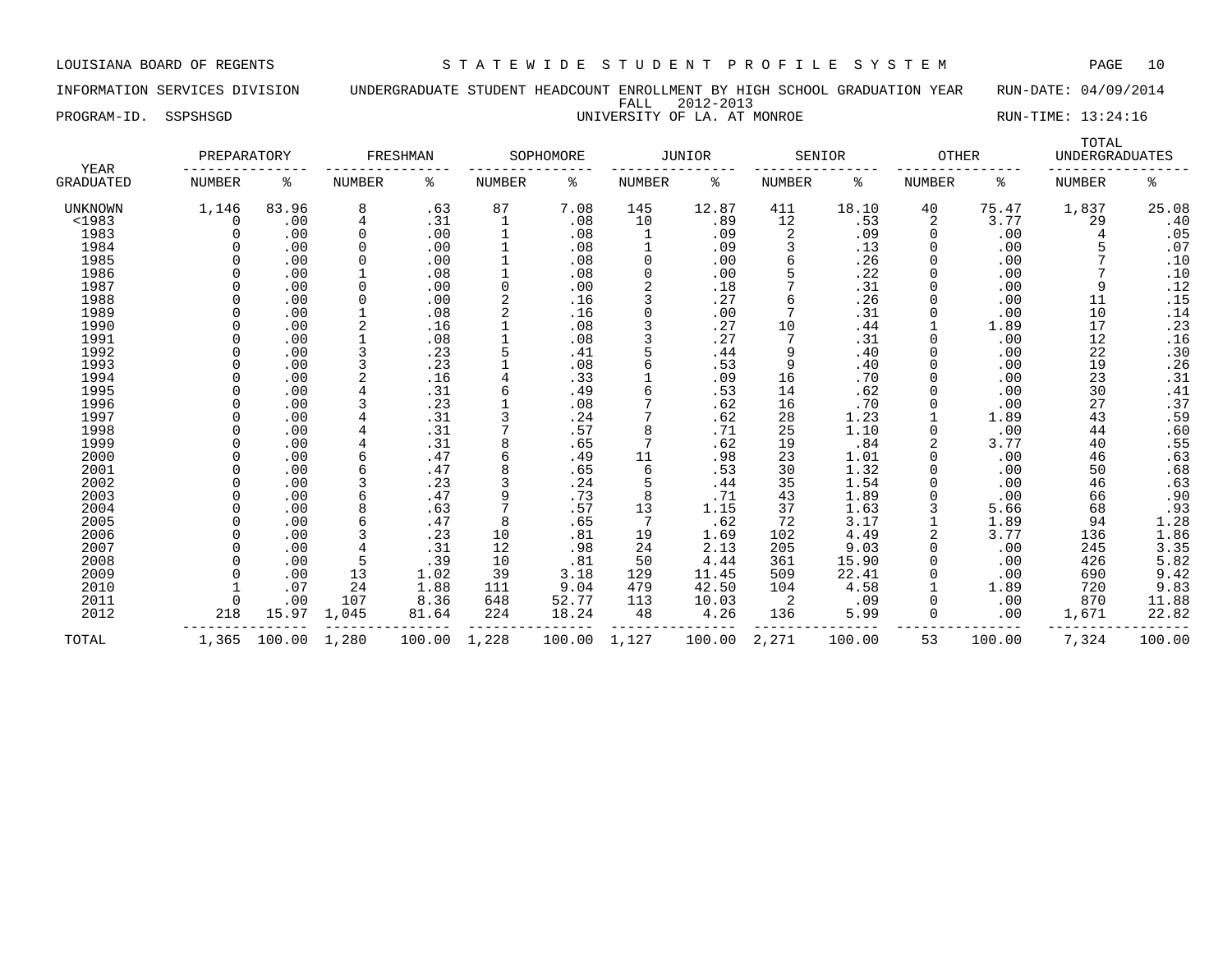INFORMATION SERVICES DIVISION UNDERGRADUATE STUDENT HEADCOUNT ENROLLMENT BY HIGH SCHOOL GRADUATION YEAR RUN-DATE: 04/09/2014 FALL 2012-2013 PROGRAM-ID. SSPSHSGD NORTHWESTERN STATE UNIVERSITY NORTHWESTERN STATE UNIVERSITY

| YEAR           | PREPARATORY   |        |               | FRESHMAN |        | SOPHOMORE |               | <b>JUNIOR</b> |               | SENIOR | <b>OTHER</b>  |     | TOTAL<br><b>UNDERGRADUATES</b> |                     |
|----------------|---------------|--------|---------------|----------|--------|-----------|---------------|---------------|---------------|--------|---------------|-----|--------------------------------|---------------------|
| GRADUATED      | <b>NUMBER</b> | ႜ      | <b>NUMBER</b> | ႜ        | NUMBER | ి         | <b>NUMBER</b> | နွ            | <b>NUMBER</b> | နွ     | <b>NUMBER</b> | ႜ   | <b>NUMBER</b>                  | ి                   |
| <b>UNKNOWN</b> | 664           | 99.70  | 33            | 1.46     | 8      | .55       | 19            | 1.35          | 30            | 1.19   | 0             | .00 | 754                            | 9.07                |
| $<$ 1983       | $\Omega$      | .00    | 32            | 1.42     | 47     | 3.20      | 37            | 2.63          | 132           | 5.24   | 0             | .00 | 248                            | 2.98                |
| 1983           |               | .00    | 6             | .27      | 9      | .61       | 10            | .71           | 22            | .87    | 0             | .00 | 47                             | .57                 |
| 1984           |               | .00    |               | .22      | 4      | .27       | 11            | .78           | 24            | .95    | 0             | .00 | 44                             |                     |
| 1985           |               | .00    | 8             | .35      | 7      | .48       | 6             | .43           | 18            | .71    |               | .00 | 39                             | $.53$<br>$.47$      |
| 1986           |               | .00    | 6             | .27      | 11     | .75       | 6             | .43           | 26            | 1.03   |               | .00 | 49                             | .59                 |
| 1987           |               | .00    | 3             | .13      | 5      | .34       | 8             | .57           | 20            | .79    |               | .00 | 36                             | .43                 |
| 1988           |               | .00    | 11            | .49      | 5      | .34       | 11            | .78           | 24            | .95    | 0             | .00 | 51                             | .61                 |
| 1989           |               | .00    | 6             | .27      | 9      | .61       | 8             | .57           | 30            | 1.19   | O             | .00 | 53                             | .64                 |
| 1990           |               | .00    | 10            | .44      | 7      | .48       | 12            | .85           | 33            | 1.31   |               | .00 | 62                             | .75                 |
| 1991           |               | .00    | 14            | .62      | 10     | .68       | 6             | .43           | 50            | 1.99   |               | .00 | 80                             | .96                 |
| 1992           |               | .00    | 8             | .35      |        | .48       | 12            | .85           | 39            | 1.55   |               | .00 | 66                             | .79                 |
| 1993           |               | .00    | 9             | .40      | 11     | .75       | 18            | 1.28          | 31            | 1.23   |               | .00 | 69                             | .83                 |
| 1994           |               | .00    | 13            | .58      | 11     | .75       | 21            | 1.49          | 47            | 1.87   |               | .00 | 92                             | $\frac{1}{1}.11$    |
| 1995           |               | .15    | 16            | .71      | 18     | 1.23      | 18            | 1.28          | 45            | 1.79   | O             | .00 | 98                             |                     |
| 1996           |               | .00    | 17            | .75      | 21     | 1.43      | 19            | 1.35          | 47            | 1.87   | 0             | .00 | 104                            | $\frac{1.25}{1.18}$ |
| 1997           |               | .00    | 12            | .53      | 11     | .75       | 20            | 1.42          | 55            | 2.18   | $\Omega$      | .00 | 98                             |                     |
| 1998           |               | .00    | 22            | .98      | 19     | 1.30      | 20            | 1.42          | 77            | 3.06   | $\Omega$      | .00 | 138                            | 1.66                |
| 1999           |               | .00    | 26            | 1.15     | 30     | 2.04      | 32            | 2.28          | 64            | 2.54   |               | .00 | 152                            | 1.83                |
| 2000           |               | .00    | 20            | .89      | 20     | 1.36      | 21            | 1.49          | 56            | 2.22   |               | .00 | 117                            |                     |
| 2001           |               | .00    | 35            | 1.55     | 28     | 1.91      | 40            | 2.85          | 69            | 2.74   |               | .00 | 172                            | $\frac{1.41}{2.07}$ |
| 2002           |               | .00    | 29            | 1.29     | 24     | 1.64      | 31            | 2.21          | 81            | 3.22   | 0             | .00 | 165                            | 1.99                |
| 2003           |               | .00    | 35            | 1.55     | 31     | 2.11      | 35            | 2.49          | 82            | 3.26   | 0             | .00 | 183                            |                     |
| 2004           |               | .00    | 29            | 1.29     | 40     | 2.73      | 21            | 1.49          | 95            | 3.77   | 0             | .00 | 185                            | $2.20$<br>$2.23$    |
| 2005           |               | .00    | 29            | 1.29     | 26     | 1.77      | 38            | 2.70          | 108           | 4.29   | 0             | .00 | 201                            | $\frac{1}{2.42}$    |
| 2006           |               | .00    | 32            | 1.42     | 34     | 2.32      | 35            | 2.49          | 148           | 5.88   |               | .00 | 249                            | 3.00                |
| 2007           |               | .00    | 45            | 1.99     | 31     | 2.11      | 38            | 2.70          | 222           | 8.82   |               | .00 | 336                            | 4.04                |
| 2008           |               | .00    | 39            | 1.73     | 59     | 4.02      | 97            | 6.90          | 378           | 15.01  |               | .00 | 573                            | 6.89                |
| 2009           |               | .00    | 41            | 1.82     | 84     | 5.73      | 295           | 21.00         | 435           | 17.28  | 0             | .00 | 855                            | 10.29               |
| 2010           |               | .00    | 78            | 3.46     | 290    | 19.77     | 445           | 31.67         | 30            | 1.19   | $\Omega$      | .00 | 843                            | 10.14               |
| 2011           |               | .00    | 344           | 15.25    | 540    | 36.81     | 13            | .93           | $\Omega$      | .00    | $\Omega$      | .00 | 897                            | 10.79               |
| 2012           |               | .15    | 1,243         | 55.10    | 10     | .68       | 2             | .14           | 0             | .00    | $\Omega$      | .00 | 1,256                          | 15.11               |
| TOTAL          | 666           | 100.00 | 2,256         | 100.00   | 1,467  | 100.00    | 1,405         | 100.00        | 2,518         | 100.00 | 0             | .00 | 8,312                          | 100.00              |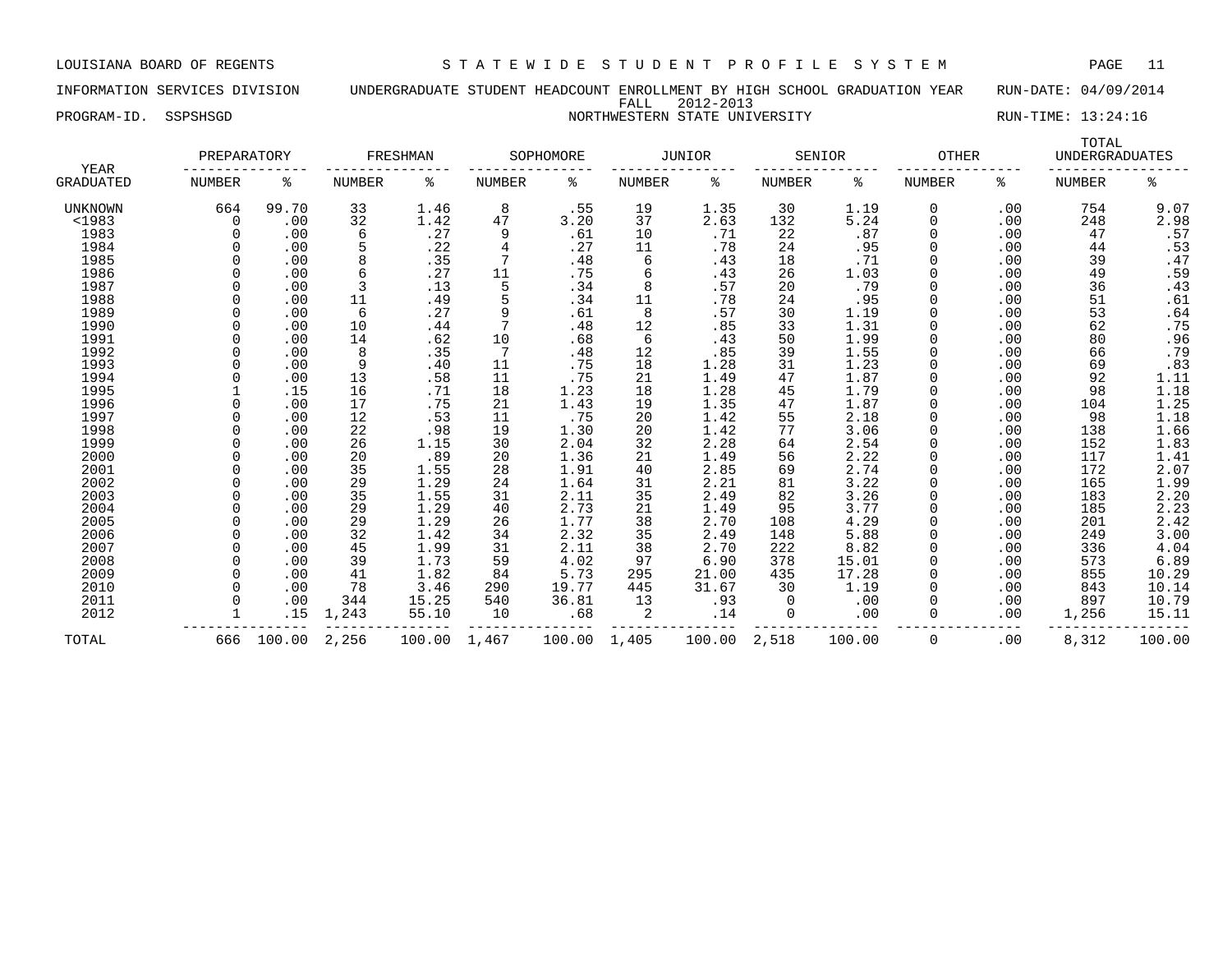INFORMATION SERVICES DIVISION UNDERGRADUATE STUDENT HEADCOUNT ENROLLMENT BY HIGH SCHOOL GRADUATION YEAR RUN-DATE: 04/09/2014 FALL 2012-2013 PROGRAM-ID. SSPSHSGD SOUTHEASTERN LA. UNIVERSITY RUN-TIME: 13:24:16

| YEAR           | PREPARATORY   |        |               | FRESHMAN |               | SOPHOMORE |        | <b>JUNIOR</b> |               | SENIOR | <b>OTHER</b>  |        | TOTAL<br><b>UNDERGRADUATES</b> |                              |
|----------------|---------------|--------|---------------|----------|---------------|-----------|--------|---------------|---------------|--------|---------------|--------|--------------------------------|------------------------------|
| GRADUATED      | <b>NUMBER</b> | နွ     | <b>NUMBER</b> | နွ       | <b>NUMBER</b> | ႜ         | NUMBER | နွ            | <b>NUMBER</b> | နွ     | <b>NUMBER</b> | ႜ      | <b>NUMBER</b>                  | ి                            |
| <b>UNKNOWN</b> | 1,918         | 99.95  | 6             | .16      | 1             | .04       |        | .04           | 3             | .08    | 1             | 4.00   | 1,930                          | 13.55                        |
| $1983$         | $\Omega$      | .00    | 16            | .44      | 7             | .29       | 22     | .94           | 86            | 2.21   | 11            | 44.00  | 142                            | 1.00                         |
| 1983           |               | .00    | 0             | .00      | 3             | .12       | 4      | .17           | 19            | .49    | $\Omega$      | .00    | 26                             | .18                          |
| 1984           |               | .00    | $\mathbf 1$   | .03      |               | .04       |        | .17           | 16            | .41    | $\Omega$      | .00    | 22                             | .15                          |
| 1985           |               | .00    | 0             | .00      |               | .08       |        | .04           | 11            | .28    | 0             | .00    | 14                             | .10                          |
| 1986           |               | .00    | 0             | .00      |               | .17       |        | .30           | 13            | .33    | 0             | .00    | 24                             | $\footnotesize\mathchar`-17$ |
| 1987           |               | .00    | 0             | .00      |               | .04       |        | .21           | 14            | .36    |               | .00    | 20                             | .14                          |
| 1988           |               | .00    | 0             | .00      | 5             | .21       |        | .30           | 19            | .49    |               | .00    | 31                             | .22                          |
| 1989           |               | .00    |               | .03      |               | .08       | 10     | .43           | 19            | .49    |               | .00    | 32                             | .22                          |
| 1990           |               | .00    | 3             | .08      |               | .29       | 6      | .26           | 26            | .67    |               | .00    | 42                             | .29                          |
| 1991           |               | .00    | 3             | .08      |               | .04       | 11     | .47           | 26            | .67    |               | .00    | 41                             | .29                          |
| 1992           |               | .00    | 3             | .08      |               | .29       | 3      | .13           | 23            | .59    |               | .00    | 36                             | .25                          |
| 1993           |               | .00    | 5             | .14      |               | .21       |        | .30           | 26            | .67    |               | .00    | 43                             | .30                          |
| 1994           |               | .00    | 8             | .22      |               | .08       | 13     | .55           | 35            | .90    |               | .00    | 58                             | .41                          |
| 1995           |               | .00    |               | .08      |               | .17       | 9      | .38           | 30            | .77    |               | .00    | 46                             | .32                          |
| 1996           |               | .00    | 6             | .16      | 5             | .21       | 13     | .55           | 33            | .85    |               | .00    | 57                             | .40                          |
| 1997           |               | .00    | 4             | .11      | 10            | .41       | 14     | .60           | 48            | 1.23   |               | .00    | 76                             | .53                          |
| 1998           |               | .00    | 4             | .11      | 9             | .37       | 14     | .60           | 52            | 1.34   |               | .00    | 79                             | .55                          |
| 1999           |               | .00    | 8             | .22      | 6             | .25       | 20     | .85           | 65            | 1.67   |               | .00    | 99                             | .70                          |
| 2000           |               | .00    | 12            | .33      | 7             | .29       | 16     | .68           | 91            | 2.34   |               | .00    | 126                            | .88                          |
| 2001           |               | .00    | 3             | .08      | 20            | .83       | 19     | .81           | 87            | 2.24   |               | .00    | 129                            | .91                          |
| 2002           |               | .00    | 7             | .19      | 21            | .87       | 31     | 1.32          | 101           | 2.60   |               | .00    | 160                            | 1.12                         |
| 2003           |               | .00    | 7             | .19      | 22            | .91       | 39     | 1.66          | 126           | 3.24   |               | .00    | 194                            | 1.36                         |
| 2004           |               | .00    | 12            | .33      | 22            | .91       | 39     | 1.66          | 173           | 4.45   |               | 4.00   | 247                            | 1.73                         |
| 2005           |               | .00    | 19            | .52      | 24            | .99       | 47     | 2.00          | 206           | 5.30   |               | .00    | 296                            | 2.08                         |
| 2006           |               | .00    | 17            | .47      | 35            | 1.45      | 81     | 3.45          | 310           | 7.97   |               | 4.00   | 444                            | 3.12                         |
| 2007           |               | .00    | 26            | .71      | 56            | 2.32      | 137    | 5.83          | 537           | 13.81  |               | 12.00  | 759                            | 5.33                         |
| 2008           |               | .00    | 45            | 1.23     | 102           | 4.23      | 251    | 10.68         | 955           | 24.56  |               | 8.00   | 1,355                          | 9.52                         |
| 2009           |               | .00    | 54            | 1.48     | 223           | 9.24      | 670    | 28.51         | 721           | 18.54  |               | 4.00   | 1,669                          | 11.72                        |
| 2010           |               | .00    | 169           | 4.64     | 792           | 32.82     | 840    | 35.74         | 17            | .44    |               | 20.00  | 1,823                          | 12.80                        |
| 2011           |               | .00    | 887           | 24.33    | 1,000         | 41.44     |        | .34           | 0             | .00    |               | .00    | 1,895                          | 13.31                        |
| 2012           |               | .05    | 2,316         | 63.54    |               | .29       |        | .04           | 0             | .00    | 0             | .00    | 2,325                          | 16.33                        |
| TOTAL          | 1,919         | 100.00 | 3,645         | 100.00   | 2,413         | 100.00    | 2,350  | 100.00        | 3,888         | 100.00 | 25            | 100.00 | 14,240                         | 100.00                       |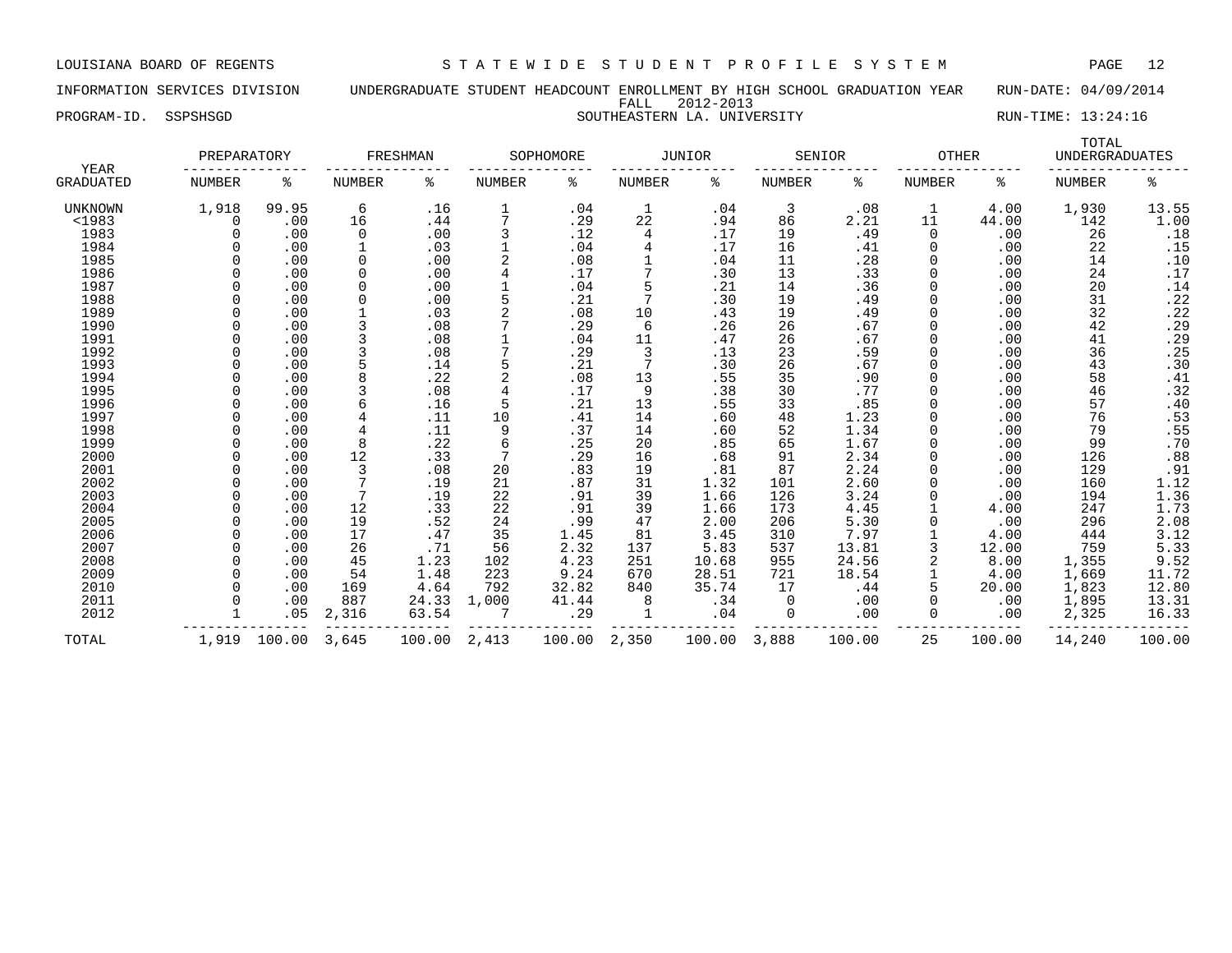INFORMATION SERVICES DIVISION UNDERGRADUATE STUDENT HEADCOUNT ENROLLMENT BY HIGH SCHOOL GRADUATION YEAR RUN-DATE: 04/09/2014 FALL 2012-2013 PROGRAM-ID. SSPSHSGD **EXECUTE:** 13:24:16 UNIVERSITY OF LA. AT LAFAYETTE RUN-TIME: 13:24:16

| YEAR           | PREPARATORY   |        |               | FRESHMAN |               | SOPHOMORE |               | JUNIOR |               | SENIOR | <b>OTHER</b>  |        | TOTAL<br><b>UNDERGRADUATES</b> |                  |
|----------------|---------------|--------|---------------|----------|---------------|-----------|---------------|--------|---------------|--------|---------------|--------|--------------------------------|------------------|
| GRADUATED      | <b>NUMBER</b> | ి      | <b>NUMBER</b> | ి        | <b>NUMBER</b> | ి         | <b>NUMBER</b> | %      | <b>NUMBER</b> | ە<br>ج | <b>NUMBER</b> | ႜ      | <b>NUMBER</b>                  | နွ               |
| <b>UNKNOWN</b> | 323           | 100.00 | 1             | .02      | 0             | .00       | $\mathbf 0$   | .00    | 0             | .00    | $\mathbf 0$   | .00    | 324                            | 2.14             |
| $<$ 1983       | 0             | .00    | 9             | .22      | 7             | .24       | 17            | .61    | 62            | 1.34   | 263           | 71.66  | 358                            | 2.37             |
| 1983           | O             | .00    | 0             | .00      |               | .07       | 3             | .11    | 9             | .20    | 2             | .54    | 16                             | .11              |
| 1984           |               | .00    | 2             | .05      |               | .14       |               | .00    | 15            | .33    |               | .00    | 21                             | .14              |
| 1985           |               | .00    | 3             | .07      | 0             | .00       |               | .21    | 14            | .30    |               | .00    | 23                             | .15              |
| 1986           |               | .00    | 2             | .05      |               | .07       |               | .14    | 11            | .24    |               | .27    | 20                             |                  |
| 1987           |               | .00    | 1             | .02      | 3             | .10       |               | .14    | 14            | .30    |               | .27    | 23                             | $: 13$<br>$: 15$ |
| 1988           |               | .00    |               | .02      |               | .10       |               | .11    | 16            | .35    |               | .27    | 24                             | .16              |
| 1989           |               | .00    | 3             | .07      |               | .10       |               | .25    | 18            | .39    |               | .00    | 31                             | .20              |
| 1990           |               | .00    | 2             | .05      |               | .21       |               | .18    | 17            | .37    |               | .00    | 30                             | .20              |
| 1991           |               | .00    | 5             | .12      | 5             | .17       |               | .18    | 25            | .54    |               | .00    | 40                             | .26              |
| 1992           |               | .00    | 5             | .12      |               | .21       |               | .11    | 25            | .54    |               | .00    | 39                             | .26              |
| 1993           |               | .00    | 5             | .12      |               | .21       |               | .29    | 27            | .59    |               | .27    | 47                             | .31              |
| 1994           |               | .00    |               | .17      | 5             | .17       | 12            | .43    | 41            | .89    |               | .82    | 68                             | .45              |
| 1995           |               | .00    | 6             | .15      | 9             | .31       | 14            | .50    | 34            | .74    |               | .00    | 63                             | .42              |
| 1996           |               | .00    | 10            | .24      | 8             | .28       | 15            | .54    | 49            | 1.06   |               | 1.09   | 86                             | .57              |
| 1997           |               | .00    | 5             | .12      | 8             | .28       | 15            | .54    | 41            | .89    |               | .00    | 69                             | .46              |
| 1998           |               | .00    | 8             | .19      | 16            | .55       | 15            | .54    | 59            | 1.28   |               | .54    | 100                            |                  |
| 1999           |               | .00    | 9             | .22      | 12            | .41       | 20            | .71    | 62            | 1.34   |               | 1.91   | 110                            | $.66$<br>$.73$   |
| 2000           |               | .00    | 9             | .22      | 17            | .59       | 21            | .75    | 80            | 1.73   |               | 1.36   | 132                            | .87              |
| 2001           |               | .00    | 15            | .36      | 24            | .83       | 28            | 1.00   | 96            | 2.08   | 6             | 1.63   | 169                            | 1.12             |
| 2002           |               | .00    | 15            | .36      | 19            | .66       | 30            | 1.07   | 103           | 2.23   |               | .54    | 169                            | 1.12             |
| 2003           |               | .00    | 20            | .48      | 22            | .76       | 35            | 1.25   | 156           | 3.38   |               | 1.63   | 239                            | 1.58             |
| 2004           |               | .00    | 22            | .53      | 24            | .83       | 46            | 1.64   | 184           | 3.99   |               | 1.63   | 282                            | 1.86             |
| 2005           |               | .00    | 20            | .48      | 44            | 1.52      | 65            | 2.32   | 266           | 5.77   | 6             | 1.63   | 401                            | 2.65             |
| 2006           |               | .00    | 19            | .46      | 47            | 1.62      | 93            | 3.32   | 381           | 8.26   | 11            | 3.00   | 551                            | 3.64             |
| 2007           |               | .00    | 23            | .56      | 51            | 1.76      | 138           | 4.93   | 653           | 14.15  | 15            | 4.09   | 880                            | 5.82             |
| 2008           |               | .00    | 30            | .73      | 88            | 3.04      | 276           | 9.85   | 1,249         | 27.07  | 12            | 3.27   | 1,655                          | 10.94            |
| 2009           |               | .00    | 50            | 1.21     | 181           | 6.25      | 852           | 30.41  | 863           | 18.70  |               | .27    | 1,947                          | 12.87            |
| 2010           |               | .00    | 120           | 2.91     | 985           | 34.00     | 1,030         | 36.76  | 43            | .93    |               | 1.09   | 2,182                          | 14.42            |
| 2011           |               | .00    | 1,100         | 26.67    | 1,280         | 44.18     | 15            | .54    |               | .02    |               | .82    | 2,399                          | 15.86            |
| 2012           | $\Omega$      | .00    | 2,598         | 62.98    | 10            | .35       | 17            | .61    | 0             | .00    | 5             | 1.36   | 2,630                          | 17.38            |
| TOTAL          | 323           | 100.00 | 4,125         | 100.00   | 2,897         | 100.00    | 2,802         | 100.00 | 4,614         | 100.00 | 367           | 100.00 | 15,128                         | 100.00           |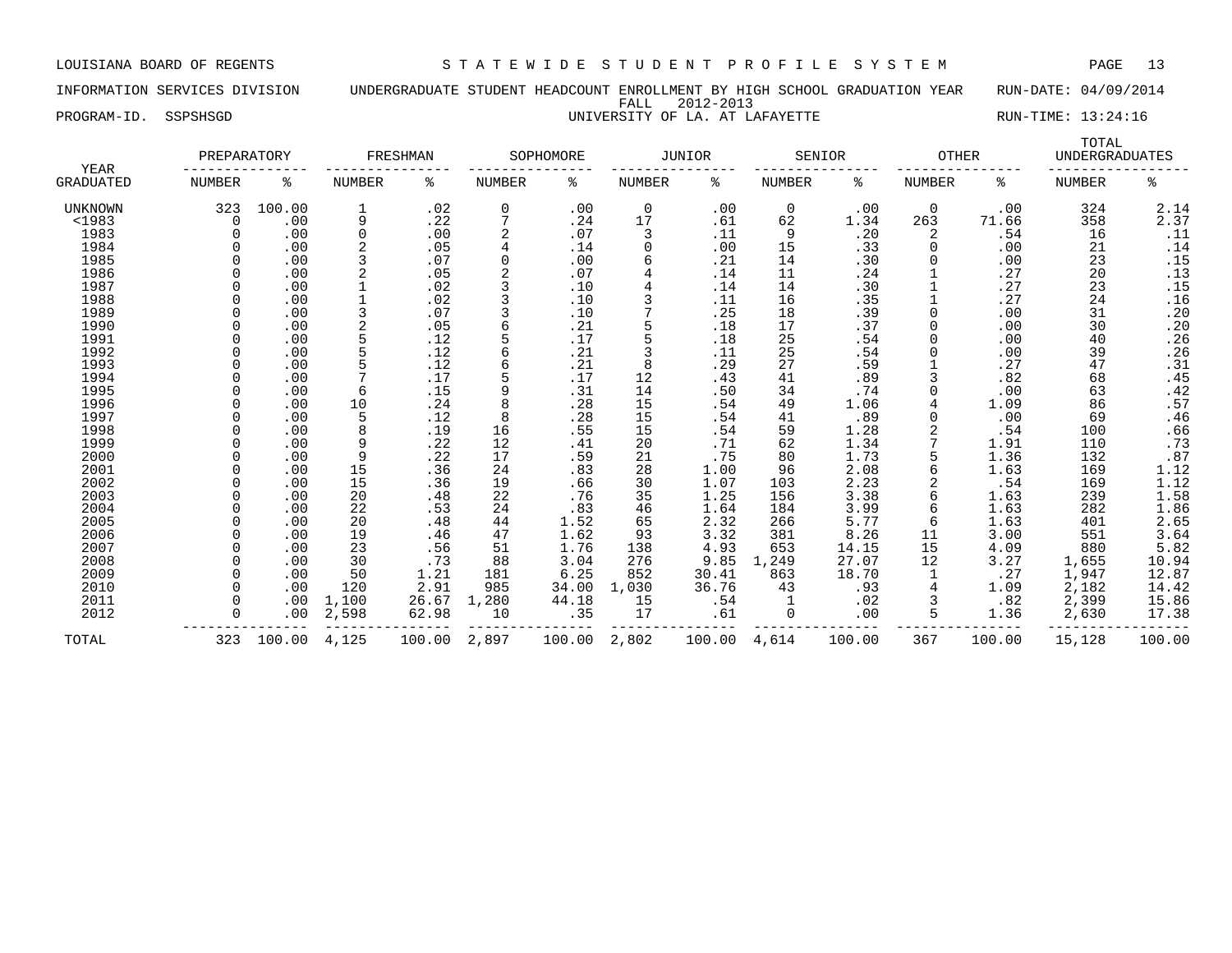INFORMATION SERVICES DIVISION UNDERGRADUATE STUDENT HEADCOUNT ENROLLMENT BY HIGH SCHOOL GRADUATION YEAR RUN-DATE: 04/09/2014 FALL 2012-2013

PROGRAM-ID. SSPSHSGD **RUN-TIME:** 13:24:16

|                                 | PREPARATORY   |        |                | FRESHMAN |               | SOPHOMORE |               | JUNIOR |               | SENIOR | <b>OTHER</b>  |        | TOTAL<br><b>UNDERGRADUATES</b> |                            |
|---------------------------------|---------------|--------|----------------|----------|---------------|-----------|---------------|--------|---------------|--------|---------------|--------|--------------------------------|----------------------------|
| <b>YEAR</b><br><b>GRADUATED</b> | <b>NUMBER</b> | ႜ      | <b>NUMBER</b>  | ႜ        | <b>NUMBER</b> | ႜ         | <b>NUMBER</b> | ႜ      | <b>NUMBER</b> | ႜ      | <b>NUMBER</b> | ႜ      | <b>NUMBER</b>                  | နွ                         |
| UNKNOWN                         | 344           | 99.42  | $\overline{3}$ | .34      | 14            | 2.90      | 19            | 5.51   | 32            | 9.94   | 9             | 42.86  | 421                            | 17.52                      |
| $<$ 1983                        | 0             | .00    | 12             | 1.35     | 16            | 3.31      | 17            | 4.93   | 21            | 6.52   | 0             | .00    | 66                             | 2.75                       |
| 1983                            |               | .00    | 2              | .23      | 0             | .00       | 5             | 1.45   | 4             | 1.24   |               | .00    | 11                             | .46                        |
| 1984                            |               | .00    |                | .56      |               | .21       | 0             | .00    | 0             | .00    | 0             | .00    | 6                              | .25                        |
| 1985                            |               | .00    |                | .23      |               | .62       |               | .58    |               | .31    | 0             | .00    | 8                              | .33                        |
| 1986                            |               | .00    |                | .11      |               | .21       |               | .29    |               | .93    |               | 4.76   |                                | .29                        |
| 1987                            |               | .00    | 4              | .45      |               | .41       | 4             | 1.16   |               | .93    | 0             | .00    | 13                             | .54                        |
| 1988                            |               | .00    | 6              | .68      |               | .41       |               | .29    |               | .62    | 0             | .00    | 11                             | .46                        |
| 1989                            |               | .00    |                | .11      |               | .83       | $\Omega$      | .00    |               | .62    | 0             | .00    | 7                              | .29                        |
| 1990                            |               | .00    | 2              | .23      |               | .62       | 2             | .58    |               | 2.17   | $\Omega$      | .00    | 14                             | .58                        |
| 1991                            |               | .00    |                | .56      |               | .62       |               | .29    | 2             | .62    | U             | .00    | 11                             | .46                        |
| 1992                            |               | .00    | 8              | .90      |               | 1.04      | 8             | 2.32   | 10            | 3.11   |               | 4.76   | 32                             | 1.33                       |
| 1993                            |               | .00    |                | .56      |               | .83       | 4             | 1.16   | 5             | 1.55   |               | .00    | 18                             | .75                        |
| 1994                            |               | .00    | 9              | 1.02     |               | 1.04      |               | .29    | 5             | 1.55   |               | .00    | 20                             | .83                        |
| 1995                            |               | .00    | 8              | .90      |               | 1.04      |               | 1.45   | 9             | 2.80   | 0             | .00    | 27                             | 1.12                       |
| 1996                            |               | .00    | 11             | 1.24     | 11            | 2.28      | 7             | 2.03   |               | 1.55   |               | 4.76   | 35                             | 1.46                       |
| 1997                            |               | .00    | 13             | 1.47     | 6             | 1.24      | 6             | 1.74   | 6             | 1.86   | 0             | .00    | 31                             | 1.29                       |
| 1998                            |               | .00    | 8              | .90      |               | 1.45      | 4             | 1.16   | 6             | 1.86   |               | .00    | 25                             | 1.04                       |
| 1999                            |               | .00    | 14             | 1.58     | 15            | 3.11      |               | .87    | 10            | 3.11   |               | .00    | 42                             | 1.75                       |
| 2000                            |               | .00    | 11             | 1.24     | 11            | 2.28      | 14            | 4.06   | 14            | 4.35   | O             | .00    | 50                             | 2.08                       |
| 2001                            |               | .00    | 19             | 2.14     | 12            | 2.48      | 8             | 2.32   | 13            | 4.04   | 0             | .00    | 52                             | 2.16                       |
| 2002                            |               | .00    | 11             | 1.24     | 14            | 2.90      | 9             | 2.61   | 13            | 4.04   | 2             | 9.52   | 49                             | 2.04                       |
| 2003                            |               | .29    | 19             | 2.14     | 16            | 3.31      | 9             | 2.61   | 17            | 5.28   | 0             | .00    | 62                             |                            |
| 2004                            |               | .00    | 28             | 3.16     | 15            | 3.11      | 15            | 4.35   | 16            | 4.97   |               | 4.76   | 75                             | $2.58$<br>$3.12$<br>$2.70$ |
| 2005                            |               | .00    | 10             | 1.13     | 18            | 3.73      | 15            | 4.35   | 20            | 6.21   | 2             | 9.52   | 65                             |                            |
| 2006                            |               | .00    | 30             | 3.39     | 18            | 3.73      | 18            | 5.22   | 32            | 9.94   | 2             | 9.52   | 100                            | 4.16                       |
| 2007                            |               | .00    | 21             | 2.37     | 16            | 3.31      | 18            | 5.22   | 19            | 5.90   | U             | .00    | 74                             | 3.08                       |
| 2008                            |               | .00    | 24             | 2.71     | 23            | 4.76      | 43            | 12.46  | 35            | 10.87  | O             | .00    | 125                            | 5.20                       |
| 2009                            |               | .00    | 31             | 3.50     | 56            | 11.59     | 93            | 26.96  | 9             | 2.80   |               | 4.76   | 190                            | 7.91                       |
| 2010                            |               | .29    | 59             | 6.66     | 144           | 29.81     | 12            | 3.48   |               | .31    | 0             | .00    | 217                            | 9.03                       |
| 2011                            |               | .00    | 203            | 22.91    | 33            | 6.83      | 1             | .29    | 0             | .00    |               | 4.76   | 238                            | 9.90                       |
| 2012                            |               | .00    | 301            | 33.97    | 0             | .00       | $\Omega$      | .00    | 0             | .00    | 0             | .00    | 301                            | 12.53                      |
| TOTAL                           | 346           | 100.00 | 886            | 100.00   | 483           | 100.00    | 345           | 100.00 | 322           | 100.00 | 21            | 100.00 | 2,403                          | 100.00                     |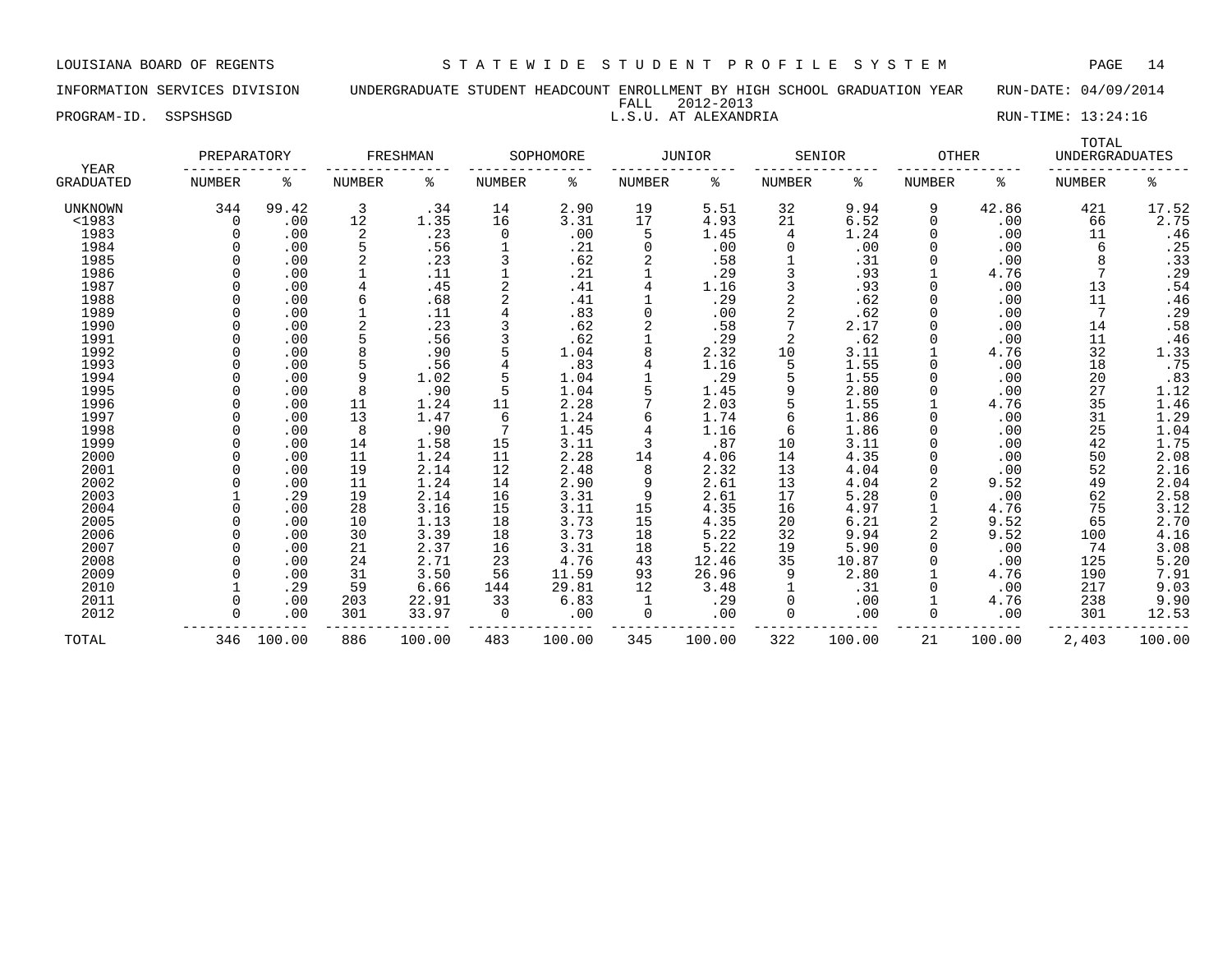### INFORMATION SERVICES DIVISION UNDERGRADUATE STUDENT HEADCOUNT ENROLLMENT BY HIGH SCHOOL GRADUATION YEAR RUN-DATE: 04/09/2014 FALL 2012-2013

PROGRAM-ID. SSPSHSGD **EXECUTE:** 13:24:16

| YEAR             | PREPARATORY |        |          | FRESHMAN |               | SOPHOMORE |                | JUNIOR |               | SENIOR | <b>OTHER</b>  |        | TOTAL<br><b>UNDERGRADUATES</b> |        |
|------------------|-------------|--------|----------|----------|---------------|-----------|----------------|--------|---------------|--------|---------------|--------|--------------------------------|--------|
| <b>GRADUATED</b> | NUMBER      | ి      | NUMBER   | နွ       | <b>NUMBER</b> | ႜ         | NUMBER         | နွ     | <b>NUMBER</b> | ႜ      | <b>NUMBER</b> | ႜ      | <b>NUMBER</b>                  | ႜ      |
| UNKNOWN          | 442         | 100.00 | 0        | .00      | $\mathbf 0$   | .00       | $\mathbf 0$    | .00    | $\mathbf 0$   | .00    | $\mathbf 0$   | .00    | 442                            | 1.79   |
| <1983            | $\Omega$    | .00    | 4        | .06      | 10            | .19       | 18             | .33    | 57            | .89    | 12            | 3.79   | 101                            | .41    |
| 1983             |             | .00    | 0        | .00      | 2             | .04       | 2              | .04    | 0             | .00    | 0             | .00    | 4                              | .02    |
| 1984             |             | .00    | $\Omega$ | .00      | $\Omega$      | .00       |                | .02    | 5             | .08    | $\Omega$      | .00    | 6                              | .02    |
| 1985             |             | .00    | $\Omega$ | .00      | $\Omega$      | .00       |                | .02    | 4             | .06    | 0             | .00    | 5                              | .02    |
| 1986             |             | .00    | $\Omega$ | .00      |               | .02       |                | .02    | 10            | .16    | 0             | .00    | 12                             | .05    |
| 1987             | U           | .00    | 2        | .03      | 4             | .08       | $\Omega$       | .00    | 7             | .11    | 2             | .63    | 15                             | .06    |
| 1988             |             | .00    | $\Omega$ | .00      | $\Omega$      | .00       | $\overline{4}$ | .07    | 8             | .12    | <sup>0</sup>  | .00    | 12                             | .05    |
| 1989             |             | .00    |          | .00      |               | .02       | $\overline{2}$ | .04    | 4             | .06    |               | .32    | 8                              | .03    |
| 1990             |             | .00    |          | .01      |               | .04       |                | .17    | 8             | .12    |               | 1.26   | 24                             | .10    |
| 1991             |             | .00    |          | .01      |               | .04       |                | .06    | 7             | .11    |               | .95    | 16                             | .06    |
| 1992             |             | .00    |          | .00      | 5             | .09       |                | .09    | 9             | .14    |               | .32    | 20                             | .08    |
| 1993             |             | .00    |          | .01      |               | .04       |                | .09    | 13            | .20    |               | 1.26   | 25                             | .10    |
| 1994             |             | .00    |          | .01      |               | .04       | 9              | .17    | 14            | .22    |               | .63    | 28                             | .11    |
| 1995             |             | .00    |          | .01      |               | .04       | 3              | .06    | 21            | .33    | <sup>0</sup>  | .00    | 27                             | .11    |
| 1996             |             | .00    | 3        | .04      |               | .04       | 6              | .11    | 16            | .25    |               | 1.26   | 31                             | .13    |
| 1997             |             | .00    |          | .01      | 6             | .11       | 11             | .20    | 27            | .42    | 0             | .00    | 45                             | .18    |
| 1998             |             | .00    |          | .00      |               | .11       | 14             | .26    | 26            | .41    |               | 1.58   | 51                             | .21    |
| 1999             |             | .00    |          | .01      |               | .08       | 7              | .13    | 57            | .89    |               | 1.58   | 74                             | .30    |
| 2000             |             | .00    |          | .01      |               | .06       | 14             | .26    | 46            | .72    | 6             | 1.89   | 70                             | .28    |
| 2001             |             | .00    |          | .04      |               | .13       | 16             | .30    | 78            | 1.22   | 10            | 3.15   | 114                            | .46    |
| 2002             |             | .00    |          | .04      |               | .13       | 19             | .35    | 82            | 1.28   | 9             | 2.84   | 120                            | .49    |
| 2003             |             | .00    |          | .06      | 10            | .19       | 27             | .50    | 103           | 1.61   | 16            | 5.05   | 160                            | .65    |
| 2004             |             | .00    |          | .09      | 10            | .19       | 29             | .54    | 148           | 2.31   | 14            | 4.42   | 207                            | .84    |
| 2005             |             | .00    | 9        | .13      | 11            | .21       | 41             | .76    | 182           | 2.84   | 17            | 5.36   | 260                            | 1.06   |
| 2006             |             | .00    |          | .06      | 26            | .49       | 54             | 1.00   | 299           | 4.67   | 30            | 9.46   | 413                            | 1.68   |
| 2007             |             | .00    | 4        | .06      | 32            | .60       | 80             | 1.49   | 598           | 9.34   | 50            | 15.77  | 764                            | 3.10   |
| 2008             |             | .00    | 11       | .16      | 53            | 1.00      | 230            | 4.27   | 1,932         | 30.17  | 68            | 21.45  | 2,294                          | 9.31   |
| 2009             |             | .00    | 21       | .31      | 116           | 2.18      | 1,446          | 26.84  | 2,396         | 37.42  | 23            | 7.26   | 4,002                          | 16.25  |
| 2010             |             | .00    | 49       | .72      | 1,398         | 26.33     | 3,102          | 57.58  | 239           | 3.73   | 23            | 7.26   | 4,811                          | 19.53  |
| 2011             |             | .00    | 1,131    | 16.70    | 3,432         | 64.64     | 223            | 4.14   |               | .11    |               | 2.21   | 4,800                          | 19.49  |
| 2012             |             | .00    | 5,511    | 81.37    | 153           | 2.88      | 5              | .09    | 0             | .00    |               | .32    | 5,670                          | 23.02  |
| TOTAL            | 442         | 100.00 | 6,773    | 100.00   | 5,309         | 100.00    | 5,387          | 100.00 | 6,403         | 100.00 | 317           | 100.00 | 24,631                         | 100.00 |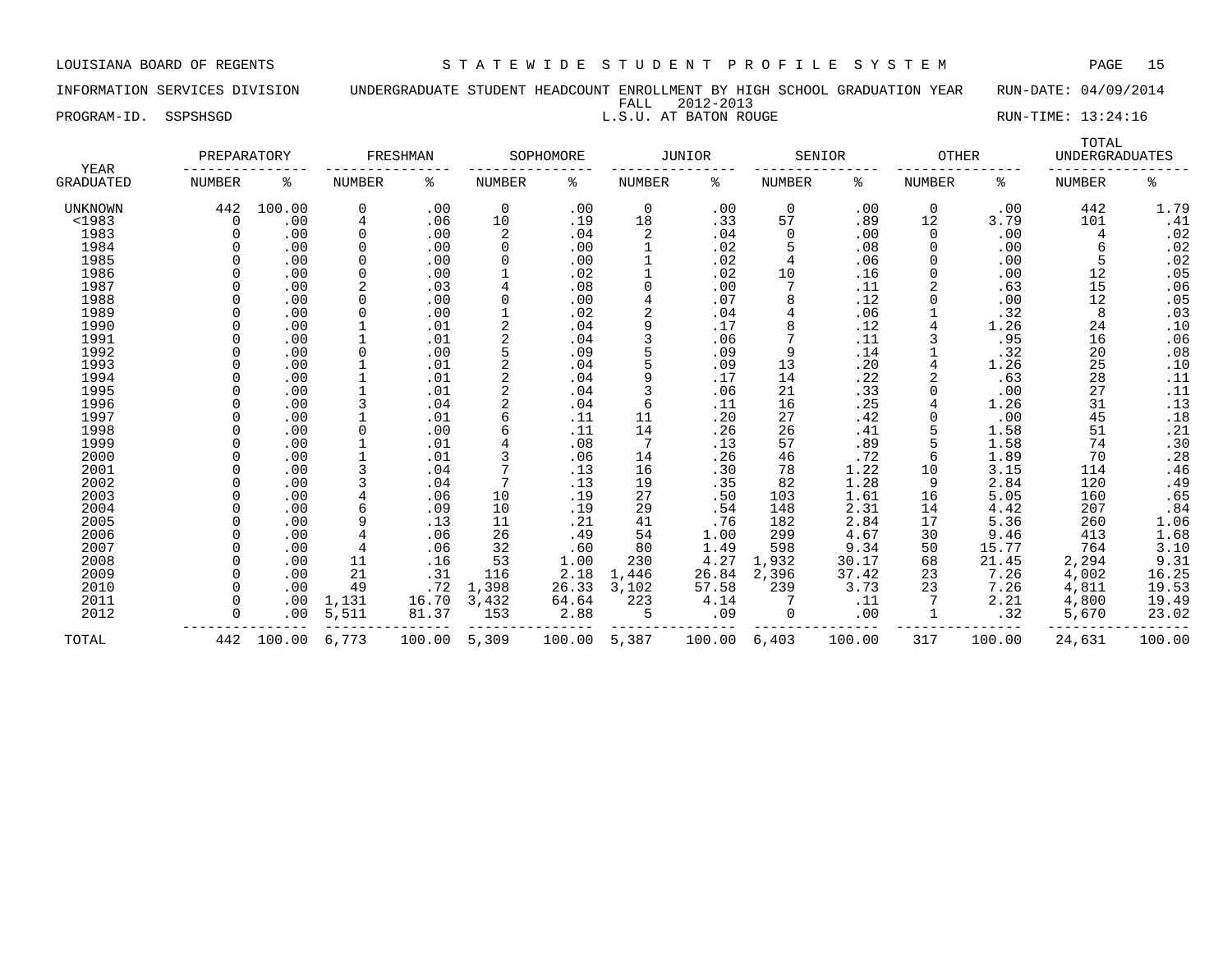INFORMATION SERVICES DIVISION UNDERGRADUATE STUDENT HEADCOUNT ENROLLMENT BY HIGH SCHOOL GRADUATION YEAR RUN-DATE: 04/09/2014 FALL 2012-2013

PROGRAM-ID. SSPSHSGD L.S.U. AT EUNICE RUN-TIME: 13:24:16

| YEAR           | PREPARATORY |        |             | FRESHMAN |               | SOPHOMORE | JUNIOR   |     | SENIOR      |     | <b>OTHER</b> |        | TOTAL<br><b>UNDERGRADUATES</b> |                |
|----------------|-------------|--------|-------------|----------|---------------|-----------|----------|-----|-------------|-----|--------------|--------|--------------------------------|----------------|
| GRADUATED      | NUMBER      | နွ     | NUMBER      | နွ       | <b>NUMBER</b> | နွ        | NUMBER   | ႜ   | NUMBER      | ి   | NUMBER       | ႜ      | <b>NUMBER</b>                  | နွ             |
| <b>UNKNOWN</b> | 357         | 92.49  | 8           | .51      | $\mathbf 1$   | .17       | 0        | .00 | 0           | .00 | 21           | 3.93   | 387                            | 12.59          |
| $<$ 1983       | 0           | .00    | 13          | .83      | 16            | 2.74      | $\Omega$ | .00 | $\mathbf 0$ | .00 | 20           | 3.75   | 49                             | 1.59           |
| 1983           | $\Omega$    | .00    | $\mathbf 0$ | .00      | 1             | .17       |          | .00 | $\Omega$    | .00 | 2            | .37    | 3                              | .10            |
| 1984           |             | .00    | 3           | .19      | $\Omega$      | .00       |          | .00 |             | .00 |              | .75    |                                | .23            |
| 1985           |             | .00    | 5           | .32      |               | .86       |          | .00 |             | .00 |              | 1.12   | 16                             | .52            |
| 1986           |             | .00    | 6           | .38      | 2             | .34       |          | .00 |             | .00 |              | .75    | 12                             | $.39$<br>$.55$ |
| 1987           |             | .00    | 6           | .38      | 6             | 1.03      |          | .00 | $\Omega$    | .00 |              | .94    | 17                             |                |
| 1988           |             | .00    | 2           | .13      |               | .34       | $\Omega$ | .00 | $\Omega$    | .00 |              | 1.12   | 10                             | .33            |
| 1989           |             | .00    |             | .19      | 6             | 1.03      | $\Omega$ | .00 | $\Omega$    | .00 |              | .94    | 14                             | .46            |
| 1990           |             | .00    | 4           | .25      | 6             | 1.03      |          | .00 | $\Omega$    | .00 |              | .94    | 15                             | .49            |
| 1991           |             | .00    |             | .45      | 12            | 2.05      |          | .00 | 0           | .00 |              | 1.31   | 26                             | .85            |
| 1992           |             | .00    | 4           | .25      | 2             | .34       |          | .00 |             | .00 | 9            | 1.69   | 15                             | .49            |
| 1993           |             | .00    | 8           | .51      | 6             | 1.03      |          | .00 |             | .00 | 9            | 1.69   | 23                             | .75            |
| 1994           |             | .00    | 9           | .57      | 8             | 1.37      |          | .00 |             | .00 |              | .75    | 21                             | .68            |
| 1995           |             | .00    | 13          | .83      | 10            | 1.71      | $\Omega$ | .00 | 0           | .00 |              | 1.31   | 30                             | .98            |
| 1996           |             | .00    | 15          | .95      |               | 1.20      | $\Omega$ | .00 | $\Omega$    | .00 | 16           | 3.00   | 38                             | 1.24           |
| 1997           |             | .00    | 13          | .83      | 9             | 1.54      | $\Omega$ | .00 | $\Omega$    | .00 | 12           | 2.25   | 34                             | 1.11           |
| 1998           |             | .00    | 15          | .95      | 11            | 1.88      |          | .00 | 0           | .00 | 18           | 3.37   | 44                             | 1.43           |
| 1999           |             | .00    | 12          | .76      | 7             | 1.20      |          | .00 | 0           | .00 | 13           | 2.43   | 32                             | 1.04           |
| 2000           |             | .00    | 15          | .95      | 14            | 2.40      |          | .00 |             | .00 | 14           | 2.62   | 43                             | 1.40           |
| 2001           |             | .00    | 18          | 1.15     | 10            | 1.71      |          | .00 |             | .00 | 14           | 2.62   | 42                             | 1.37           |
| 2002           |             | .00    | 16          | 1.02     | 20            | 3.42      |          | .00 |             | .00 | 18           | 3.37   | 54                             | 1.76           |
| 2003           |             | .00    | 20          | 1.27     | 12            | 2.05      | $\Omega$ | .00 | $\Omega$    | .00 | 12           | 2.25   | 44                             | 1.43           |
| 2004           | $\Omega$    | .00    | 25          | 1.59     | 17            | 2.91      | $\Omega$ | .00 | $\Omega$    | .00 | 22           | 4.12   | 64                             | 2.08           |
| 2005           |             | .00    | 35          | 2.23     | 21            | 3.60      |          | .00 | $\Omega$    | .00 | 37           | 6.93   | 93                             | 3.02           |
| 2006           |             | .00    | 30          | 1.91     | 25            | 4.28      |          | .00 | $\Omega$    | .00 | 29           | 5.43   | 84                             | 2.73           |
| 2007           |             | .00    | 37          | 2.36     | 23            | 3.94      |          | .00 | 0           | .00 | 34           | 6.37   | 94                             | 3.06           |
| 2008           |             | .00    | 50          | 3.18     | 25            | 4.28      |          | .00 |             | .00 | 43           | 8.05   | 118                            | 3.84           |
| 2009           |             | .00    | 68          | 4.33     | 59            | 10.10     |          | .00 | $\Omega$    | .00 | 72           | 13.48  | 199                            | 6.47           |
| 2010           |             | .00    | 123         | 7.83     | 133           | 22.77     |          | .00 | $\Omega$    | .00 | 47           | 8.80   | 303                            | 9.85           |
| 2011           |             | .26    | 366         | 23.30    | 108           | 18.49     |          | .00 | $\Omega$    | .00 | 17           | 3.18   | 492                            | 16.00          |
| 2012           | 28          | 7.25   | 622         | 39.59    | $\Omega$      | .00       | 0        | .00 | $\Omega$    | .00 | 2            | .37    | 652                            | 21.20          |
| TOTAL          | 386         | 100.00 | 1,571       | 100.00   | 584           | 100.00    | 0        | .00 | 0           | .00 | 534          | 100.00 | 3,075                          | 100.00         |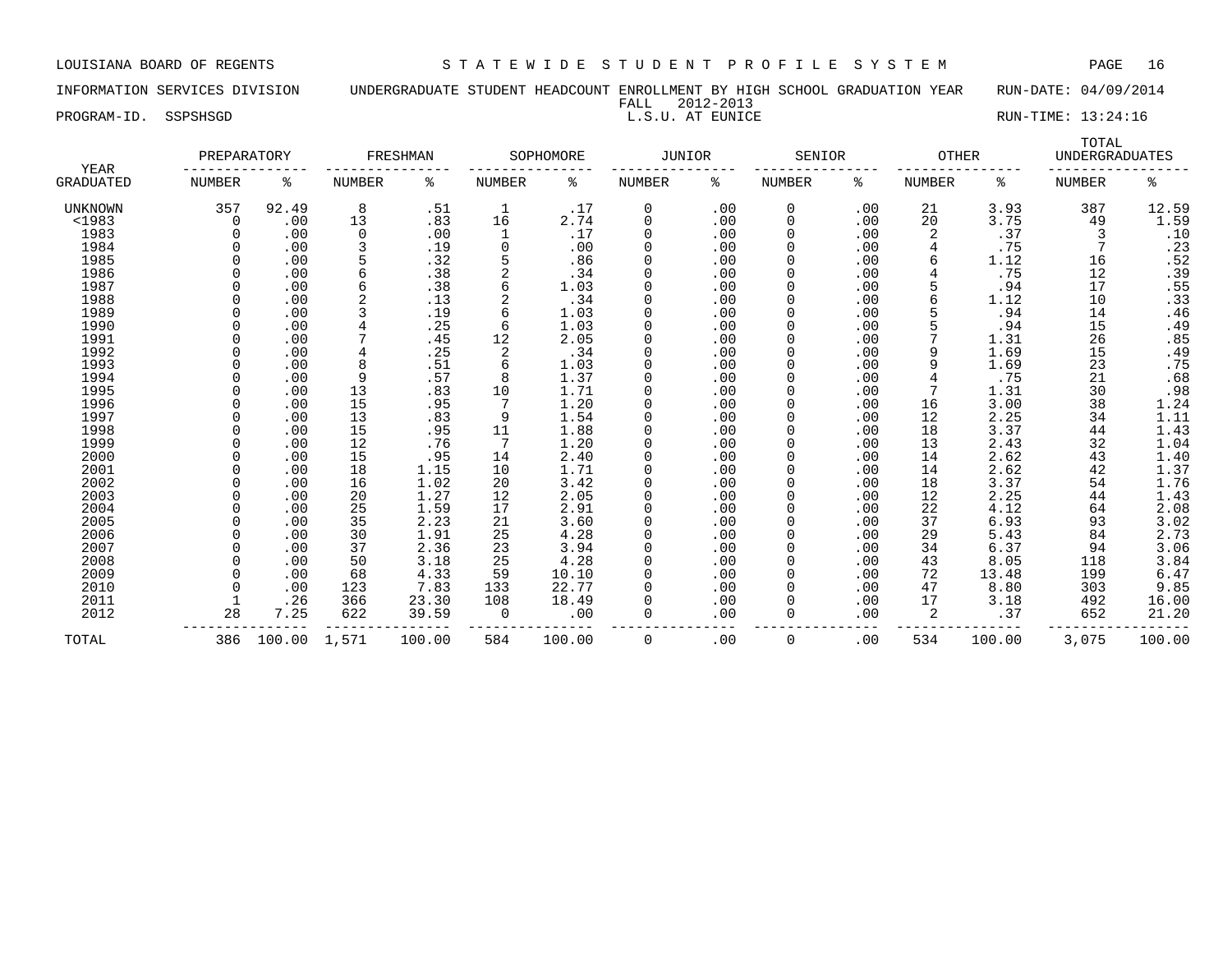INFORMATION SERVICES DIVISION UNDERGRADUATE STUDENT HEADCOUNT ENROLLMENT BY HIGH SCHOOL GRADUATION YEAR RUN-DATE: 04/09/2014 FALL 2012-2013

PROGRAM-ID. SSPSHSGD **EXECUTE:** 13:24:16

|                   | PREPARATORY   |        |                | FRESHMAN |               | SOPHOMORE |                | <b>JUNIOR</b> |               | SENIOR | <b>OTHER</b>  |        | TOTAL<br><b>UNDERGRADUATES</b> |        |
|-------------------|---------------|--------|----------------|----------|---------------|-----------|----------------|---------------|---------------|--------|---------------|--------|--------------------------------|--------|
| YEAR<br>GRADUATED | <b>NUMBER</b> | ႜ      | NUMBER         | ႜ        | <b>NUMBER</b> | ႜ         | <b>NUMBER</b>  | နွ            | <b>NUMBER</b> | နွ     | <b>NUMBER</b> | ႜ      | <b>NUMBER</b>                  | ిక     |
| UNKNOWN           | 1,033         | 100.00 | 34             | 5.63     | 111           | 19.93     | 170            | 26.52         | 178           | 15.52  | 26            | 18.31  | 1,552                          | 37.63  |
| $1983$            | 0             | .00    | 3              | .50      | 4             | .72       | 8              | 1.25          | 38            | 3.31   | 10            | 7.04   | 63                             | 1.53   |
| 1983              |               | .00    | 0              | .00      | 3             | .54       | 3              | .47           | 10            | .87    | 1             | .70    | 17                             | .41    |
| 1984              |               | .00    | 0              | .00      |               | .36       | 2              | .31           | 1             | .09    |               | .70    | 6                              | .15    |
| 1985              |               | .00    |                | .17      |               | .18       | O              | .00           | 7             | .61    | 2             | 1.41   | 11                             | .27    |
| 1986              |               | .00    |                | .17      |               | .18       |                | .16           | 11            | .96    |               | 1.41   | 16                             | .39    |
| 1987              |               | .00    |                | .17      |               | .18       | 3              | .47           | 6             | .52    | 4             | 2.82   | 15                             | .36    |
| 1988              |               | .00    | $\overline{2}$ | .33      |               | .18       | 2              | .31           | 8             | .70    |               | 1.41   | 15                             | .36    |
| 1989              |               | .00    | 0              | .00      | 0             | .00       | 2              | .31           | 10            | .87    |               | .70    | 13                             | .32    |
| 1990              |               | .00    | 2              | .33      |               | .36       | 3              | .47           | 12            | 1.05   |               | 2.11   | 22                             | .53    |
| 1991              |               | .00    | $\Omega$       | .00      | $\Omega$      | .00       | $\overline{2}$ | .31           | 11            | .96    | 2             | 1.41   | 15                             | .36    |
| 1992              |               | .00    | 4              | .66      |               | .18       | 5              | .78           | 16            | 1.39   |               | 2.82   | 30                             | .73    |
| 1993              |               | .00    | 3              | .50      |               | .36       |                | .62           | 10            | .87    |               | .70    | 20                             | .48    |
| 1994              |               | .00    |                | .33      |               | .36       | 2              | .31           | 17            | 1.48   |               | .00    | 23                             | .56    |
| 1995              |               | .00    |                | .17      |               | .18       |                | .62           | 17            | 1.48   |               | .00    | 23                             | .56    |
| 1996              |               | .00    |                | .17      |               | .54       | 4              | .62           | 15            | 1.31   |               | 4.23   | 29                             | .70    |
| 1997              |               | .00    |                | .33      |               | .72       |                | .78           | 15            | 1.31   |               | 2.11   | 29                             | .70    |
| 1998              |               | .00    |                | .50      |               | .18       | 3              | .47           | 24            | 2.09   | 9             | 6.34   | 40                             | .97    |
| 1999              |               | .00    |                | .99      |               | .72       |                | 1.25          | 26            | 2.27   |               | 4.93   | 51                             | 1.24   |
| 2000              |               | .00    |                | .66      |               | 1.26      | 5              | .78           | 35            | 3.05   |               | 1.41   | 53                             | 1.29   |
| 2001              |               | .00    | 3              | .50      |               | .36       | 8              | 1.25          | 29            | 2.53   |               | 2.11   | 45                             | 1.09   |
| 2002              |               | .00    |                | .66      | 7             | 1.26      | 15             | 2.34          | 37            | 3.23   |               | 3.52   | 68                             | 1.65   |
| 2003              |               | .00    | 3              | .50      | 12            | 2.15      | 13             | 2.03          | 38            | 3.31   |               | 3.52   | 71                             | 1.72   |
| 2004              |               | .00    | 9              | 1.49     | 11            | 1.97      | 13             | 2.03          | 55            | 4.80   |               | 3.52   | 93                             | 2.26   |
| 2005              |               | .00    |                | 1.16     | 6             | 1.08      | 12             | 1.87          | 58            | 5.06   | 8             | 5.63   | 91                             | 2.21   |
| 2006              |               | .00    |                | .83      | 4             | .72       | 22             | 3.43          | 86            | 7.50   | 6             | 4.23   | 123                            | 2.98   |
| 2007              |               | .00    | 9              | 1.49     | 17            | 3.05      | 42             | 6.55          | 114           | 9.94   |               | 5.63   | 190                            | 4.61   |
| 2008              |               | .00    | 10             | 1.66     | 20            | 3.59      | 44             | 6.86          | 142           | 12.38  |               | 2.11   | 219                            | 5.31   |
| 2009              |               | .00    |                | 1.16     | 42            | 7.54      | 123            | 19.19         | 112           | 9.76   |               | .70    | 285                            | 6.91   |
| 2010              |               | .00    | 13             | 2.15     | 130           | 23.34     | 110            | 17.16         |               | .61    |               | 2.11   | 263                            | 6.38   |
| 2011              |               | .00    | 117            | 19.37    | 145           | 26.03     | 3              | .47           |               | .17    |               | 2.11   | 270                            | 6.55   |
| 2012              | U             | .00    | 347            | 57.45    | 10            | 1.80      | 0              | .00           | $\mathbf 0$   | .00    | 6             | 4.23   | 363                            | 8.80   |
| TOTAL             | 1,033         | 100.00 | 604            | 100.00   | 557           | 100.00    | 641            | 100.00        | 1,147         | 100.00 | 142           | 100.00 | 4,124                          | 100.00 |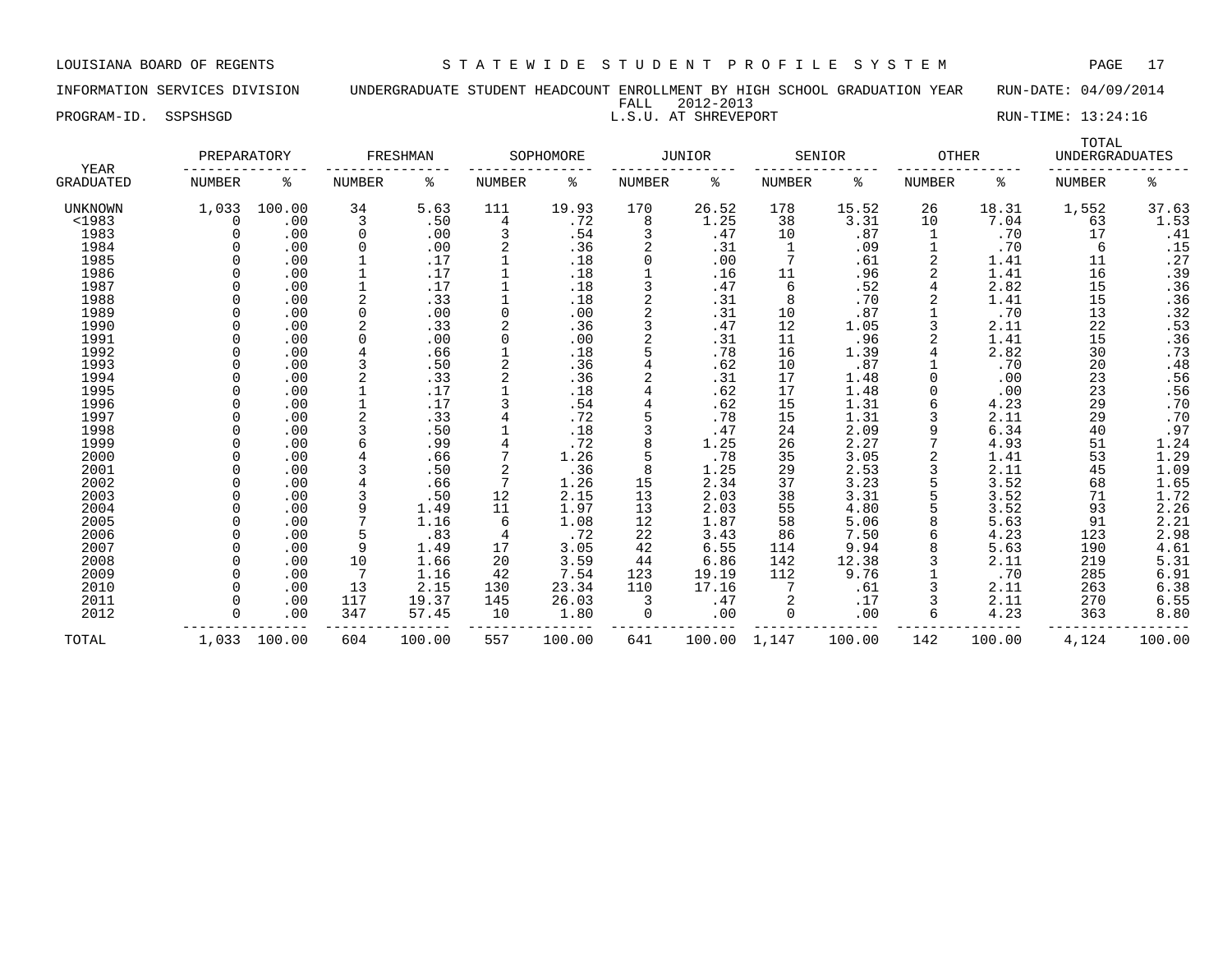INFORMATION SERVICES DIVISION UNDERGRADUATE STUDENT HEADCOUNT ENROLLMENT BY HIGH SCHOOL GRADUATION YEAR RUN-DATE: 04/09/2014 FALL 2012-2013 PROGRAM-ID. SSPSHSGD **LSU HEALTH SCIENCES CENTER-N.O.** RUN-TIME: 13:24:16

|                   | PREPARATORY   |     | FRESHMAN      |     |               | SOPHOMORE |               | JUNIOR |               | SENIOR | <b>OTHER</b>  |        | TOTAL<br><b>UNDERGRADUATES</b> |        |
|-------------------|---------------|-----|---------------|-----|---------------|-----------|---------------|--------|---------------|--------|---------------|--------|--------------------------------|--------|
| YEAR<br>GRADUATED | <b>NUMBER</b> | ႜ   | <b>NUMBER</b> | ႜ   | <b>NUMBER</b> | ႜ         | <b>NUMBER</b> | ႜ      | <b>NUMBER</b> | ႜ      | <b>NUMBER</b> | နွ     | <b>NUMBER</b>                  | ిన     |
| UNKNOWN           | <sup>0</sup>  | .00 | 0             | .00 | 307           | 100.00    | 329           | 100.00 | 265           | 100.00 | 10            | 100.00 | 911                            | 100.00 |
| $1983$            | $\Omega$      | .00 | $\mathbf 0$   | .00 | 0             | .00       | $\mathbf 0$   | .00    | 0             | .00    | $\mathbf 0$   | .00    | $\Omega$                       | .00    |
| 1983              |               | .00 | $\mathbf 0$   | .00 | $\Omega$      | .00       | 0             | .00    |               | .00    | 0             | .00    | $\Omega$                       | .00    |
| 1984              | $\Omega$      | .00 | $\Omega$      | .00 | $\Omega$      | .00       | $\Omega$      | .00    | $\Omega$      | .00    | $\Omega$      | .00    | $\Omega$                       | .00    |
| 1985              | $\Omega$      | .00 | 0             | .00 | $\Omega$      | .00       | $\Omega$      | .00    | 0             | .00    | $\Omega$      | .00    | $\Omega$                       | .00    |
| 1986              | $\Omega$      | .00 | 0             | .00 | 0             | .00       | $\mathbf 0$   | .00    | $\mathbf 0$   | .00    | 0             | .00    | $\mathbf 0$                    | .00    |
| 1987              | $\Omega$      | .00 | $\mathbf 0$   | .00 | 0             | .00       | 0             | .00    | 0             | .00    | 0             | .00    | $\Omega$                       | .00    |
| 1988              |               | .00 | 0             | .00 | $\Omega$      | .00       | 0             | .00    | 0             | .00    | 0             | .00    | $\Omega$                       | .00    |
| 1989              |               | .00 | $\mathbf 0$   | .00 | 0             | .00       | 0             | .00    |               | .00    | $\mathbf 0$   | .00    | $\Omega$                       | .00    |
| 1990              | $\Omega$      | .00 | 0             | .00 | $\Omega$      | .00       | $\Omega$      | .00    | 0             | .00    | $\Omega$      | .00    |                                | .00    |
| 1991              | $\Omega$      | .00 | $\mathbf 0$   | .00 | $\Omega$      | .00       | $\mathbf 0$   | .00    | 0             | .00    | 0             | .00    |                                | .00    |
| 1992              |               | .00 | $\mathbf 0$   | .00 | $\Omega$      | .00       | $\mathbf 0$   | .00    |               | .00    | $\Omega$      | .00    |                                | .00    |
| 1993              |               | .00 | $\mathbf 0$   | .00 | $\Omega$      | .00       | $\mathbf 0$   | .00    |               | .00    | 0             | .00    |                                | .00    |
| 1994              |               | .00 | $\Omega$      | .00 | $\Omega$      | .00       | $\Omega$      | .00    |               | .00    | $\Omega$      | .00    |                                | .00    |
| 1995              |               | .00 | $\mathbf 0$   | .00 | $\Omega$      | .00       | $\Omega$      | .00    |               | .00    | $\Omega$      | .00    | $\Omega$                       | .00    |
| 1996              |               | .00 | $\mathbf 0$   | .00 | $\Omega$      | .00       | 0             | .00    |               | .00    | 0             | .00    | $\Omega$                       | .00    |
| 1997              |               | .00 | $\Omega$      | .00 | 0             | .00       | $\Omega$      | .00    | $\Omega$      | .00    | $\Omega$      | .00    | $\Omega$                       | .00    |
| 1998              | $\Omega$      | .00 | $\Omega$      | .00 | $\Omega$      | .00       | $\Omega$      | .00    | $\Omega$      | .00    | $\Omega$      | .00    | $\Omega$                       | .00    |
| 1999              | $\Omega$      | .00 | $\Omega$      | .00 | $\Omega$      | .00       | $\Omega$      | .00    | $\Omega$      | .00    | $\Omega$      | .00    | $\Omega$                       | .00    |
| 2000              |               | .00 | $\mathbf 0$   | .00 | $\Omega$      | .00       | $\mathbf 0$   | .00    | 0             | .00    | 0             | .00    | $\Omega$                       | .00    |
| 2001              |               | .00 | $\mathbf 0$   | .00 | $\Omega$      | .00       | $\mathbf 0$   | .00    | 0             | .00    | $\mathbf 0$   | .00    | $\Omega$                       | .00    |
| 2002              |               | .00 | 0             | .00 | 0             | .00       | 0             | .00    |               | .00    | $\mathbf 0$   | .00    | $\Omega$                       | .00    |
| 2003              | $\Omega$      | .00 | $\mathbf 0$   | .00 | 0             | .00       | 0             | .00    | 0             | .00    | $\mathbf 0$   | .00    | $\mathbf 0$                    | .00    |
| 2004              | $\Omega$      | .00 | 0             | .00 | 0             | .00       | $\Omega$      | .00    | $\Omega$      | .00    | 0             | .00    | $\Omega$                       | .00    |
| 2005              | $\Omega$      | .00 | 0             | .00 | 0             | .00       | 0             | .00    | 0             | .00    | 0             | .00    |                                | .00    |
| 2006              |               | .00 | $\mathbf 0$   | .00 | $\Omega$      | .00       | $\Omega$      | .00    |               | .00    | $\Omega$      | .00    |                                | .00    |
| 2007              |               | .00 | $\mathbf 0$   | .00 | $\Omega$      | .00       | 0             | .00    |               | .00    | 0             | .00    |                                | .00    |
| 2008              |               | .00 | $\mathbf 0$   | .00 | $\Omega$      | .00       | $\mathbf 0$   | .00    | $\Omega$      | .00    | $\Omega$      | .00    |                                | .00    |
| 2009              |               | .00 | $\mathbf 0$   | .00 | $\Omega$      | .00       | $\Omega$      | .00    |               | .00    | $\Omega$      | .00    |                                | .00    |
| 2010              | $\Omega$      | .00 | $\Omega$      | .00 | 0             | .00       | $\Omega$      | .00    | $\Omega$      | .00    | $\Omega$      | .00    | $\Omega$                       | .00    |
| 2011              |               | .00 | $\Omega$      | .00 | $\Omega$      | .00       | $\Omega$      | .00    |               | .00    | $\Omega$      | .00    |                                | .00    |
| 2012              | $\Omega$      | .00 | $\Omega$      | .00 | 0             | .00       | $\Omega$      | .00    | $\Omega$      | .00    | $\Omega$      | .00    |                                | .00    |

TOTAL 0 .00 0 .00 307 100.00 329 100.00 265 100.00 10 100.00 911 100.00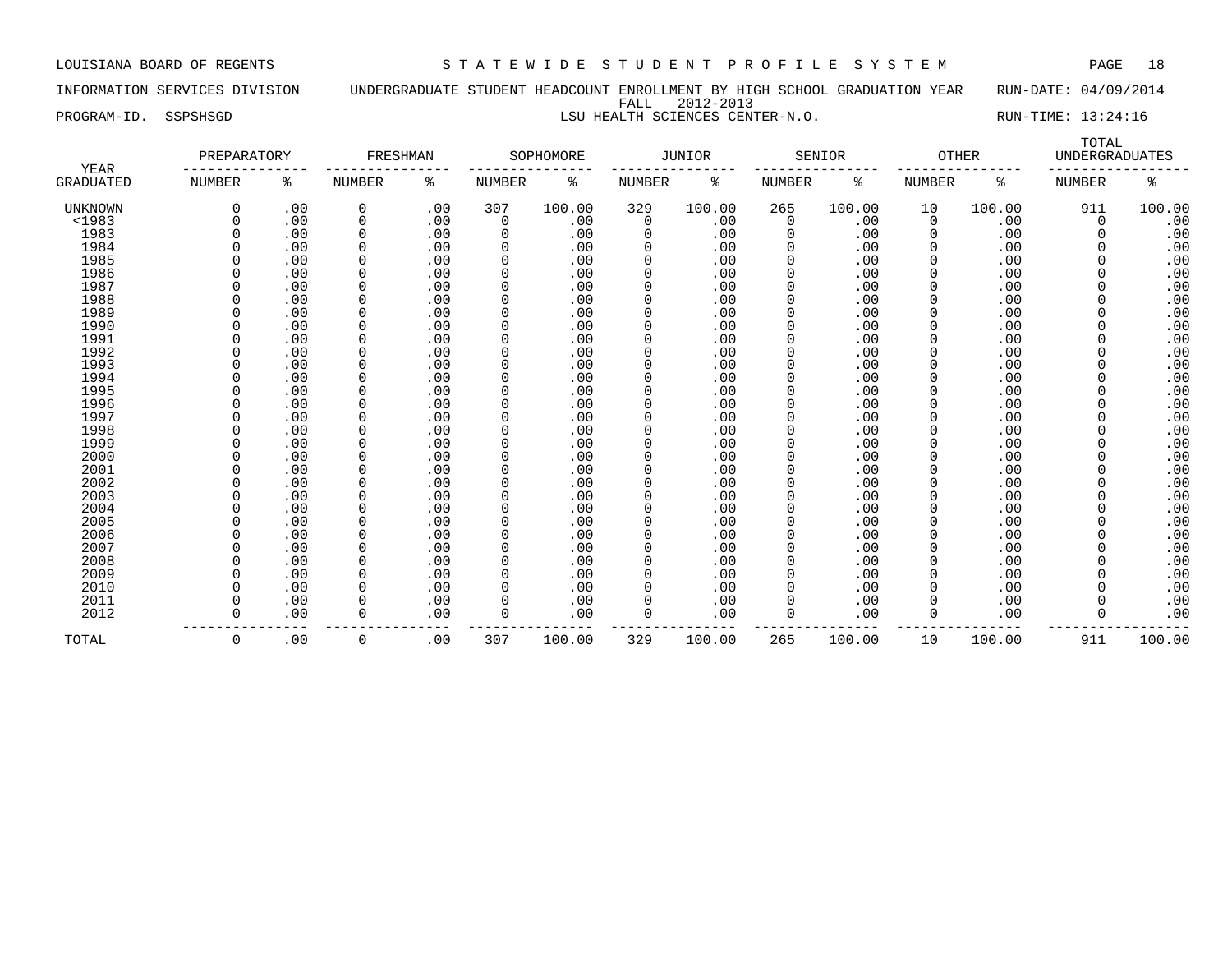### INFORMATION SERVICES DIVISION UNDERGRADUATE STUDENT HEADCOUNT ENROLLMENT BY HIGH SCHOOL GRADUATION YEAR RUN-DATE: 04/09/2014 FALL 2012-2013 PROGRAM-ID. SSPSHSGD **LSU HEALTH SCIENCES CTR-SHREVEPT** RUN-TIME: 13:24:16

TOTAL

| <b>YEAR</b>      | PREPARATORY   |     | FRESHMAN       |     |               | SOPHOMORE |               | <b>JUNIOR</b> |               | SENIOR | <b>OTHER</b>  |     | <b>UNDERGRADUATES</b> |        |
|------------------|---------------|-----|----------------|-----|---------------|-----------|---------------|---------------|---------------|--------|---------------|-----|-----------------------|--------|
| <b>GRADUATED</b> | <b>NUMBER</b> | ႜ   | <b>NUMBER</b>  | ್ಠಿ | <b>NUMBER</b> | နွ        | <b>NUMBER</b> | နွ            | <b>NUMBER</b> | နွ     | <b>NUMBER</b> | ៖   | <b>NUMBER</b>         | နွ     |
| UNKNOWN          | $\Omega$      | .00 | $\mathbf 0$    | .00 | 0             | .00       | 8             | 100.00        | 42            | 100.00 | 0             | .00 | 50                    | 100.00 |
| <1983            |               | .00 | 0              | .00 | $\Omega$      | .00       | 0             | .00           | $\mathbf 0$   | .00    | $\Omega$      | .00 | $\mathbf 0$           | .00    |
| 1983             |               | .00 | $\mathbf 0$    | .00 | $\Omega$      | .00       | 0             | .00           | 0             | .00    |               | .00 | $\Omega$              | .00    |
| 1984             |               | .00 | $\mathbf 0$    | .00 | $\Omega$      | .00       | 0             | .00           | 0             | .00    |               | .00 | 0                     | .00    |
| 1985             |               | .00 | $\mathbf 0$    | .00 | $\Omega$      | .00       | 0             | .00           | 0             | .00    |               | .00 |                       | .00    |
| 1986             |               | .00 | $\mathbf 0$    | .00 | $\Omega$      | .00       | 0             | .00           | 0             | .00    |               | .00 |                       | .00    |
| 1987             |               | .00 | $\mathbf 0$    | .00 | $\Omega$      | .00       | 0             | .00           | 0             | .00    |               | .00 | 0                     | .00    |
| 1988             |               | .00 | $\mathbf 0$    | .00 | 0             | .00       | 0             | .00           | 0             | .00    |               | .00 | 0                     | .00    |
| 1989             |               | .00 | $\mathbf 0$    | .00 | 0             | .00       | 0             | .00           | 0             | .00    |               | .00 | $\Omega$              | .00    |
| 1990             |               | .00 | 0              | .00 | 0             | .00       | 0             | .00           | 0             | .00    | $\Omega$      | .00 | 0                     | .00    |
| 1991             |               | .00 | $\mathbf 0$    | .00 | 0             | .00       | 0             | .00           | 0             | .00    |               | .00 | 0                     | .00    |
| 1992             |               | .00 | $\mathbf 0$    | .00 | $\Omega$      | .00       | 0             | .00           | 0             | .00    | $\Omega$      | .00 | 0                     | .00    |
| 1993             |               | .00 | $\mathbf 0$    | .00 | $\Omega$      | .00       | 0             | .00           | 0             | .00    |               | .00 |                       | .00    |
| 1994             |               | .00 | $\mathbf 0$    | .00 | 0             | .00       | 0             | .00           | 0             | .00    |               | .00 |                       | .00    |
| 1995             |               | .00 | $\mathbf 0$    | .00 | $\Omega$      | .00       | 0             | .00           | 0             | .00    |               | .00 |                       | .00    |
| 1996             |               | .00 | $\mathbf 0$    | .00 | $\Omega$      | .00       |               | .00           | 0             | .00    |               | .00 |                       | .00    |
| 1997             |               | .00 | $\mathbf 0$    | .00 | $\Omega$      | .00       |               | .00           | 0             | .00    |               | .00 |                       | .00    |
| 1998             |               | .00 | $\mathbf 0$    | .00 | $\Omega$      | .00       |               | .00           | 0             | .00    |               | .00 |                       | .00    |
| 1999             |               | .00 | $\mathbf 0$    | .00 | $\Omega$      | .00       |               | .00           | 0             | .00    |               | .00 |                       | .00    |
| 2000             |               | .00 | $\mathbf 0$    | .00 | $\Omega$      | .00       | 0             | .00           | 0             | .00    |               | .00 |                       | .00    |
| 2001             |               | .00 | $\overline{0}$ | .00 | $\Omega$      | .00       | 0             | .00           | 0             | .00    |               | .00 |                       | .00    |
| 2002             |               | .00 | $\Omega$       | .00 | $\Omega$      | .00       | 0             | .00           | 0             | .00    | $\Omega$      | .00 |                       | .00    |
| 2003             |               | .00 | $\mathbf 0$    | .00 | $\Omega$      | .00       | 0             | .00           | 0             | .00    | $\Omega$      | .00 |                       | .00    |
| 2004             |               | .00 | $\mathbf 0$    | .00 | $\Omega$      | .00       | 0             | .00           | 0             | .00    | $\Omega$      | .00 |                       | .00    |
| 2005             |               | .00 | $\mathbf 0$    | .00 | $\Omega$      | .00       | 0             | .00           | 0             | .00    | $\Omega$      | .00 |                       | .00    |
| 2006             |               | .00 | $\mathbf 0$    | .00 | $\Omega$      | .00       | 0             | .00           | <sup>0</sup>  | .00    | $\Omega$      | .00 |                       | .00    |
| 2007             |               | .00 | $\mathbf 0$    | .00 | $\Omega$      | .00       | 0             | .00           | 0             | .00    | $\Omega$      | .00 |                       | .00    |
| 2008             |               | .00 | $\mathbf 0$    | .00 | $\Omega$      | .00       | 0             | .00           | <sup>0</sup>  | .00    | $\Omega$      | .00 |                       | .00    |
| 2009             |               | .00 | $\mathbf 0$    | .00 | $\Omega$      | .00       | 0             | .00           | 0             | .00    | $\Omega$      | .00 |                       | .00    |
| 2010             |               | .00 | $\mathbf 0$    | .00 | $\Omega$      | .00       | 0             | .00           | 0             | .00    |               | .00 |                       | .00    |
| 2011             |               | .00 | $\mathbf 0$    | .00 | $\Omega$      | .00       | 0             | .00           | 0             | .00    |               | .00 |                       | .00    |
| 2012             |               | .00 | $\mathbf 0$    | .00 | $\Omega$      | .00       | 0             | .00           | 0             | .00    | $\Omega$      | .00 |                       | .00    |
| TOTAL            | $\Omega$      | .00 | 0              | .00 | $\mathbf 0$   | .00       | 8             | 100.00        | 42            | 100.00 | $\Omega$      | .00 | 50                    | 100.00 |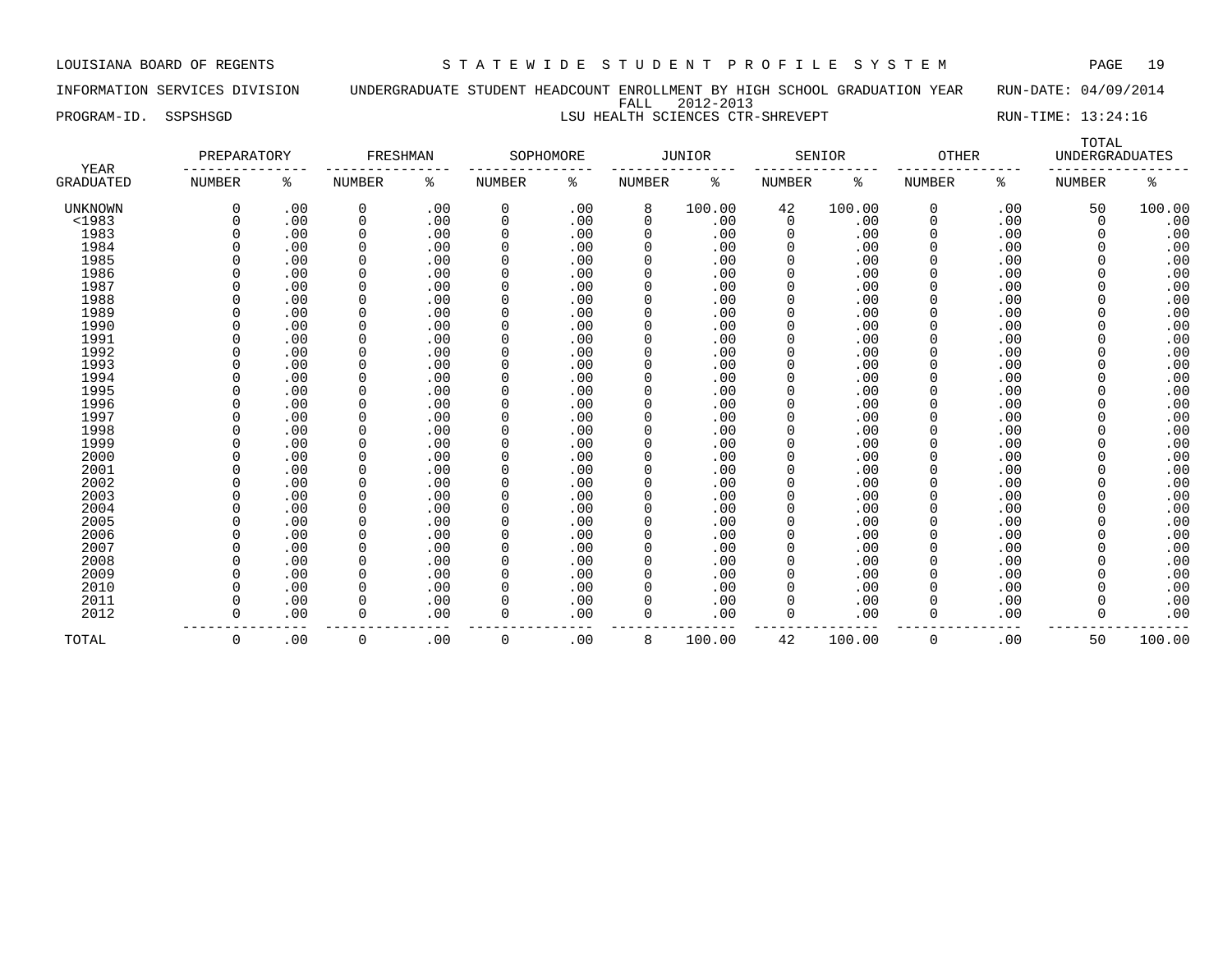INFORMATION SERVICES DIVISION UNDERGRADUATE STUDENT HEADCOUNT ENROLLMENT BY HIGH SCHOOL GRADUATION YEAR RUN-DATE: 04/09/2014 FALL 2012-2013 PROGRAM-ID. SSPSHSGD UNIVERSITY OF NEW ORLEANS RUN-TIME: 13:24:16

| <b>YEAR</b>      | PREPARATORY   |        |                | FRESHMAN |               | SOPHOMORE |                | JUNIOR |               | SENIOR | <b>OTHER</b>  |        | TOTAL<br><b>UNDERGRADUATES</b> |                  |
|------------------|---------------|--------|----------------|----------|---------------|-----------|----------------|--------|---------------|--------|---------------|--------|--------------------------------|------------------|
| <b>GRADUATED</b> | <b>NUMBER</b> | ႜ      | <b>NUMBER</b>  | ႜ        | <b>NUMBER</b> | နွ        | <b>NUMBER</b>  | ి      | <b>NUMBER</b> | နွ     | <b>NUMBER</b> | နွ     | <b>NUMBER</b>                  | ಕಿ               |
| <b>UNKNOWN</b>   | 92            | 93.88  | 4              | .23      | 4             | .29       | 14             | .91    | 38            | 1.38   | 14            | 6.06   | 166                            | 2.16             |
| $<$ 1983         | 0             | .00    | 13             | .76      | 10            | .74       | 26             | 1.69   | 78            | 2.84   | 6             | 2.60   | 133                            | 1.73             |
| 1983             |               | .00    | 0              | .00      | 0             | .00       | 3              | .20    | 3             | .11    | 0             | .00    | 6                              | .08              |
| 1984             |               | .00    | 2              | .12      | 0             | .00       |                | .33    | 12            | .44    |               | .43    | 20                             | .26              |
| 1985             |               | .00    | 0              | .00      |               | .15       | 4              | .26    | 9             | .33    |               | .87    | 17                             | .22              |
| 1986             |               | .00    |                | .06      |               | .07       | 3              | .20    | 13            | .47    |               | .43    | 19                             | .25              |
| 1987             |               | .00    | $\overline{2}$ | .12      |               | .15       | $\overline{c}$ | .13    | 15            | .55    |               | .87    | 23                             | .30              |
| 1988             |               | .00    |                | .17      |               | .07       | $\mathbf{r}$   | .46    | 13            | .47    | 0             | .00    | 24                             | .31              |
| 1989             |               | .00    | 2              | .12      |               | .22       |                | .33    | 11            | .40    |               | .43    | 22                             | .29              |
| 1990             |               | .00    | $\Omega$       | .00      |               | . 22      | 6              | .39    | 16            | .58    | 4             | 1.73   | 29                             | .38              |
| 1991             |               | .00    | 4              | .23      |               | .22       |                | .46    | 20            | .73    |               | .43    | 35                             | .46              |
| 1992             |               | .00    | $\overline{2}$ | .12      |               | .29       | 5              | .33    | 18            | .65    | 2             | .87    | 31                             | .40              |
| 1993             |               | .00    | 2              | .12      |               | .51       | 5              | .33    | 24            | .87    |               | .00    | 38                             | .49              |
| 1994             |               | .00    |                | .17      | 10            | .74       | 8              | .52    | 35            | 1.27   |               | .87    | 58                             | .75              |
| 1995             |               | .00    | 6              | .35      | 8             | .59       | 12             | .78    | 41            | 1.49   |               | 1.73   | 71                             | .92              |
| 1996             |               | .00    | 6              | .35      |               | .44       | 16             | 1.04   | 37            | 1.34   |               | 1.30   | 68                             | .88              |
| 1997             |               | .00    |                | .29      |               | .37       | 23             | 1.50   | 53            | 1.93   |               | 1.30   | 89                             | 1.16             |
| 1998             |               | .00    | 9              | .52      | 15            | 1.10      | 19             | 1.24   | 93            | 3.38   |               | .87    | 138                            | 1.79             |
| 1999             |               | .00    | 9              | .52      | 10            | .74       | 18             | 1.17   | 55            | 2.00   |               | .87    | 94                             | 1.22             |
| 2000             |               | .00    | 7              | .41      | 19            | 1.40      | 25             | 1.63   | 91            | 3.31   |               | 1.73   | 146                            | 1.90             |
| 2001             |               | .00    | 13             | .76      | 24            | 1.76      | 33             | 2.15   | 103           | 3.74   |               | 1.30   | 176                            |                  |
| 2002             |               | .00    | 9              | .52      | 17            | 1.25      | 46             | 3.00   | 126           | 4.58   |               | 3.03   | 205                            | $2.29$<br>$2.67$ |
| 2003             |               | .00    | 17             | .99      | 26            | 1.91      | 40             | 2.61   | 151           | 5.49   | 10            | 4.33   | 244                            | 3.17             |
| 2004             |               | .00    | 16             | .93      | 46            | 3.38      | 61             | 3.98   | 164           | 5.96   | 9             | 3.90   | 296                            | 3.85             |
| 2005             |               | .00    | 25             | 1.46     | 32            | 2.35      | 76             | 4.95   | 208           | 7.56   | 20            | 8.66   | 361                            | 4.70             |
| 2006             |               | .00    | 23             | 1.34     | 39            | 2.87      | 82             | 5.35   | 228           | 8.29   | 26            | 11.26  | 398                            | 5.18             |
| 2007             |               | .00    | 28             | 1.63     | 46            | 3.38      | 112            | 7.30   | 350           | 12.72  | 11            | 4.76   | 547                            | 7.11             |
| 2008             |               | .00    | 26             | 1.52     | 86            | 6.32      | 203            | 13.23  | 462           | 16.79  | 42            | 18.18  | 819                            | 10.65            |
| 2009             |               | .00    | 43             | 2.51     | 140           | 10.29     | 411            | 26.79  | 257           | 9.34   | 21            | 9.09   | 872                            | 11.34            |
| 2010             |               | .00    | 82             | 4.78     | 492           | 36.18     | 249            | 16.23  | 20            | .73    | 22            | 9.52   | 865                            | 11.25            |
| 2011             |               | 1.02   | 559            | 32.59    | 298           | 21.91     | 6              | .39    | 6             | .22    |               | 2.16   | 875                            | 11.38            |
| 2012             |               | 5.10   | 794            | 46.30    | -1            | .07       | 2              | .13    | 1             | .04    |               | .43    | 804                            | 10.46            |
| TOTAL            | 98            | 100.00 | 1,715          | 100.00   | 1,360         | 100.00    | 1,534          | 100.00 | 2,751         | 100.00 | 231           | 100.00 | 7,689                          | 100.00           |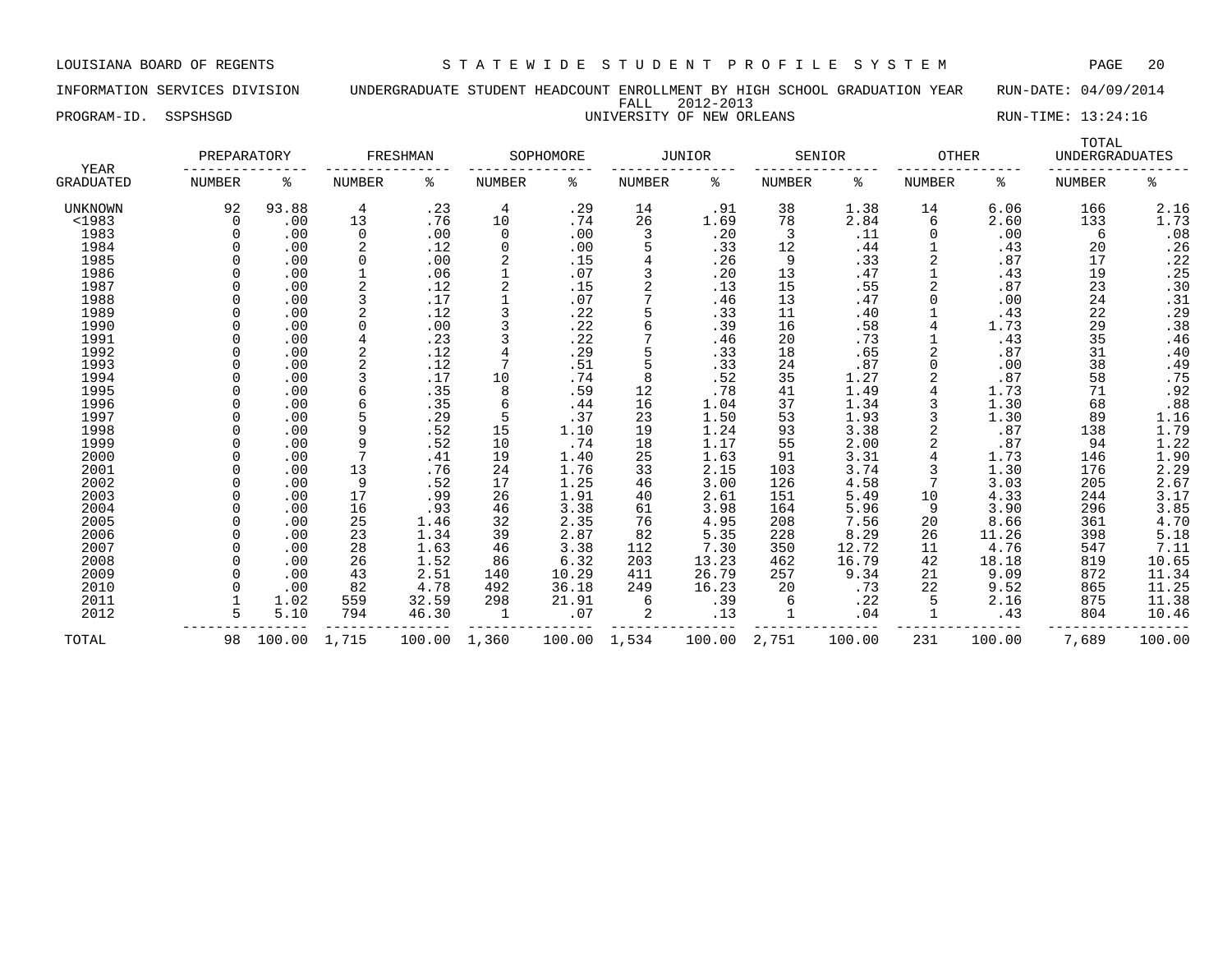INFORMATION SERVICES DIVISION UNDERGRADUATE STUDENT HEADCOUNT ENROLLMENT BY HIGH SCHOOL GRADUATION YEAR RUN-DATE: 04/09/2014 FALL 2012-2013 PROGRAM-ID. SSPSHSGD SOUTHERN U. AT BATON ROUGE SOUTHERN U. AT SATON ROUGE RUN-TIME: 13:24:16

| <b>YEAR</b>      | PREPARATORY   |        |                | FRESHMAN |             | SOPHOMORE |        | <b>JUNIOR</b> |               | SENIOR | <b>OTHER</b> |        | TOTAL<br><b>UNDERGRADUATES</b> |        |
|------------------|---------------|--------|----------------|----------|-------------|-----------|--------|---------------|---------------|--------|--------------|--------|--------------------------------|--------|
| <b>GRADUATED</b> | <b>NUMBER</b> | ႜ      | NUMBER         | ್ಠಿ      | NUMBER      | ႜ         | NUMBER | ႜ             | <b>NUMBER</b> | ႜ      | NUMBER       | ႜ      | NUMBER                         | ە<br>ج |
| UNKNOWN          |               | 50.00  | $\mathbf 0$    | .00      | $\mathbf 0$ | .00       | 0      | .00           | 0             | .00    | 3            | 1.16   | 10                             | .19    |
| <1983            |               | .00    | 22             | 2.03     | 28          | 3.14      | 23     | 2.41          | 41            | 1.87   | $\Omega$     | .00    | 114                            | 2.11   |
| 1983             |               | .00    | 0              | .00      | 0           | .00       | 1      | .10           | 8             | .36    |              | .00    | 9                              | .17    |
| 1984             |               | .00    | 0              | .00      |             | .22       |        | .31           | 9             | .41    |              | .00    | 14                             | .26    |
| 1985             |               | .00    | 0              | .00      |             | .45       | 2      | .21           | 9             | .41    |              | .00    | 15                             | .28    |
| 1986             |               | .00    |                | .09      | $\Omega$    | .00       | 5      | .52           |               | .09    |              | .00    | 8                              | .15    |
| 1987             |               | .00    | $\overline{2}$ | .18      |             | .11       | 2      | .21           | 9             | .41    |              | .00    | 14                             | .26    |
| 1988             |               | .00    | $\overline{2}$ | .18      |             | .11       | 4      | .42           | 10            | .46    |              | .00    | 17                             | .32    |
| 1989             |               | .00    |                | .09      |             | .22       | 5      | .52           | 10            | .46    |              | .00    | 18                             | .33    |
| 1990             |               | .00    | $\overline{2}$ | .18      |             | .22       | 4      | .42           | 9             | .41    |              | .00    | 17                             | .32    |
| 1991             |               | .00    | 2              | .18      |             | .00       |        | .42           | 8             | .36    |              | .00    | 14                             | .26    |
| 1992             |               | .00    |                | .37      |             | .22       |        | .42           | 14            | .64    |              | .00    | 24                             | .44    |
| 1993             |               | .00    |                | .28      |             | .34       |        | .42           | 12            | .55    |              | .00    | 22                             | .41    |
| 1994             |               | .00    |                | .28      |             | .56       | 5      | .52           | 17            | .78    |              | .00    | 30                             | .56    |
| 1995             |               | .00    |                | .18      |             | .22       |        | .42           | 24            | 1.09   |              | .00    | 32                             | .59    |
| 1996             |               | .00    |                | .55      |             | .90       |        | .84           | 21            | .96    |              | .39    | 44                             | .82    |
| 1997             |               | .00    |                | .28      |             | .56       | 4      | .42           | 30            | 1.37   |              | .00    | 42                             | .78    |
| 1998             |               | .00    |                | .37      |             | .34       |        | .73           | 25            | 1.14   |              | .39    | 40                             | .74    |
| 1999             |               | .00    |                | .37      |             | .34       | 13     | 1.36          | 34            | 1.55   |              | .00    | 54                             | 1.00   |
| 2000             |               | .00    |                | .28      | 4           | .45       | 7      | .73           | 32            | 1.46   |              | .00    | 46                             | .85    |
| 2001             |               | .00    | 6              | .55      | 11          | 1.23      | 9      | .94           | 45            | 2.05   |              | 1.55   | 75                             | 1.39   |
| 2002             |               | .00    |                | .46      | 10          | 1.12      | 30     | 3.14          | 52            | 2.37   | 2            | .78    | 99                             | 1.83   |
| 2003             |               | .00    | 9              | .83      | 13          | 1.46      | 19     | 1.99          | 76            | 3.47   |              | .78    | 119                            | 2.21   |
| 2004             |               | .00    | 13             | 1.20     | 16          | 1.80      | 21     | 2.20          | 104           | 4.74   |              | 1.55   | 158                            | 2.93   |
| 2005             |               | .00    | 8              | .74      | 11          | 1.23      | 33     | 3.46          | 162           | 7.39   |              | 1.16   | 217                            | 4.02   |
| 2006             |               | .00    | 12             | 1.11     | 15          | 1.68      | 36     | 3.77          | 247           | 11.26  |              | .78    | 312                            | 5.78   |
| 2007             |               | .00    | 8              | .74      | 20          | 2.24      | 58     | 6.07          | 353           | 16.10  |              | 3.10   | 447                            | 8.28   |
| 2008             |               | .00    | 20             | 1.84     | 30          | 3.37      | 135    | 14.14         | 487           | 22.21  | 16           | 6.20   | 688                            | 12.75  |
| 2009             |               | .00    | 37             | 3.41     | 107         | 12.01     | 229    | 23.98         | 312           | 14.23  | 19           | 7.36   | 704                            | 13.05  |
| 2010             |               | 7.14   | 74             | 6.82     | 237         | 26.60     | 262    | 27.43         | 28            | 1.28   | 38           | 14.73  | 640                            | 11.86  |
| 2011             |               | .00    | 134            | 12.35    | 334         | 37.49     | 14     | 1.47          | 2             | .09    | 75           | 29.07  | 559                            | 10.36  |
| 2012             |               | 42.86  | 695            | 64.06    | 12          | 1.35      | 0      | .00           |               | .05    | 80           | 31.01  | 794                            | 14.71  |
| TOTAL            | 14            | 100.00 | 1,085          | 100.00   | 891         | 100.00    | 955    | 100.00        | 2,193         | 100.00 | 258          | 100.00 | 5,396                          | 100.00 |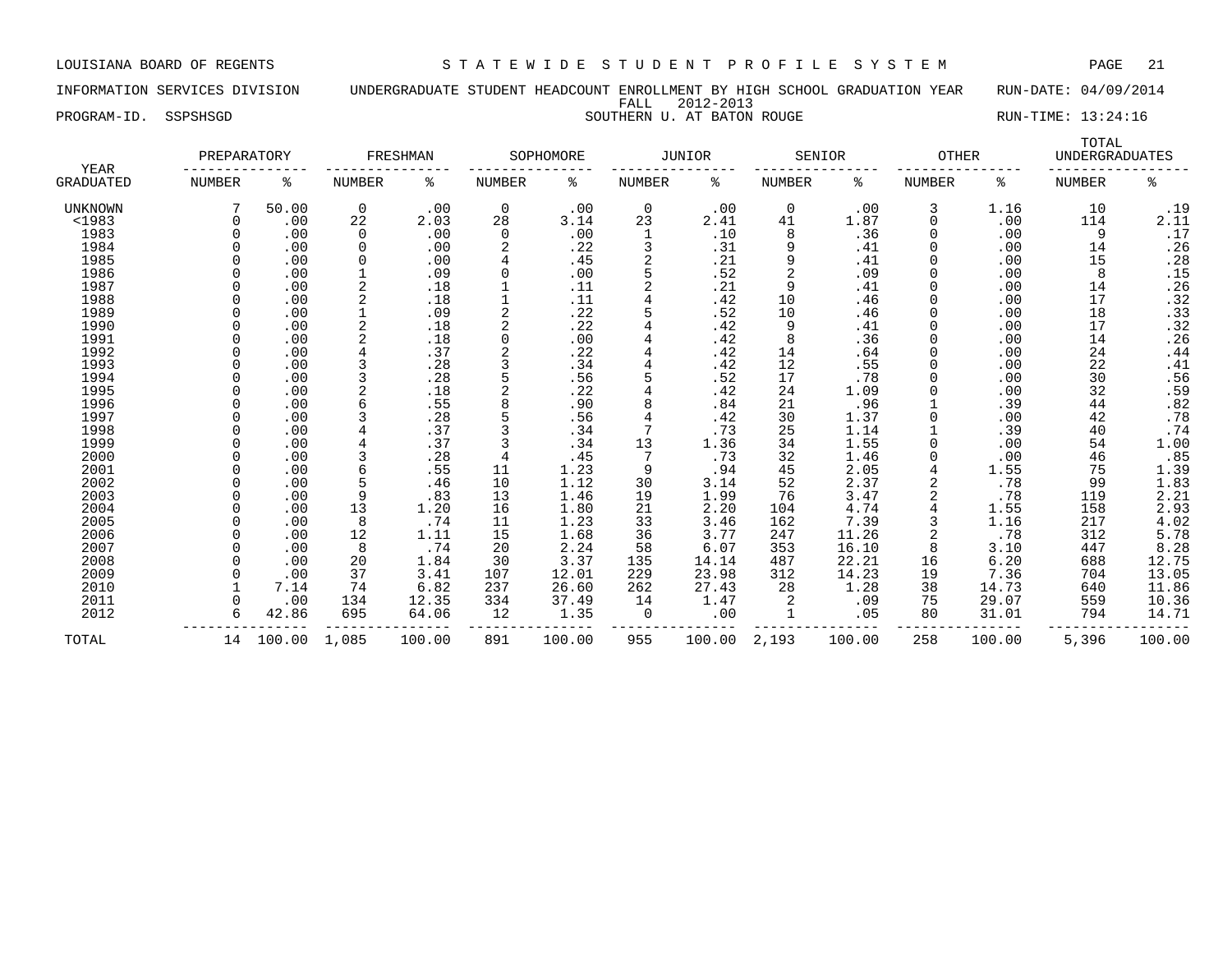INFORMATION SERVICES DIVISION UNDERGRADUATE STUDENT HEADCOUNT ENROLLMENT BY HIGH SCHOOL GRADUATION YEAR RUN-DATE: 04/09/2014 FALL 2012-2013 PROGRAM-ID. SSPSHSGD SOUTHERN U. AT NEW ORLEANS SOUTHERN SOUTHERN SOUTHERN SOUTHERN SOUTHERN SOUTHERN SOUTHERN SOUTHERN SOUTHERN SOUTHERN SOUTHERN SOUTHERN SOUTHERN SOUTHERN SOUTHERN SOUTHERN SOUTHERN SOUTHERN SOUTHERN SOU

| <b>YEAR</b>      | PREPARATORY |        |                | FRESHMAN |               | SOPHOMORE |        | <b>JUNIOR</b> |               | SENIOR | <b>OTHER</b>  |        | TOTAL<br><b>UNDERGRADUATES</b> |        |
|------------------|-------------|--------|----------------|----------|---------------|-----------|--------|---------------|---------------|--------|---------------|--------|--------------------------------|--------|
| <b>GRADUATED</b> | NUMBER      | ႜ      | <b>NUMBER</b>  | ႜ        | <b>NUMBER</b> | ႜ         | NUMBER | ႜ             | <b>NUMBER</b> | ႜ      | <b>NUMBER</b> | ႜ      | <b>NUMBER</b>                  | ႜ      |
| UNKNOWN          | 196         | 97.03  | 29             | 6.04     | 74            | 16.37     | 127    | 23.83         | 229           | 29.51  | 23            | 18.85  | 678                            | 26.43  |
| $1983$           | $\Omega$    | .00    | 10             | 2.08     | 18            | 3.98      | 19     | 3.56          | 32            | 4.12   | 10            | 8.20   | 89                             | 3.47   |
| 1983             |             | .00    |                | .21      | 2             | .44       | 2      | .38           | 6             | .77    | 2             | 1.64   | 13                             | .51    |
| 1984             |             | .00    | 1              | .21      | 4             | .88       | 2      | .38           |               | .39    |               | 1.64   | 12                             | .47    |
| 1985             |             | .00    | $\overline{2}$ | .42      |               | .22       |        | 1.31          |               | 1.03   |               | .82    | 19                             | .74    |
| 1986             |             | .00    | $\overline{2}$ | .42      | 0             | .00       |        | .94           |               | .90    | 6             | 4.92   | 20                             | .78    |
| 1987             |             | .00    |                | .83      |               | .66       |        | .75           | 13            | 1.68   |               | 3.28   | 28                             | 1.09   |
| 1988             |             | .00    |                | .83      | 6             | 1.33      |        | .94           | 10            | 1.29   |               | .00    | 25                             | .97    |
| 1989             |             | .00    |                | .21      |               | .22       | 2      | .38           | 6             | .77    |               | .00    | 10                             | .39    |
| 1990             |             | .00    | 6              | 1.25     |               | .66       | 9      | 1.69          | 4             | .52    |               | 2.46   | 25                             | .97    |
| 1991             |             | .00    | 6              | 1.25     | 0             | .00       | 2      | .38           | 12            | 1.55   |               | .82    | 21                             | .82    |
| 1992             |             | .00    |                | .83      |               | 1.11      | 6      | 1.13          | 17            | 2.19   |               | 3.28   | 36                             | 1.40   |
| 1993             |             | .00    |                | 1.04     |               | .66       | 10     | 1.88          | 11            | 1.42   |               | 1.64   | 31                             | 1.21   |
| 1994             |             | .00    |                | 1.46     |               | .88       | 10     | 1.88          | 7             | .90    |               | 3.28   | 32                             | 1.25   |
| 1995             |             | .00    | 8              | 1.67     |               | 1.55      | 8      | 1.50          | 13            | 1.68   |               | 1.64   | 38                             | 1.48   |
| 1996             |             | .00    |                | .42      | 10            | 2.21      |        | .94           | 13            | 1.68   |               | 1.64   | 32                             | 1.25   |
| 1997             |             | .00    |                | 1.46     | 6             | 1.33      | 8      | 1.50          | 18            | 2.32   |               | .82    | 40                             | 1.56   |
| 1998             |             | .00    |                | 1.46     |               | 1.77      | 9      | 1.69          | 12            | 1.55   |               | 3.28   | 40                             | 1.56   |
| 1999             |             | .00    | 6              | 1.25     | 6             | 1.33      | 10     | 1.88          | 13            | 1.68   |               | 4.10   | 40                             | 1.56   |
| 2000             |             | .00    |                | .83      | 10            | 2.21      |        | 1.31          | 17            | 2.19   |               | 1.64   | 40                             | 1.56   |
| 2001             |             | .00    |                | 1.46     | 17            | 3.76      | 12     | 2.25          |               | .90    |               | 4.92   | 49                             | 1.91   |
| 2002             |             | .00    | 7              | 1.46     | 18            | 3.98      | 8      | 1.50          | 21            | 2.71   |               | 3.28   | 58                             | 2.26   |
| 2003             |             | .00    | 7              | 1.46     | 18            | 3.98      | 19     | 3.56          | 21            | 2.71   |               | 2.46   | 68                             | 2.65   |
| 2004             |             | .00    | 20             | 4.17     | 12            | 2.65      | 25     | 4.69          | 24            | 3.09   |               | 5.74   | 88                             | 3.43   |
| 2005             |             | .00    | 12             | 2.50     | 14            | 3.10      | 25     | 4.69          | 32            | 4.12   |               | 7.38   | 92                             | 3.59   |
| 2006             |             | .00    | 12             | 2.50     | 14            | 3.10      | 19     | 3.56          | 40            | 5.15   |               | .82    | 86                             | 3.35   |
| 2007             |             | .00    | 6              | 1.25     | 17            | 3.76      | 21     | 3.94          | 51            | 6.57   |               | 1.64   | 97                             | 3.78   |
| 2008             |             | .00    | 20             | 4.17     | 31            | 6.86      | 40     | 7.50          | 63            | 8.12   |               | 2.46   | 157                            | 6.12   |
| 2009             |             | .00    | 11             | 2.29     | 38            | 8.41      | 55     | 10.32         | 37            | 4.77   |               | .00    | 141                            | 5.50   |
| 2010             |             | .00    | 29             | 6.04     | 48            | 10.62     | 43     | 8.07          |               | .90    |               | 3.28   | 131                            | 5.11   |
| 2011             |             | .00    | 51             | 10.63    | 48            | 10.62     | 4      | .75           | 8             | 1.03   |               | 2.46   | 114                            | 4.44   |
| 2012             |             | 2.97   | 182            | 37.92    | 6             | 1.33      |        | .94           | 14            | 1.80   |               | 1.64   | 215                            | 8.38   |
|                  |             |        |                |          |               |           |        |               |               |        |               |        |                                |        |
| TOTAL            | 202         | 100.00 | 480            | 100.00   | 452           | 100.00    | 533    | 100.00        | 776           | 100.00 | 122           | 100.00 | 2,565                          | 100.00 |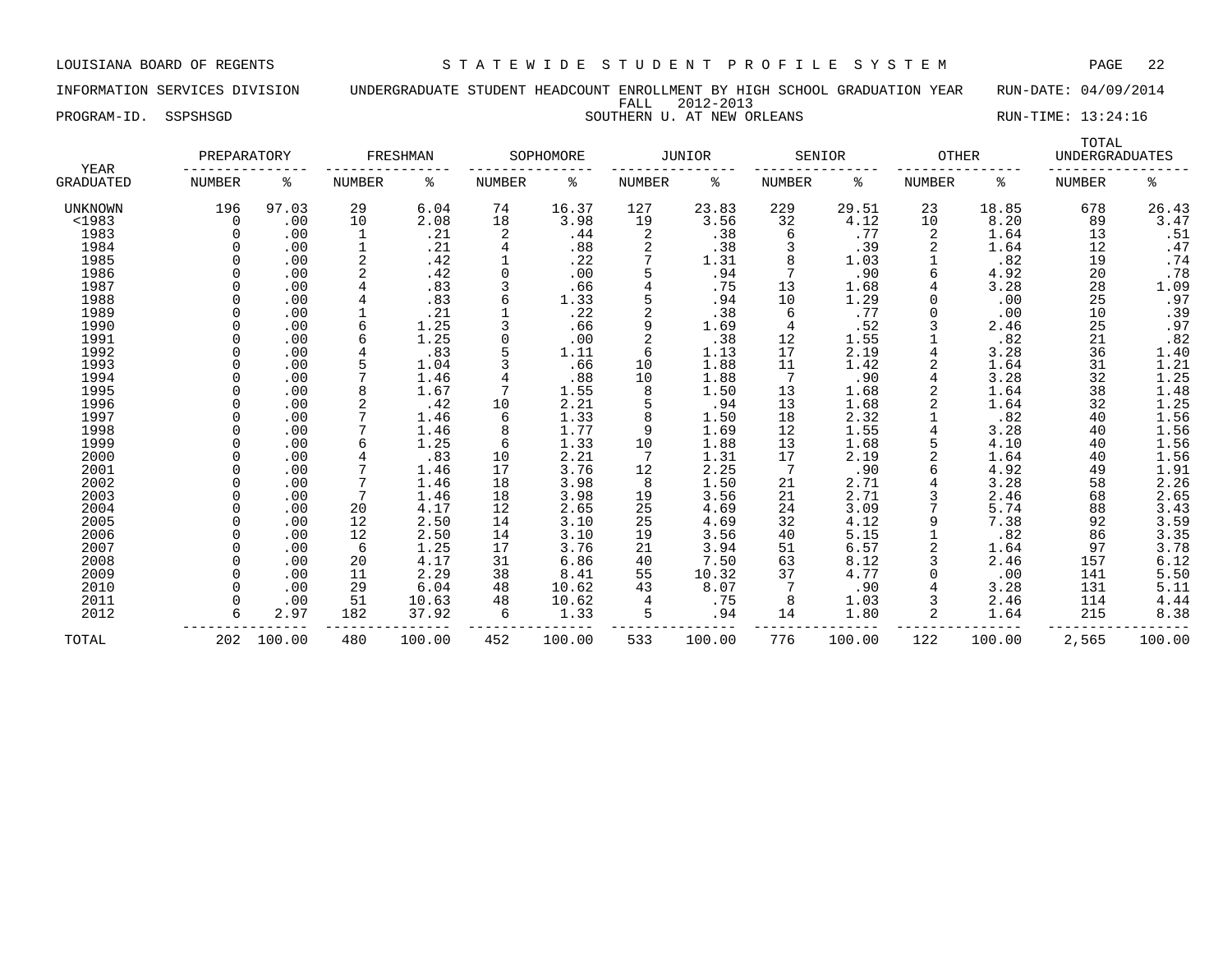### INFORMATION SERVICES DIVISION UNDERGRADUATE STUDENT HEADCOUNT ENROLLMENT BY HIGH SCHOOL GRADUATION YEAR RUN-DATE: 04/09/2014 FALL 2012-2013 PROGRAM-ID. SSPSHSGD SOUTHERN U. AT SHREVEPORT SOUTHERN SOUTHERN SOUTHERN U. AT SHREVEPORT

|                          | PREPARATORY   |              |        | FRESHMAN |                | SOPHOMORE | JUNIOR      |     | SENIOR        |     | <b>OTHER</b>  |        | TOTAL<br><b>UNDERGRADUATES</b> |                  |
|--------------------------|---------------|--------------|--------|----------|----------------|-----------|-------------|-----|---------------|-----|---------------|--------|--------------------------------|------------------|
| YEAR<br><b>GRADUATED</b> | <b>NUMBER</b> | ႜ            | NUMBER | ႜ        | <b>NUMBER</b>  | ႜ         | NUMBER      | နွ  | <b>NUMBER</b> | နွ  | <b>NUMBER</b> | နွ     | <b>NUMBER</b>                  | ႜ                |
| <b>UNKNOWN</b>           | 180           | 94.74        | 160    | 9.10     | 18             | 2.99      | 0           | .00 | 0             | .00 | 13            | 3.41   | 371                            | 12.66            |
| <1983                    | 0             | .00          | 60     | 3.41     | 30             | 4.98      | 0           | .00 | 0             | .00 | 25            | 6.56   | 115                            | 3.92             |
| 1983                     |               | .00          |        | .23      | 0              | .00       | $\Omega$    | .00 | 0             | .00 | 6             | 1.57   | 10                             | .34              |
| 1984                     |               | .00          |        | .28      | 6              | 1.00      | $\Omega$    | .00 | 0             | .00 | 4             | 1.05   | 15                             | .51              |
| 1985                     |               | .00          | 4      | .23      |                | .17       | $\Omega$    | .00 | 0             | .00 | 3             | .79    | 8                              | .27              |
| 1986                     |               | .00          | 10     | .57      | 10             | 1.66      | $\Omega$    | .00 | 0             | .00 | 6             | 1.57   | 26                             | .89              |
| 1987                     |               | .00          | 4      | .23      | 4              | .66       |             | .00 | 0             | .00 | 3             | .79    | 11                             | .38              |
| 1988                     |               | .00          | 8      | .46      |                | 1.16      |             | .00 | 0             | .00 | 3             | .79    | 18                             | .61              |
| 1989                     |               | .00          |        | .40      | 11             | 1.83      | $\Omega$    | .00 | 0             | .00 | 8             | 2.10   | 26                             | .89              |
| 1990                     | U             | .00          | 8      | .46      | $\overline{4}$ | .66       | $\Omega$    | .00 | 0             | .00 | 8             | 2.10   | 20                             | .68              |
| 1991                     | U             | .00          | 10     | .57      | 8              | 1.33      | $\Omega$    | .00 | <sup>0</sup>  | .00 | 4             | 1.05   | 22                             | .75              |
| 1992                     |               | .00          | 12     | .68      |                | .83       | $\Omega$    | .00 | 0             | .00 |               | 1.84   | 24                             | .82              |
| 1993                     |               | .00          | 12     | .68      |                | .83       | $\Omega$    | .00 | 0             | .00 | 8             | 2.10   | 25                             | .85              |
| 1994                     |               | .00          | 24     | 1.37     |                | .83       | $\Omega$    | .00 | 0             | .00 | 16            | 4.20   | 45                             | 1.54             |
| 1995                     |               | .00          | 21     | 1.19     | 8              | 1.33      | $\Omega$    | .00 | 0             | .00 | 12            | 3.15   | 41                             | 1.40             |
| 1996                     |               | .00          | 19     | 1.08     | 9              | 1.50      | $\Omega$    | .00 | 0             | .00 | 11            | 2.89   | 39                             | 1.33             |
| 1997                     |               | .00          | 25     | 1.42     | 17             | 2.82      |             | .00 | 0             | .00 | 14            | 3.67   | 56                             | 1.91             |
| 1998                     |               | .00          | 30     | 1.71     | 18             | 2.99      |             | .00 | 0             | .00 | 10            | 2.62   | 58                             | 1.98             |
| 1999                     |               | .00          | 18     | 1.02     | 14             | 2.33      |             | .00 | 0             | .00 | 13            | 3.41   | 45                             | 1.54             |
| 2000                     |               | .00          | 31     | 1.76     | 16             | 2.66      | $\Omega$    | .00 | 0             | .00 | 13            | 3.41   | 60                             | 2.05             |
| 2001                     |               | .00          | 25     | 1.42     | 20             | 3.32      | $\Omega$    | .00 | <sup>0</sup>  | .00 | 16            | 4.20   | 61                             | 2.08             |
| 2002                     |               | .00          | 20     | 1.14     | 17             | 2.82      | $\Omega$    | .00 | 0             | .00 | 12            | 3.15   | 49                             | 1.67             |
| 2003                     |               | .00          | 29     | 1.65     | 23             | 3.82      | $\mathbf 0$ | .00 | 0             | .00 | 15            | 3.94   | 67                             | 2.29             |
| 2004                     |               | .00          | 38     | 2.16     | 23             | 3.82      | $\Omega$    | .00 | 0             | .00 | 19            | 4.99   | 80                             |                  |
| 2005                     |               | .00          | 50     | 2.84     | 24             | 3.99      | $\Omega$    | .00 | 0             | .00 | 13            | 3.41   | 87                             | $2.73$<br>$2.97$ |
| 2006                     |               | .00          | 55     | 3.13     | 32             | 5.32      | $\Omega$    | .00 | 0             | .00 | 17            | 4.46   | 104                            | 3.55             |
| 2007                     |               | .00          | 59     | 3.36     | 30             | 4.98      | $\Omega$    | .00 | 0             | .00 | 21            | 5.51   | 110                            | 3.75             |
| 2008                     |               | .00          | 61     | 3.47     | 47             | 7.81      | $\Omega$    | .00 | 0             | .00 | 26            | 6.82   | 134                            | 4.57             |
| 2009                     |               | .00          | 86     | 4.89     | 75             | 12.46     |             | .00 | 0             | .00 | 34            | 8.92   | 195                            | 6.65             |
| 2010                     |               | .00          | 146    | 8.30     | 90             | 14.95     | $\Omega$    | .00 | 0             | .00 | 21            | 5.51   | 257                            | 8.77             |
| 2011                     | $\Omega$      | .00          | 244    | 13.88    | 25             | 4.15      | $\Omega$    | .00 | 0             | .00 | 0             | .00    | 269                            | 9.18             |
| 2012                     | 10            | 5.26         | 473    | 26.91    | 0              | .00       | $\Omega$    | .00 | 0             | .00 | $\Omega$      | .00    | 483                            | 16.48            |
| TOTAL                    | 190           | 100.00 1,758 |        | 100.00   | 602            | 100.00    | 0           | .00 | 0             | .00 | 381           | 100.00 | 2,931                          | 100.00           |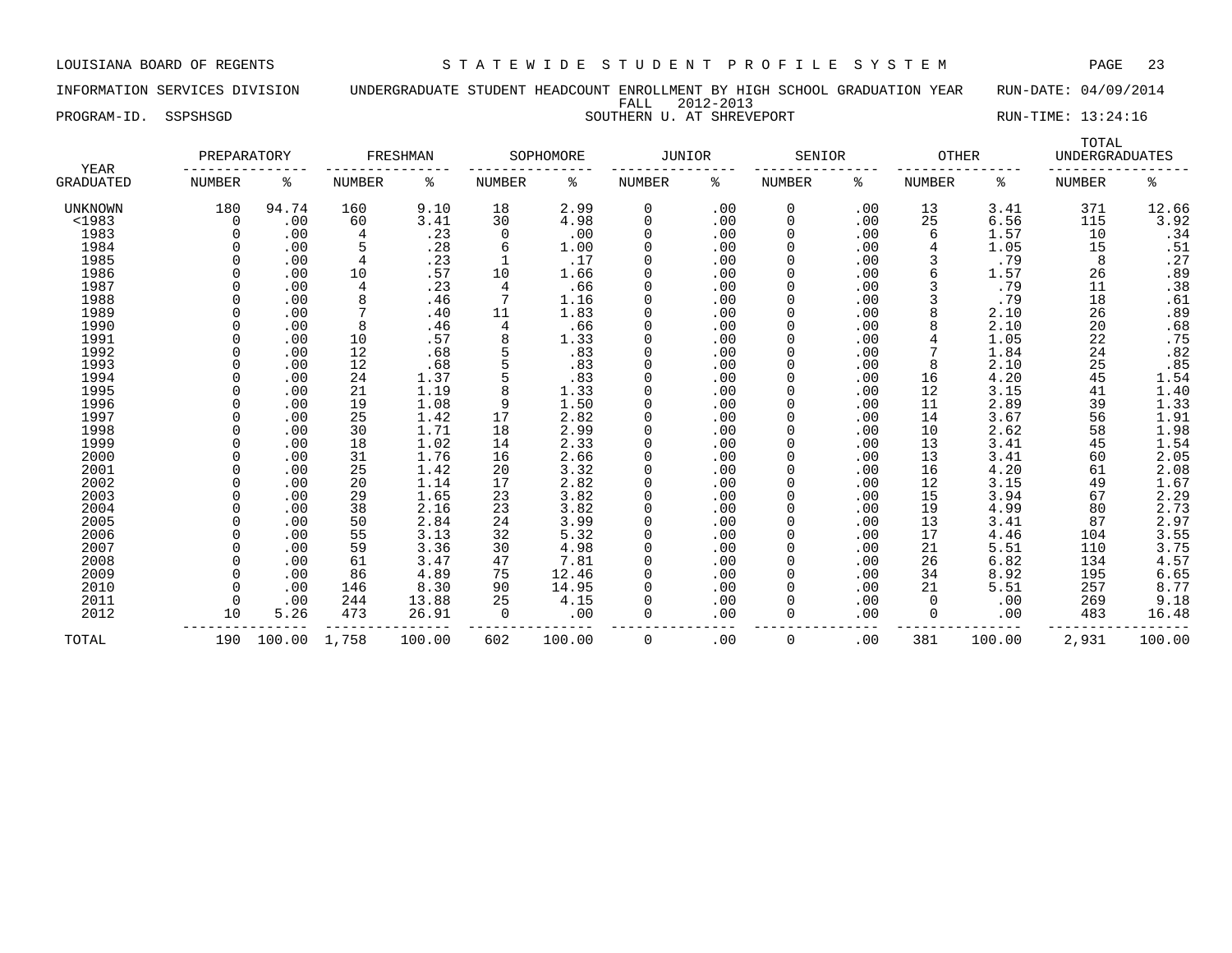INFORMATION SERVICES DIVISION UNDERGRADUATE STUDENT HEADCOUNT ENROLLMENT BY HIGH SCHOOL GRADUATION YEAR RUN-DATE: 04/09/2014 FALL 2012-2013

PROGRAM-ID. SSPSHSGD **BATON ROUGE COMMUNITY COLLEGE** RUN-TIME: 13:24:16

| <b>YEAR</b>      | PREPARATORY |        |               | FRESHMAN |               | SOPHOMORE | <b>JUNIOR</b> |     | SENIOR        |     | <b>OTHER</b>  |        | TOTAL<br><b>UNDERGRADUATES</b> |                            |
|------------------|-------------|--------|---------------|----------|---------------|-----------|---------------|-----|---------------|-----|---------------|--------|--------------------------------|----------------------------|
| <b>GRADUATED</b> | NUMBER      | ႜ      | <b>NUMBER</b> | ႜ        | <b>NUMBER</b> | ್ಠಿ       | NUMBER        | ႜ   | <b>NUMBER</b> | နွ  | <b>NUMBER</b> | နွ     | <b>NUMBER</b>                  | နွ                         |
| UNKNOWN          | 217         | 99.54  | 1,119         | 24.03    | 401           | 23.34     | $\Omega$      | .00 | 0             | .00 | 438           | 32.37  | 2,175                          | 27.38                      |
| <1983            | $\Omega$    | .00    | 44            | .95      | 24            | 1.40      | 0             | .00 | 0             | .00 | 31            | 2.29   | 99                             | 1.25                       |
| 1983             |             | .00    |               | .06      | 4             | .23       | $\Omega$      | .00 | O             | .00 | 4             | .30    | 11                             | .14                        |
| 1984             |             | .00    |               | .15      |               | .41       | $\Omega$      | .00 |               | .00 | 3             | .22    | 17                             | .21                        |
| 1985             |             | .00    |               | .06      |               | .47       | $\Omega$      | .00 |               | .00 | 2             | .15    | 13                             | .16                        |
| 1986             |             | .00    |               | .11      |               | .29       | $\Omega$      | .00 | 0             | .00 | 9             | .67    | 19                             | .24                        |
| 1987             |             | .00    | 6             | .13      |               | .35       | $\Omega$      | .00 | 0             | .00 | 10            | .74    | 22                             | .28                        |
| 1988             |             | .00    | 9             | .19      |               | .35       | $\Omega$      | .00 | 0             | .00 | 5             | .37    | 20                             | .25                        |
| 1989             |             | .00    | 13            | .28      |               | .29       | $\Omega$      | .00 | O             | .00 | 8             | .59    | 26                             | .33                        |
| 1990             |             | .00    | 7             | .15      | 12            | .70       | $\Omega$      | .00 |               | .00 | 8             | .59    | 27                             | .34                        |
| 1991             |             | .00    | 19            | .41      |               | .41       | $\Omega$      | .00 |               | .00 | 3             | .22    | 29                             | .37                        |
| 1992             |             | .00    | 15            | .32      | 9             | .52       | $\Omega$      | .00 | 0             | .00 | 13            | .96    | 37                             | .47                        |
| 1993             |             | .00    | 26            | .56      |               | .47       | $\Omega$      | .00 |               | .00 | 6             | .44    | 40                             | .50                        |
| 1994             |             | .00    | 20            | .43      | 3             | .17       | $\Omega$      | .00 |               | .00 | 18            | 1.33   | 41                             | .52                        |
| 1995             |             | .00    | 16            | .34      | 11            | .64       | $\Omega$      | .00 |               | .00 | 17            | 1.26   | 44                             | .55                        |
| 1996             |             | .00    | 25            | .54      | 19            | 1.11      | $\Omega$      | .00 |               | .00 | 10            | .74    | 54                             | .68                        |
| 1997             |             | .00    | 19            | .41      | 15            | .87       | $\Omega$      | .00 |               | .00 | 18            | 1.33   | 52                             | .65                        |
| 1998             |             | .00    | 28            | .60      | 18            | 1.05      | $\Omega$      | .00 |               | .00 | 27            | 2.00   | 73                             | .92                        |
| 1999             |             | .00    | 30            | .64      | 18            | 1.05      | $\Omega$      | .00 |               | .00 | 31            | 2.29   | 79                             | .99                        |
| 2000             |             | .00    | 26            | .56      | 26            | 1.51      | $\Omega$      | .00 |               | .00 | 31            | 2.29   | 83                             | 1.04                       |
| 2001             |             | .00    | 44            | .95      | 26            | 1.51      | $\Omega$      | .00 |               | .00 | 33            | 2.44   | 103                            |                            |
| 2002             |             | .00    | 44            | .95      | 35            | 2.04      | 0             | .00 | 0             | .00 | 34            | 2.51   | 113                            | $1.30$<br>$1.42$           |
| 2003             |             | .00    | 70            | 1.50     | 37            | 2.15      | $\Omega$      | .00 | 0             | .00 | 38            | 2.81   | 145                            |                            |
| 2004             |             | .00    | 72            | 1.55     | 43            | 2.50      | $\Omega$      | .00 | 0             | .00 | 70            | 5.17   | 185                            |                            |
| 2005             |             | .00    | 76            | 1.63     | 56            | 3.26      | $\Omega$      | .00 |               | .00 | 52            | 3.84   | 184                            | $1.83$<br>$2.33$<br>$2.32$ |
| 2006             |             | .00    | 101           | 2.17     | 82            | 4.77      | $\Omega$      | .00 |               | .00 | 56            | 4.14   | 239                            | 3.01                       |
| 2007             |             | .00    | 122           | 2.62     | 84            | 4.89      | $\Omega$      | .00 |               | .00 | 89            | 6.58   | 295                            | 3.71                       |
| 2008             |             | .00    | 152           | 3.26     | 119           | 6.93      | $\Omega$      | .00 |               | .00 | 118           | 8.72   | 389                            | 4.90                       |
| 2009             |             | .00    | 228           | 4.90     | 186           | 10.83     | $\Omega$      | .00 |               | .00 | 108           | 7.98   | 522                            | 6.57                       |
| 2010             |             | .00    | 415           | 8.91     | 265           | 15.42     | $\Omega$      | .00 |               | .00 | 53            | 3.92   | 733                            | 9.23                       |
| 2011             |             | .00    | 812           | 17.44    | 170           | 9.90      | $\Omega$      | .00 | 0             | .00 | 9             | .67    | 991                            | 12.47                      |
| 2012             |             | .46    | 1,080         | 23.20    | 3             | .17       | $\Omega$      | .00 | 0             | .00 |               | .07    | 1,085                          | 13.66                      |
| TOTAL            | 218         | 100.00 | 4,656         | 100.00   | 1,718         | 100.00    | 0             | .00 | 0             | .00 | 1,353         | 100.00 | 7,945                          | 100.00                     |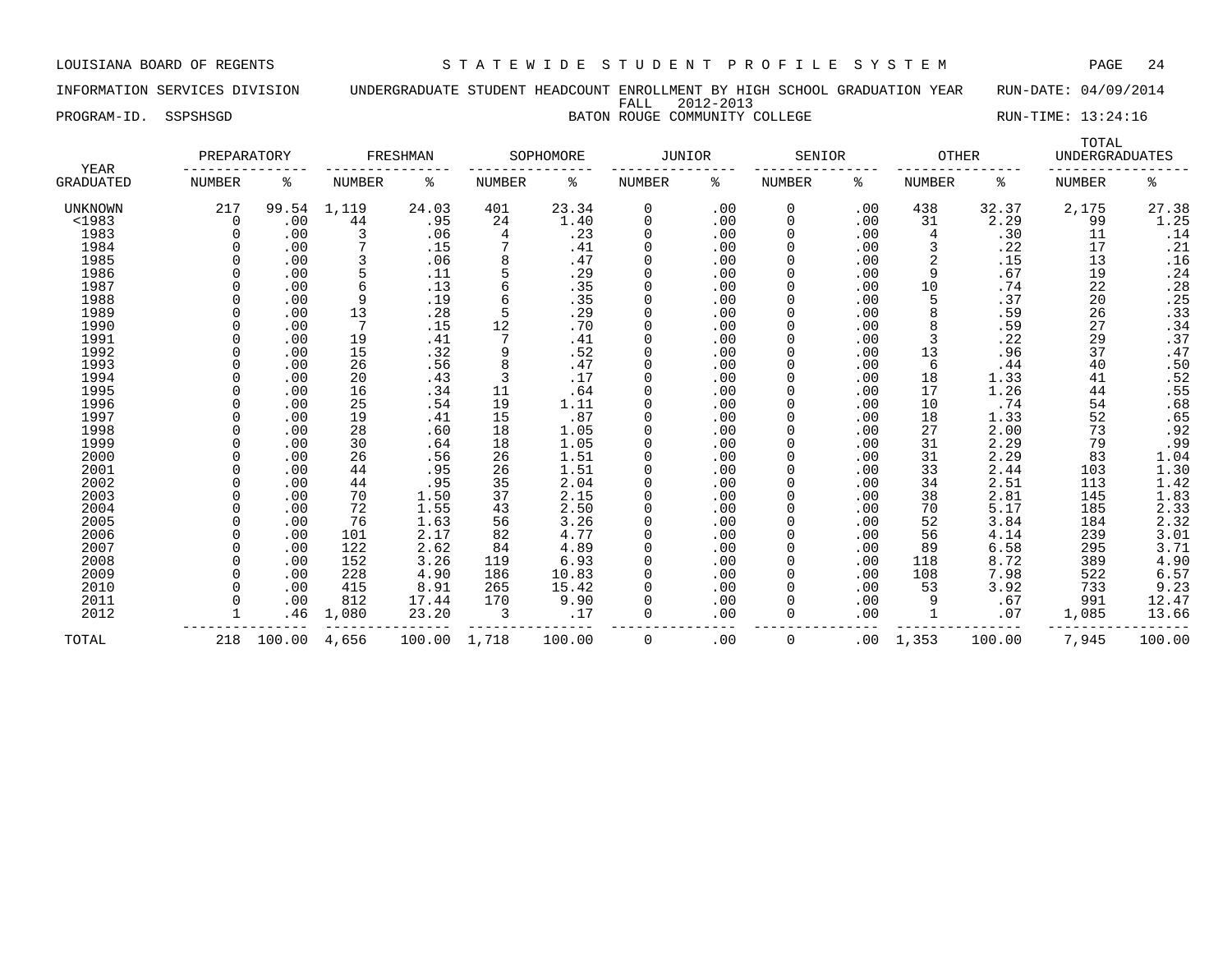### INFORMATION SERVICES DIVISION UNDERGRADUATE STUDENT HEADCOUNT ENROLLMENT BY HIGH SCHOOL GRADUATION YEAR RUN-DATE: 04/09/2014 FALL 2012-2013 PROGRAM-ID. SSPSHSGD BOSSIER PARISH COMMUNITY COLLEGE RUN-TIME: 13:24:16

|                          | PREPARATORY   |        |               | FRESHMAN |               | SOPHOMORE | <b>JUNIOR</b> |     | SENIOR        |     | <b>OTHER</b>  |        | TOTAL<br><b>UNDERGRADUATES</b> |                         |
|--------------------------|---------------|--------|---------------|----------|---------------|-----------|---------------|-----|---------------|-----|---------------|--------|--------------------------------|-------------------------|
| YEAR<br><b>GRADUATED</b> | <b>NUMBER</b> | ి      | <b>NUMBER</b> | နွ       | <b>NUMBER</b> | ႜ         | <b>NUMBER</b> | ిక  | <b>NUMBER</b> | နွ  | <b>NUMBER</b> | နွ     | <b>NUMBER</b>                  | နွ                      |
| UNKNOWN                  | 437           | 98.65  | 284           | 7.11     | 75            | 4.02      | 0             | .00 | 0             | .00 | 105           | 6.50   | 901                            | 11.38                   |
| <1983                    | 0             | .00    | 88            | 2.20     | 83            | 4.45      | 0             | .00 | 0             | .00 | 108           | 6.68   | 279                            | 3.52                    |
| 1983                     |               | .00    | 9             | .23      | 9             | .48       | $\Omega$      | .00 | 0             | .00 | 12            | .74    | 30                             | $.38$<br>$.48$<br>$.42$ |
| 1984                     |               | .00    | 12            | .30      | 14            | .75       | $\Omega$      | .00 | 0             | .00 | 12            | .74    | 38                             |                         |
| 1985                     |               | .00    | 13            | .33      | 5             | .27       | $\Omega$      | .00 | 0             | .00 | 15            | .93    | 33                             |                         |
| 1986                     |               | .00    | 12            | .30      | 8             | .43       | $\Omega$      | .00 | 0             | .00 | 6             | .37    | 26                             | .33                     |
| 1987                     |               | .00    | 21            | .53      | 14            | .75       | $\Omega$      | .00 | 0             | .00 | 23            | 1.42   | 58                             | .73                     |
| 1988                     |               | .00    | 12            | .30      | 18            | .96       | $\Omega$      | .00 | 0             | .00 | 23            | 1.42   | 53                             | .67                     |
| 1989                     |               | .00    | 14            | .35      | 12            | .64       | $\Omega$      | .00 | 0             | .00 | 18            | 1.11   | 44                             | .56                     |
| 1990                     |               | .00    | 18            | .45      | 13            | .70       | $\Omega$      | .00 | 0             | .00 | 22            | 1.36   | 53                             | .67                     |
| 1991                     |               | .00    | 18            | .45      | 20            | 1.07      | $\Omega$      | .00 | 0             | .00 | 12            | .74    | 50                             | .63                     |
| 1992                     |               | .00    | 24            | .60      | 16            | .86       | $\Omega$      | .00 | 0             | .00 | 27            | 1.67   | 67                             | .85                     |
| 1993                     |               | .23    | 33            | .83      | 31            | 1.66      | $\Omega$      | .00 | 0             | .00 | 33            | 2.04   | 98                             |                         |
| 1994                     |               | .00    | 32            | .80      | 27            | 1.45      | $\Omega$      | .00 | 0             | .00 | 26            | 1.61   | 85                             | $1.24$<br>$1.07$        |
| 1995                     |               | .00    | 30            | .75      | 26            | 1.39      | $\Omega$      | .00 | 0             | .00 | 25            | 1.55   | 81                             | 1.02                    |
| 1996                     |               | .00    | 19            | .48      | 28            | 1.50      | $\Omega$      | .00 | 0             | .00 | 47            | 2.91   | 94                             | 1.19                    |
| 1997                     |               | .00    | 43            | 1.08     | 27            | 1.45      | $\Omega$      | .00 | $\Omega$      | .00 | 32            | 1.98   | 102                            | 1.29                    |
| 1998                     |               | .00    | 39            | .98      | 32            | 1.71      | $\Omega$      | .00 | 0             | .00 | 44            | 2.72   | 115                            | 1.45                    |
| 1999                     |               | .00    | 46            | 1.15     | 30            | 1.61      | $\Omega$      | .00 | 0             | .00 | 57            | 3.53   | 133                            | 1.68                    |
| 2000                     |               | .00    | 50            | 1.25     | 36            | 1.93      | $\Omega$      | .00 | <sup>0</sup>  | .00 | 39            | 2.41   | 125                            | 1.58                    |
| 2001                     |               | .00    | 43            | 1.08     | 33            | 1.77      | 0             | .00 | 0             | .00 | 50            | 3.09   | 126                            |                         |
| 2002                     |               | .00    | 44            | 1.10     | 39            | 2.09      | 0             | .00 | 0             | .00 | 64            | 3.96   | 147                            | $\frac{1.59}{1.86}$     |
| 2003                     |               | .00    | 69            | 1.73     | 61            | 3.27      | 0             | .00 | 0             | .00 | 73            | 4.52   | 203                            |                         |
| 2004                     |               | .00    | 76            | 1.90     | 53            | 2.84      | 0             | .00 | 0             | .00 | 74            | 4.58   | 203                            |                         |
| 2005                     |               | .00    | 93            | 2.33     | 76            | 4.07      | $\Omega$      | .00 | 0             | .00 | 77            | 4.76   | 246                            | 2.56<br>2.56<br>3.11    |
| 2006                     |               | .00    | 114           | 2.86     | 69            | 3.70      | $\Omega$      | .00 | 0             | .00 | 71            | 4.39   | 254                            | 3.21                    |
| 2007                     |               | .00    | 126           | 3.16     | 76            | 4.07      | O             | .00 | 0             | .00 | 110           | 6.81   | 312                            | 3.94                    |
| 2008                     |               | .00    | 147           | 3.68     | 82            | 4.39      | $\Omega$      | .00 | 0             | .00 | 114           | 7.05   | 343                            | 4.33                    |
| 2009                     |               | .00    | 200           | 5.01     | 156           | 8.36      | $\Omega$      | .00 | 0             | .00 | 137           | 8.48   | 493                            | 6.23                    |
| 2010                     |               | .00    | 333           | 8.34     | 319           | 17.10     | $\Omega$      | .00 | <sup>0</sup>  | .00 | 145           | 8.97   | 797                            | 10.07                   |
| 2011                     |               | .00    | 680           | 17.03    | 374           | 20.04     | $\Omega$      | .00 | 0             | .00 | 11            | .68    | 1,065                          | 13.45                   |
| 2012                     |               | 1.13   | 1,250         | 31.31    | 4             | .21       | $\Omega$      | .00 | 0             | .00 | 4             | .25    | 1,263                          | 15.95                   |
| TOTAL                    | 443           | 100.00 | 3,992         | 100.00   | 1,866         | 100.00    | 0             | .00 | 0             | .00 | 1,616         | 100.00 | 7,917                          | 100.00                  |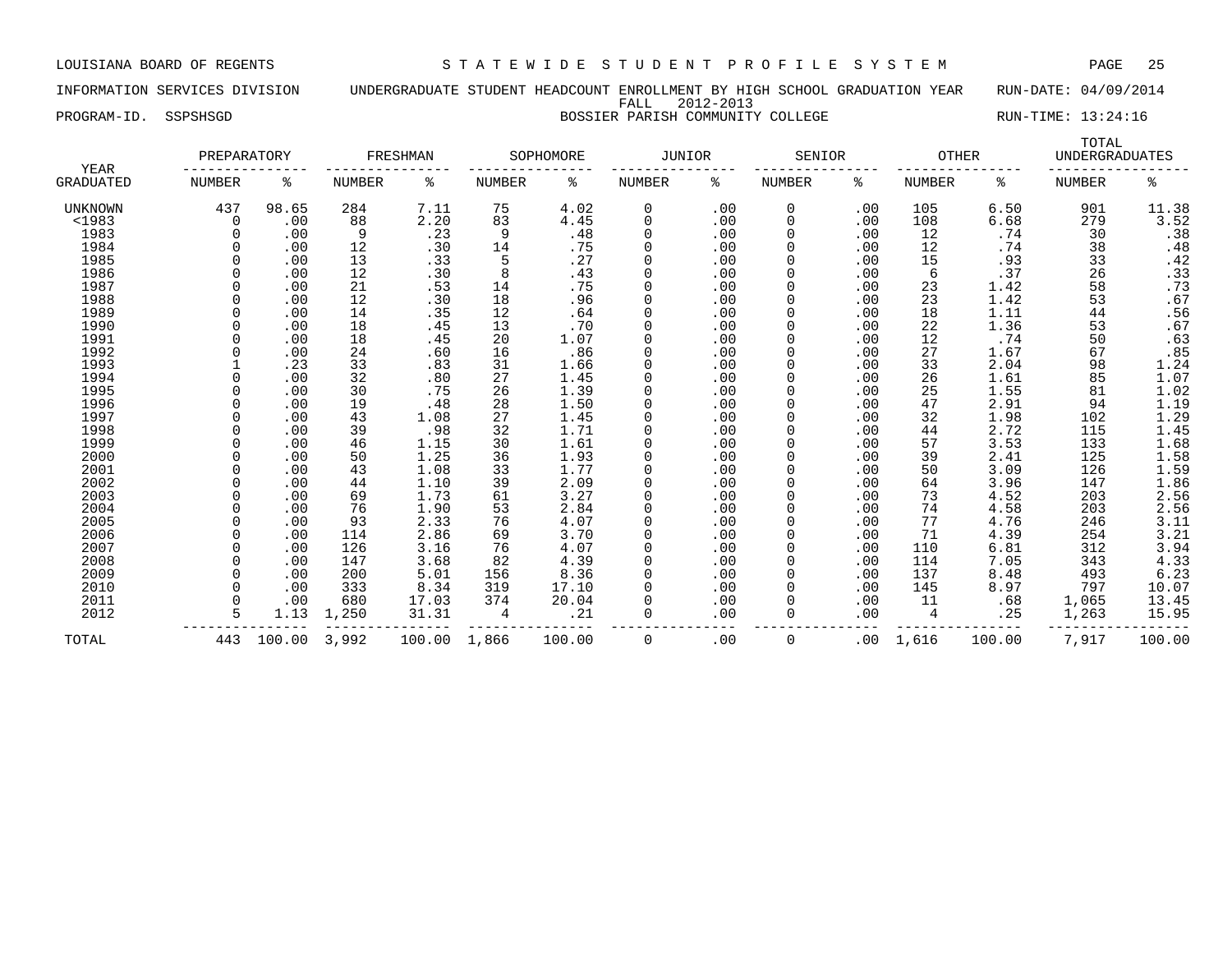INFORMATION SERVICES DIVISION UNDERGRADUATE STUDENT HEADCOUNT ENROLLMENT BY HIGH SCHOOL GRADUATION YEAR RUN-DATE: 04/09/2014 FALL 2012-2013

| YEAR      | PREPARATORY |        |        | FRESHMAN |        | SOPHOMORE | <b>JUNIOR</b> |     | SENIOR   |     | <b>OTHER</b>  |        | TOTAL<br><b>UNDERGRADUATES</b> |        |
|-----------|-------------|--------|--------|----------|--------|-----------|---------------|-----|----------|-----|---------------|--------|--------------------------------|--------|
| GRADUATED | NUMBER      | ႜ      | NUMBER | ႜ        | NUMBER | ႜ         | NUMBER        | ႜ   | NUMBER   | ႜ   | <b>NUMBER</b> | နွ     | <b>NUMBER</b>                  | ៖      |
| UNKNOWN   | 135         | 91.84  | 563    | 6.17     | 213    | 4.33      | 0             | .00 | 0        | .00 | 503           | 12.90  | 1,414                          | 7.82   |
| $<$ 1983  | 0           | .00    | 340    | 3.72     | 216    | 4.39      | 0             | .00 | 0        | .00 | 188           | 4.82   | 744                            | 4.11   |
| 1983      | $\Omega$    | .00    | 37     | .41      | 32     | .65       | 0             | .00 |          | .00 | 31            | .80    | 100                            | .55    |
| 1984      |             | .00    | 33     | .36      | 32     | .65       | 0             | .00 |          | .00 | 26            | .67    | 91                             | .50    |
| 1985      |             | .00    | 37     | .41      | 35     | .71       | 0             | .00 |          | .00 | 24            | .62    | 96                             | .53    |
| 1986      |             | .00    | 46     | .50      | 24     | .49       | $\mathbf 0$   | .00 |          | .00 | 28            | .72    | 98                             | .54    |
| 1987      |             | .00    | 39     | .43      | 42     | .85       | $\Omega$      | .00 |          | .00 | 46            | 1.18   | 127                            | .70    |
| 1988      |             | .00    | 50     | .55      | 44     | .89       | 0             | .00 |          | .00 | 43            | 1.10   | 137                            | .76    |
| 1989      |             | .00    | 49     | .54      | 39     | .79       | $\Omega$      | .00 |          | .00 | 57            | 1.46   | 145                            | .80    |
| 1990      |             | .00    | 60     | .66      | 39     | .79       | $\Omega$      | .00 |          | .00 | 38            | .97    | 137                            | .76    |
| 1991      |             | .00    | 44     | .48      | 44     | .89       | $\mathbf 0$   | .00 |          | .00 | 49            | 1.26   | 137                            | .76    |
| 1992      |             | .00    | 57     | .62      | 60     | 1.22      | $\Omega$      | .00 |          | .00 | 55            | 1.41   | 172                            | .95    |
| 1993      |             | .00    | 42     | .46      | 50     | 1.02      | $\Omega$      | .00 |          | .00 | 57            | 1.46   | 149                            | .82    |
| 1994      |             | .00    | 55     | .60      | 63     | 1.28      | 0             | .00 |          | .00 | 71            | 1.82   | 189                            | 1.04   |
| 1995      |             | .00    | 80     | .88      | 66     | 1.34      | 0             | .00 |          | .00 | 73            | 1.87   | 219                            | 1.21   |
| 1996      |             | .00    | 87     | .95      | 78     | 1.59      | 0             | .00 |          | .00 | 76            | 1.95   | 241                            | 1.33   |
| 1997      |             | .00    | 117    | 1.28     | 95     | 1.93      | 0             | .00 |          | .00 | 84            | 2.15   | 296                            | 1.64   |
| 1998      |             | .00    | 121    | 1.33     | 116    | 2.36      | 0             | .00 |          | .00 | 137           | 3.51   | 374                            | 2.07   |
| 1999      | $\Omega$    | .00    | 129    | 1.41     | 133    | 2.70      | $\mathbf 0$   | .00 |          | .00 | 135           | 3.46   | 397                            | 2.19   |
| 2000      |             | .00    | 146    | 1.60     | 129    | 2.62      | 0             | .00 |          | .00 | 128           | 3.28   | 403                            | 2.23   |
| 2001      |             | .00    | 183    | 2.00     | 142    | 2.89      | 0             | .00 |          | .00 | 150           | 3.85   | 475                            | 2.63   |
| 2002      |             | .00    | 190    | 2.08     | 162    | 3.29      | $\Omega$      | .00 |          | .00 | 156           | 4.00   | 508                            | 2.81   |
| 2003      |             | .00    | 212    | 2.32     | 182    | 3.70      |               | .00 |          | .00 | 194           | 4.98   | 588                            | 3.25   |
| 2004      |             | .68    | 279    | 3.06     | 179    | 3.64      | $\Omega$      | .00 |          | .00 | 185           | 4.74   | 644                            | 3.56   |
| 2005      |             | .00    | 274    | 3.00     | 227    | 4.62      | $\Omega$      | .00 |          | .00 | 223           | 5.72   | 724                            | 4.00   |
| 2006      |             | .00    | 346    | 3.79     | 229    | 4.66      | $\Omega$      | .00 |          | .00 | 232           | 5.95   | 807                            | 4.46   |
| 2007      |             | .00    | 337    | 3.69     | 272    | 5.53      | $\Omega$      | .00 |          | .00 | 256           | 6.57   | 865                            | 4.78   |
| 2008      |             | .68    | 455    | 4.98     | 344    | 7.00      | $\Omega$      | .00 |          | .00 | 251           | 6.44   | 1,051                          | 5.81   |
| 2009      |             | .00    | 565    | 6.19     | 576    | 11.71     |               | .00 |          | .00 | 294           | 7.54   | 1,435                          | 7.93   |
| 2010      |             | .00    | 1,018  | 11.15    | 622    | 12.65     | 0             | .00 |          | .00 | 101           | 2.59   | 1,741                          | 9.62   |
| 2011      |             | .68    | 1,499  | 16.42    | 427    | 8.68      | $\Omega$      | .00 |          | .00 | 6             | .15    | 1,933                          | 10.68  |
| 2012      | 9           | 6.12   | 1,640  | 17.96    | 5      | .10       | $\Omega$      | .00 | 0        | .00 |               | .05    | 1,656                          | 9.15   |
| TOTAL     | 147         | 100.00 | 9,130  | 100.00   | 4,917  | 100.00    | $\Omega$      | .00 | $\Omega$ | .00 | 3,899         | 100.00 | 18,093                         | 100.00 |

PROGRAM-ID. SSPSHSGD **DELGADO COMMUNITY COLLEGE** RUN-TIME: 13:24:16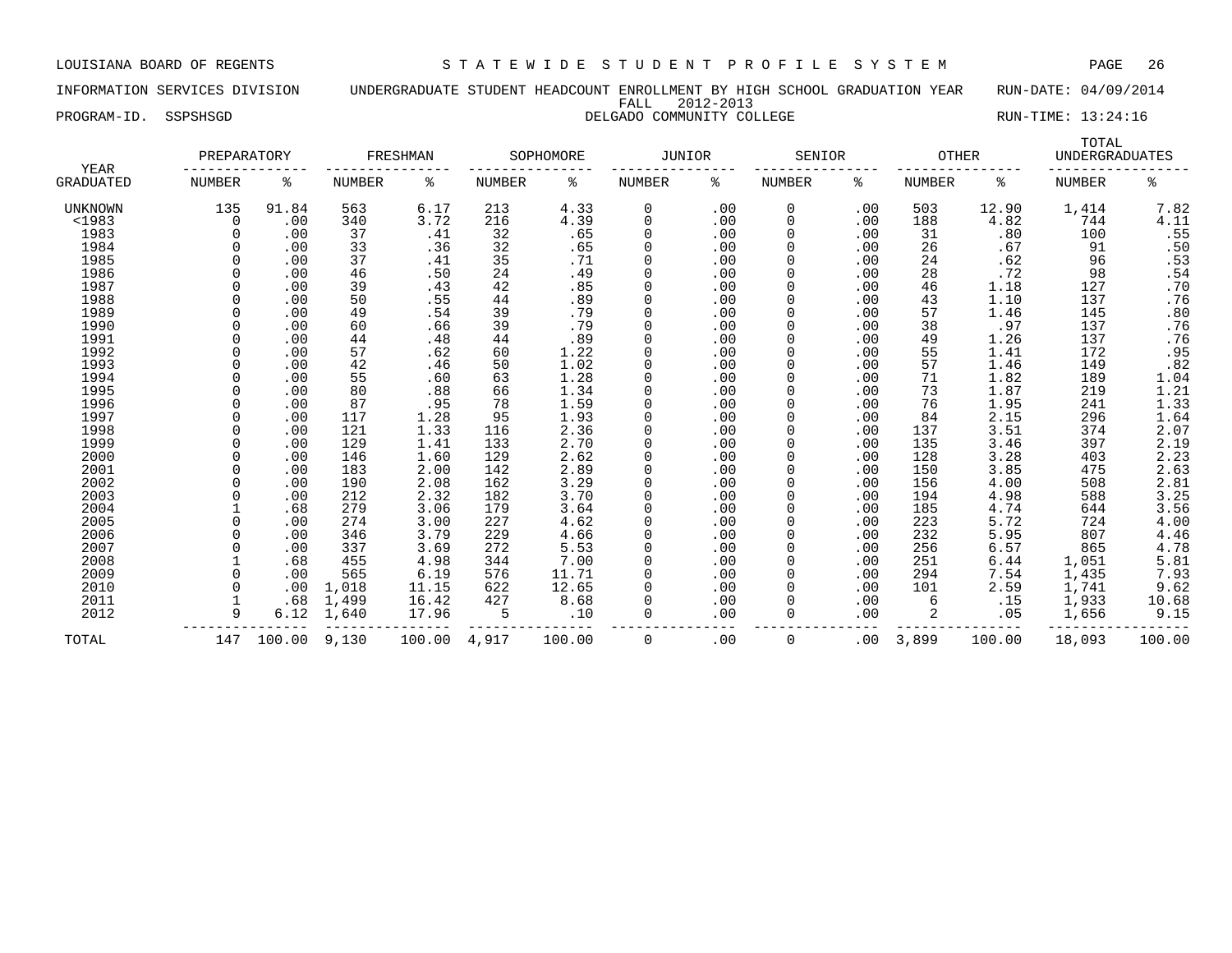INFORMATION SERVICES DIVISION UNDERGRADUATE STUDENT HEADCOUNT ENROLLMENT BY HIGH SCHOOL GRADUATION YEAR RUN-DATE: 04/09/2014 FALL 2012-2013

PROGRAM-ID. SSPSHSGD **ELAINE P. NUNEZ COMMUN. COLLEGE** RUN-TIME: 13:24:16

| <b>YEAR</b>      | PREPARATORY |        |               | FRESHMAN |                | SOPHOMORE | JUNIOR   |     | SENIOR        |     | <b>OTHER</b>  |        | TOTAL<br><b>UNDERGRADUATES</b> |        |
|------------------|-------------|--------|---------------|----------|----------------|-----------|----------|-----|---------------|-----|---------------|--------|--------------------------------|--------|
| <b>GRADUATED</b> | NUMBER      | ႜ      | <b>NUMBER</b> | ႜ        | <b>NUMBER</b>  | နွ        | NUMBER   | ႜ   | <b>NUMBER</b> | ႜ   | <b>NUMBER</b> | ႜ      | <b>NUMBER</b>                  | ႜ      |
| UNKNOWN          | 733         | 100.00 | 173           | 20.33    | 137            | 33.25     | 0        | .00 | 0             | .00 | 49            | 17.95  | 1,092                          | 48.13  |
| <1983            | $\Omega$    | .00    | 23            | 2.70     | 5              | 1.21      | $\Omega$ | .00 | 0             | .00 | 14            | 5.13   | 42                             | 1.85   |
| 1983             |             | .00    | 3             | .35      |                | .24       | $\Omega$ | .00 | O             | .00 | $\Omega$      | .00    | 4                              | .18    |
| 1984             |             | .00    |               | .35      |                | .24       | $\Omega$ | .00 |               | .00 | 3             | 1.10   |                                | .31    |
| 1985             |             | .00    | 2             | .24      |                | .24       | $\Omega$ | .00 |               | .00 | 0             | .00    | 3                              | .13    |
| 1986             |             | .00    |               | .35      | $\overline{c}$ | .49       | $\Omega$ | .00 |               | .00 | 2             | .73    |                                | .31    |
| 1987             |             | .00    |               | .00      |                | .49       | $\Omega$ | .00 | 0             | .00 | 2             | .73    |                                | .18    |
| 1988             |             | .00    |               | .35      |                | .24       | $\Omega$ | .00 | 0             | .00 | 0             | .00    |                                | .18    |
| 1989             |             | .00    |               | .47      |                | .49       | $\Omega$ | .00 | O             | .00 | 0             | .00    | 6                              | .26    |
| 1990             |             | .00    |               | .59      |                | .24       | $\Omega$ | .00 |               | .00 |               | .73    | 8                              | .35    |
| 1991             |             | .00    |               | .71      |                | .73       | $\Omega$ | .00 |               | .00 |               | .37    | 10                             | .44    |
| 1992             |             | .00    |               | .59      |                | .97       | $\Omega$ | .00 |               | .00 |               | .37    | 10                             | .44    |
| 1993             |             | .00    |               | .47      |                | .73       | $\Omega$ | .00 |               | .00 |               | 1.83   | 12                             | .53    |
| 1994             |             | .00    |               | .71      |                | 1.21      | $\Omega$ | .00 |               | .00 |               | 1.47   | 15                             | .66    |
| 1995             |             | .00    | 6             | .71      |                | .24       | $\Omega$ | .00 |               | .00 | 5             | 1.83   | 12                             | .53    |
| 1996             |             | .00    | 9             | 1.06     |                | 2.18      | $\Omega$ | .00 |               | .00 |               | 1.83   | 23                             | 1.01   |
| 1997             |             | .00    |               | .82      |                | 1.46      | $\Omega$ | .00 |               | .00 | 6             | 2.20   | 19                             | .84    |
| 1998             |             | .00    | 13            | 1.53     |                | 1.70      | $\Omega$ | .00 |               | .00 | 11            | 4.03   | 31                             | 1.37   |
| 1999             |             | .00    | 17            | 2.00     |                | 1.70      | $\Omega$ | .00 |               | .00 | 6             | 2.20   | 30                             | 1.32   |
| 2000             |             | .00    | 22            | 2.59     |                | 1.70      | $\Omega$ | .00 |               | .00 | 9             | 3.30   | 38                             | 1.67   |
| 2001             |             | .00    | 23            | 2.70     | 12             | 2.91      | $\Omega$ | .00 |               | .00 | 10            | 3.66   | 45                             | 1.98   |
| 2002             |             | .00    | 14            | 1.65     | 6              | 1.46      | 0        | .00 | 0             | .00 | 8             | 2.93   | 28                             | 1.23   |
| 2003             |             | .00    | 16            | 1.88     | 16             | 3.88      | $\Omega$ | .00 | 0             | .00 | 13            | 4.76   | 45                             | 1.98   |
| 2004             |             | .00    | 29            | 3.41     | 14             | 3.40      | $\Omega$ | .00 | O             | .00 | 8             | 2.93   | 51                             | 2.25   |
| 2005             |             | .00    | 37            | 4.35     | 14             | 3.40      | $\Omega$ | .00 |               | .00 | 11            | 4.03   | 62                             | 2.73   |
| 2006             |             | .00    | 27            | 3.17     | 17             | 4.13      | $\Omega$ | .00 |               | .00 | 10            | 3.66   | 54                             | 2.38   |
| 2007             |             | .00    | 22            | 2.59     | 12             | 2.91      | $\Omega$ | .00 |               | .00 | 20            | 7.33   | 54                             | 2.38   |
| 2008             |             | .00    | 44            | 5.17     | 20             | 4.85      | $\Omega$ | .00 |               | .00 | 29            | 10.62  | 93                             | 4.10   |
| 2009             |             | .00    | 47            | 5.52     | 24             | 5.83      | $\Omega$ | .00 |               | .00 | 21            | 7.69   | 92                             | 4.05   |
| 2010             |             | .00    | 66            | 7.76     | 44             | 10.68     | $\Omega$ | .00 |               | .00 | 17            | 6.23   | 127                            | 5.60   |
| 2011             |             | .00    | 75            | 8.81     | 26             | 6.31      | $\Omega$ | .00 | O             | .00 |               | .37    | 102                            | 4.50   |
| 2012             |             | .00    | 137           | 16.10    | 2              | .49       | $\Omega$ | .00 | $\Omega$      | .00 | 0             | .00    | 139                            | 6.13   |
| TOTAL            | 733         | 100.00 | 851           | 100.00   | 412            | 100.00    | 0        | .00 | 0             | .00 | 273           | 100.00 | 2,269                          | 100.00 |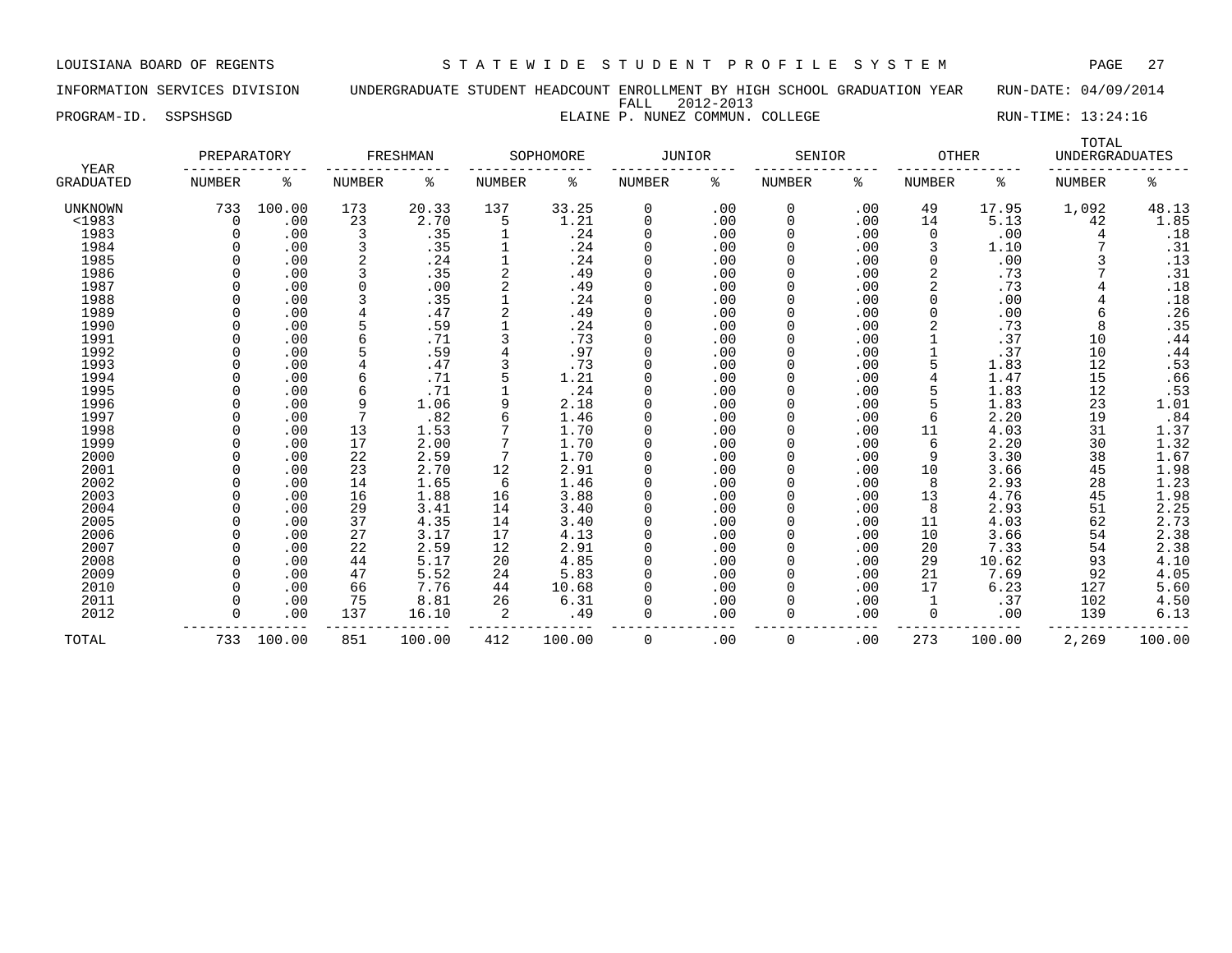INFORMATION SERVICES DIVISION UNDERGRADUATE STUDENT HEADCOUNT ENROLLMENT BY HIGH SCHOOL GRADUATION YEAR RUN-DATE: 04/09/2014 FALL 2012-2013 PROGRAM-ID. SSPSHSGD **RIVER PARISHES COMMUNITY COLLEGE** RUN-TIME: 13:24:16

|                          | PREPARATORY |        |        | FRESHMAN |        | SOPHOMORE | JUNIOR |     | SENIOR |     | OTHER  |      | TOTAL<br><b>UNDERGRADUATES</b> |        |
|--------------------------|-------------|--------|--------|----------|--------|-----------|--------|-----|--------|-----|--------|------|--------------------------------|--------|
| <b>YEAR</b><br>GRADUATED | NUMBER      |        | NUMBER | ⋇        | NUMBER | ⋇         | NUMBER | °   | NUMBER |     | NUMBER | °≈   | NUMBER                         |        |
| UNKNOWN                  | 1,626       | 100.00 | 87     | 8.50     | 66     | 14.63     |        | .00 |        | .00 | 45     | 9.66 | 1,824                          | 51.15  |
| $<$ 1983                 |             | .00    | 19     | ⊥.86     | 10     | 2.22      |        | .00 |        | .00 | 15     | 3.22 | 44                             | . . 23 |
| 1983                     |             | .00    |        | .10      |        | . 44      |        | .00 |        | .00 |        | . 21 |                                | .⊥⊥    |
| 1984                     |             | .00    |        | .00      |        | .00       |        | .00 |        | .00 |        | .64  |                                | .08    |
| 1985                     |             | .00    |        | .20      |        | .89       |        | .00 |        | .00 |        | .86  | 10                             | . 28   |
| 1986                     |             | .00    |        | .39      |        | .00       |        | .00 |        | .00 |        | .64  |                                | . 20   |
| 1987                     |             | .00    |        | .39      |        | . 44      |        | .00 |        | .00 |        | .21  |                                | . 20   |

| <1983 |       | . 00   | エソ             | 1.86   | ΤO       | 2.22   |   | . 00 |          | .00 | ᆚ   | 3.22   | 44    | 1.23   |
|-------|-------|--------|----------------|--------|----------|--------|---|------|----------|-----|-----|--------|-------|--------|
| 1983  |       | .00    |                | .10    | 2        | .44    |   | .00  |          | .00 |     | .21    | 4     | .11    |
| 1984  |       | .00    | 0              | .00    | $\Omega$ | .00    |   | .00  |          | .00 |     | .64    |       | .08    |
| 1985  |       | .00    |                | .20    |          | .89    |   | .00  |          | .00 |     | .86    | 10    | .28    |
| 1986  |       | .00    |                | .39    |          | .00    |   | .00  |          | .00 |     | .64    |       | .20    |
| 1987  |       | .00    |                | .39    |          | .44    |   | .00  |          | .00 |     | .21    |       | .20    |
| 1988  |       | .00    |                | .49    |          | .89    |   | .00  |          | .00 |     | .64    | 12    | .34    |
| 1989  |       | .00    |                | .39    |          | .22    |   | .00  |          | .00 |     | .64    |       | .22    |
| 1990  |       | .00    |                | .49    |          | .00    |   | .00  |          | .00 |     | .43    |       | .20    |
| 1991  |       | .00    |                | .39    | 5        | 1.11   |   | .00  |          | .00 |     | .86    | 13    | .36    |
| 1992  |       | .00    |                | .39    |          | .44    |   | .00  |          | .00 |     | .43    | 8     | .22    |
| 1993  |       | .00    |                | .49    |          | .89    |   | .00  |          | .00 |     | .64    | 12    | .34    |
| 1994  |       | .00    | $\overline{7}$ | .68    |          | .44    |   | .00  |          | .00 |     | .86    | 13    | .36    |
| 1995  |       | .00    | 11             | 1.08   |          | 1.11   |   | .00  |          | .00 |     | 1.50   | 23    | .64    |
| 1996  |       | .00    | 6              | .59    |          | 1.33   |   | .00  |          | .00 |     | 1.29   | 18    | .50    |
| 1997  |       | .00    | 14             | 1.37   |          | 1.11   |   | .00  |          | .00 |     | 1.93   | 28    | .79    |
| 1998  |       | .00    | 17             | 1.66   |          | .67    |   | .00  |          | .00 |     | 1.72   | 28    | .79    |
| 1999  |       | .00    | 8              | .78    | 11       | 2.44   |   | .00  |          | .00 |     | 1.07   | 24    | .67    |
| 2000  |       | .00    | 12             | 1.17   | 8        | 1.77   |   | .00  |          | .00 |     | 1.72   | 28    | .79    |
| 2001  |       | .00    | 12             | 1.17   |          | 1.55   |   | .00  |          | .00 |     | 1.29   | 25    | .70    |
| 2002  |       | .00    | 18             | 1.76   |          | 1.55   |   | .00  |          | .00 |     | 1.93   | 34    | .95    |
| 2003  |       | .00    | 20             | 1.96   | 11       | 2.44   |   | .00  |          | .00 | 12  | 2.58   | 43    | 1.21   |
| 2004  |       | .00    | 16             | 1.56   | 13       | 2.88   |   | .00  |          | .00 | 14  | 3.00   | 43    | 1.21   |
| 2005  |       | .00    | 23             | 2.25   | 8        | 1.77   |   | .00  |          | .00 | 14  | 3.00   | 45    | 1.26   |
| 2006  |       | .00    | 35             | 3.42   | 21       | 4.66   |   | .00  |          | .00 | 21  | 4.51   | 77    | 2.16   |
| 2007  |       | .00    | 32             | 3.13   | 21       | 4.66   |   | .00  |          | .00 | 20  | 4.29   | 73    | 2.05   |
| 2008  |       | .00    | 34             | 3.32   | 25       | 5.54   |   | .00  |          | .00 | 31  | 6.65   | 90    | 2.52   |
| 2009  |       | .00    | 45             | 4.40   | 38       | 8.43   |   | .00  |          | .00 | 58  | 12.45  | 141   | 3.95   |
| 2010  |       | .00    | 79             | 7.72   | 69       | 15.30  |   | .00  |          | .00 | 33  | 7.08   | 181   | 5.08   |
| 2011  |       | .00    | 178            | 17.40  | 90       | 19.96  |   | .00  |          | .00 | 10  | 2.15   | 278   | 7.80   |
| 2012  |       | .00    | 312            | 30.50  |          | .22    |   | .00  | $\Omega$ | .00 | 102 | 21.89  | 415   | 11.64  |
| TOTAL | 1,626 | 100.00 | 1,023          | 100.00 | 451      | 100.00 | 0 | .00  | 0        | .00 | 466 | 100.00 | 3,566 | 100.00 |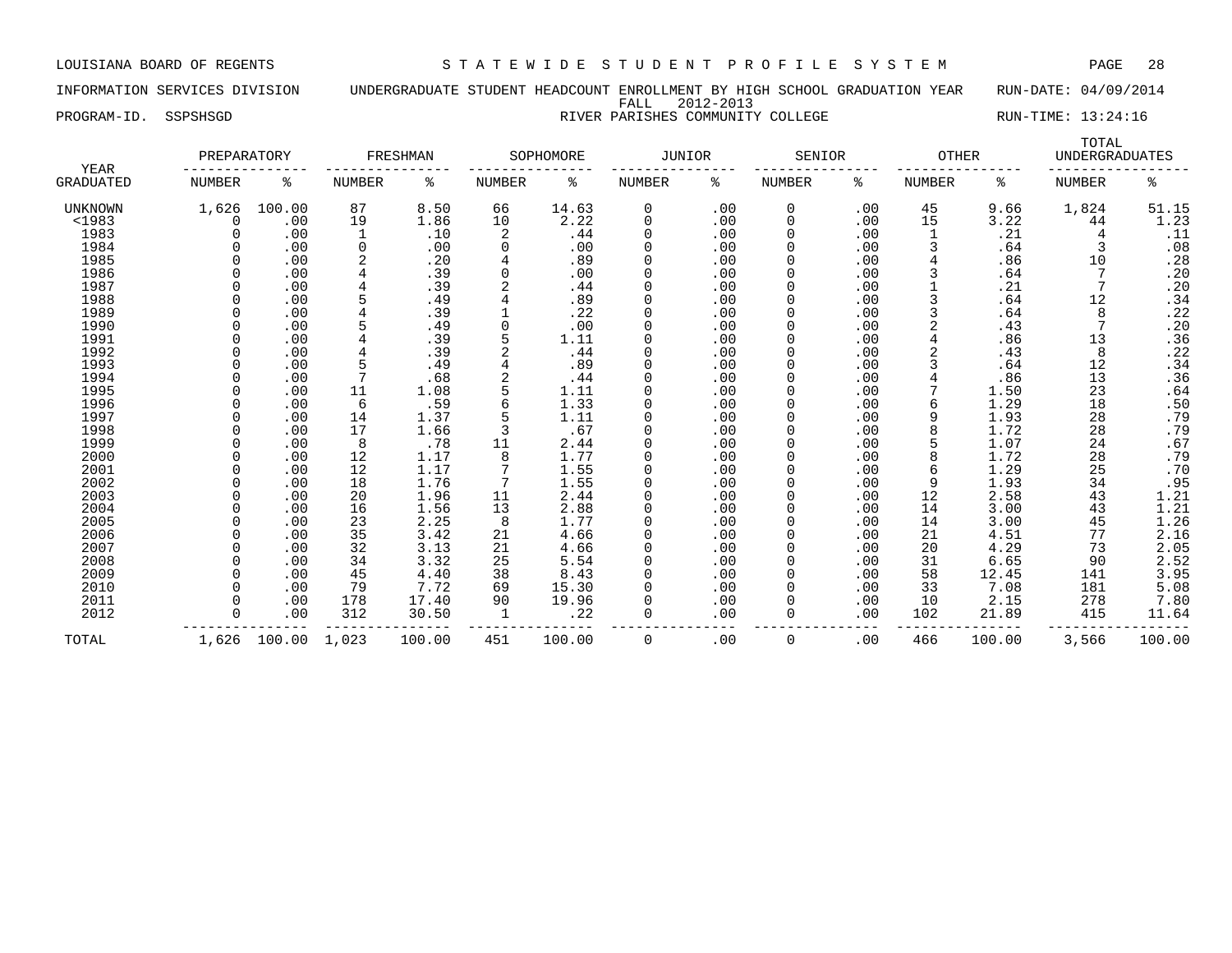INFORMATION SERVICES DIVISION UNDERGRADUATE STUDENT HEADCOUNT ENROLLMENT BY HIGH SCHOOL GRADUATION YEAR RUN-DATE: 04/09/2014 FALL 2012-2013

## PROGRAM-ID. SSPSHSGD SOUTH LA. COMMUNITY COLLEGE RUN-TIME: 13:24:16

| YEAR             | PREPARATORY |        |               | FRESHMAN |        | SOPHOMORE | <b>JUNIOR</b> |     | SENIOR        |     | <b>OTHER</b>   |        | TOTAL<br><b>UNDERGRADUATES</b> |                  |
|------------------|-------------|--------|---------------|----------|--------|-----------|---------------|-----|---------------|-----|----------------|--------|--------------------------------|------------------|
| <b>GRADUATED</b> | NUMBER      | ႜ      | <b>NUMBER</b> | ႜ        | NUMBER | ႜ         | NUMBER        | ႜ   | <b>NUMBER</b> | ႜ   | NUMBER         | ႜ      | <b>NUMBER</b>                  | ႜ                |
| <b>UNKNOWN</b>   | 1,480       | 95.48  | 684           | 20.02    | 578    | 35.01     | 0             | .00 | 0             | .00 | 339            | 40.36  | 3,081                          | 41.31            |
| <1983            | Ω           | .00    | 34            | 1.00     | 17     | 1.03      | $\Omega$      | .00 | $\Omega$      | .00 | 15             | 1.79   | 66                             | .88              |
| 1983             |             | .00    | 6             | .18      | 2      | .12       | $\Omega$      | .00 | $\Omega$      | .00 | $\Omega$       | .00    | 8                              | .11              |
| 1984             |             | .00    |               | .15      |        | .12       | $\Omega$      | .00 | $\Omega$      | .00 |                | .12    | 8                              | .11              |
| 1985             |             | .00    |               | .18      | 2      | .12       | 0             | .00 | 0             | .00 | 2              | .24    | 10                             | .13              |
| 1986             |             | .00    |               | .18      |        | .18       | 0             | .00 | $\Omega$      | .00 |                | .12    | 10                             | .13              |
| 1987             |             | .00    |               | .20      |        | .12       | 0             | .00 | 0             | .00 |                | .12    | 10                             | .13              |
| 1988             |             | .00    |               | .26      |        | .06       | 0             | .00 | 0             | .00 |                | .36    | 13                             | .17              |
| 1989             |             | .00    |               | .20      |        | .30       | $\Omega$      | .00 | $\Omega$      | .00 |                | .36    | 15                             | .20              |
| 1990             |             | .00    | 9             | .26      |        | .12       | 0             | .00 | $\Omega$      | .00 |                | .00    | 11                             | .15              |
| 1991             |             | .00    | 11            | .32      |        | .30       |               | .00 | $\Omega$      | .00 | 3              | .36    | 19                             | .25              |
| 1992             |             | .00    | 8             | .23      |        | .24       | $\cap$        | .00 | $\Omega$      | .00 |                | .36    | 15                             | .20              |
| 1993             |             | .00    | 21            | .61      |        | .24       | $\Omega$      | .00 | $\Omega$      | .00 |                | .12    | 26                             | .35              |
| 1994             |             | .00    | 12            | .35      | 10     | .61       | $\Omega$      | .00 | 0             | .00 | 2              | .24    | 24                             | .32              |
| 1995             |             | .00    | 11            | .32      | 11     | .67       | $\Omega$      | .00 | $\Omega$      | .00 | 2              | .24    | 24                             | .32              |
| 1996             |             | .00    | 14            | .41      | -7     | .42       | $\Omega$      | .00 | O             | .00 | 6              | .71    | 27                             | .36              |
| 1997             |             | .00    | 13            | .38      | 15     | .91       | $\Omega$      | .00 | $\Omega$      | .00 | 3              | .36    | 31                             | .42              |
| 1998             |             | .00    | 15            | .44      | 9      | .55       | $\Omega$      | .00 | 0             | .00 | $\overline{a}$ | .24    | 26                             | $.35$<br>.74     |
| 1999             |             | .00    | 25            | .73      | 22     | 1.33      | $\Omega$      | .00 | $\Omega$      | .00 | 8              | .95    | 55                             |                  |
| 2000             |             | .00    | 23            | .67      | 20     | 1.21      | 0             | .00 | 0             | .00 | 9              | 1.07   | 52                             | .70              |
| 2001             |             | .00    | 37            | 1.08     | 25     | 1.51      | 0             | .00 | $\Omega$      | .00 | 15             | 1.79   | 77                             | 1.03             |
| 2002             |             | .00    | 30            | .88      | 24     | 1.45      | 0             | .00 | $\Omega$      | .00 | 10             | 1.19   | 64                             | .86              |
| 2003             |             | .00    | 53            | 1.55     | 31     | 1.88      | 0             | .00 | $\Omega$      | .00 | 14             | 1.67   | 98                             |                  |
| 2004             |             | .00    | 52            | 1.52     | 30     | 1.82      | 0             | .00 | $\Omega$      | .00 | 17             | 2.02   | 99                             | $1.31$<br>$1.33$ |
| 2005             |             | .00    | 73            | 2.14     | 46     | 2.79      | 0             | .00 | 0             | .00 | 29             | 3.45   | 148                            | 1.98             |
| 2006             |             | .00    | 103           | 3.01     | 63     | 3.82      |               | .00 | $\Omega$      | .00 | 45             | 5.36   | 211                            | 2.83             |
| 2007             |             | .06    | 139           | 4.07     | 77     | 4.66      | $\Omega$      | .00 | 0             | .00 | 37             | 4.40   | 254                            | 3.41             |
| 2008             | 6           | .39    | 166           | 4.86     | 113    | 6.84      | $\Omega$      | .00 | $\Omega$      | .00 | 52             | 6.19   | 337                            | 4.52             |
| 2009             | 17          | 1.10   | 234           | 6.85     | 138    | 8.36      | $\Omega$      | .00 | O             | .00 | 70             | 8.33   | 459                            | 6.15             |
| 2010             | 17          | 1.10   | 308           | 9.01     | 192    | 11.63     | $\Omega$      | .00 | O             | .00 | 71             | 8.45   | 588                            | 7.88             |
| 2011             | 6           | .39    | 534           | 15.63    | 190    | 11.51     | O             | .00 |               | .00 | 53             | 6.31   | 783                            | 10.50            |
| 2012             | 23          | 1.48   | 762           | 22.30    | -1     | .06       | $\Omega$      | .00 | $\Omega$      | .00 | 23             | 2.74   | 809                            | 10.85            |
| TOTAL            | 1,550       | 100.00 | 3,417         | 100.00   | 1,651  | 100.00    | 0             | .00 | $\Omega$      | .00 | 840            | 100.00 | 7,458                          | 100.00           |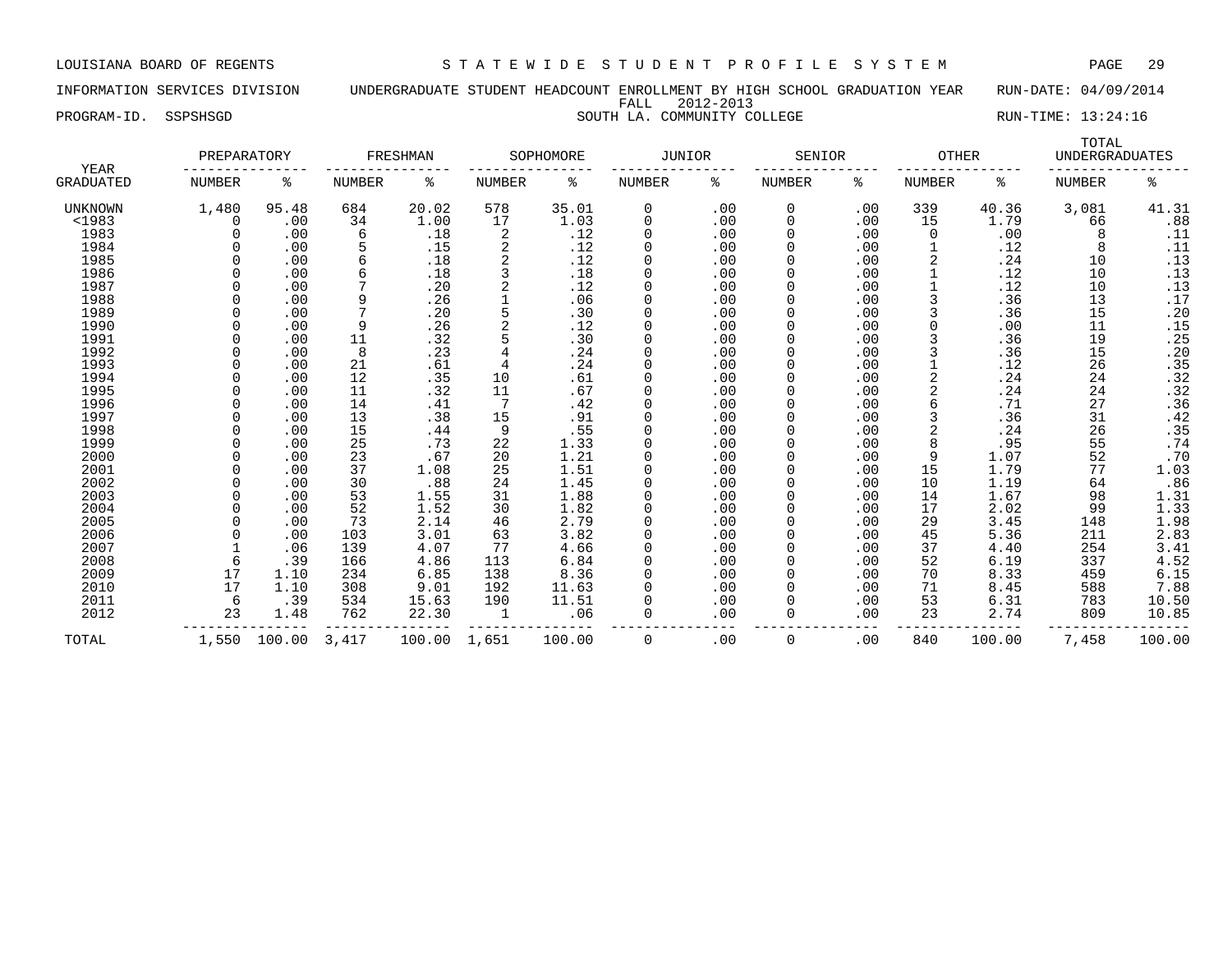LOUISIANA BOARD OF REGENTS S T A T E W I D E S T U D E N T P R O F I L E S Y S T E M PAGE 30

INFORMATION SERVICES DIVISION UNDERGRADUATE STUDENT HEADCOUNT ENROLLMENT BY HIGH SCHOOL GRADUATION YEAR RUN-DATE: 04/09/2014 FALL 2012-2013

TOTAL

PROGRAM-ID. SSPSHSGD LA. DELTA COMMUNITY COLLEGE RUN-TIME: 13:24:16

| <b>YEAR</b>    | PREPARATORY |       |        | FRESHMAN |        | SOPHOMORE | JUNIOR |     | SENIOR      |     | OTHER        |       | <b>UNDERGRADUATES</b> |                |
|----------------|-------------|-------|--------|----------|--------|-----------|--------|-----|-------------|-----|--------------|-------|-----------------------|----------------|
| GRADUATED      | NUMBER      | ႜ     | NUMBER | ႜ        | NUMBER | ႜ         | NUMBER | ႜ   | NUMBER      | ႜ   | NUMBER       | ႜ     | NUMBER                | ి              |
| <b>UNKNOWN</b> | 511         | 98.08 | 648    | 34.49    | 828    | 75.62     | 0      | .00 | 0           | .00 | 445          | 70.86 | 2,432                 | 58.99          |
| $1983$         | 0           | .00   | 19     | 1.01     | 3      | .27       |        | .00 | $\mathbf 0$ | .00 | 9            | 1.43  | 31                    | .75            |
| 1983           |             | .00   | 4      | .21      |        | .09       |        | .00 | $\Omega$    | .00 | 0            | .00   |                       | .12            |
| 1984           |             | .00   |        | .21      |        | .27       |        | .00 |             | .00 |              | .00   |                       | .17            |
| 1985           |             | .00   |        | .27      |        | .00       |        | .00 | 0           | .00 |              | .16   |                       | .15            |
| 1986           |             | .00   |        | .16      |        | .09       |        | .00 | $\Omega$    | .00 |              | .48   |                       | .17            |
| 1987           |             | .00   | 6      | .32      | O      | .00       |        | .00 | $\Omega$    | .00 |              | .32   | 8                     | .19            |
| 1988           |             | .00   |        | .16      |        | .09       |        | .00 | $\Omega$    | .00 | <sup>0</sup> | .00   | 4                     | .10            |
| 1989           |             | .00   |        | .27      |        | .18       |        | .00 |             | .00 |              | .64   | 11                    | .27            |
| 1990           |             | .00   | 9      | .48      |        | .18       |        | .00 | 0           | .00 |              | .32   | 13                    | .32            |
| 1991           |             | .00   |        | .16      |        | .09       |        | .00 | $\Omega$    | .00 |              | .48   |                       | .17            |
| 1992           |             | .00   | 6      | .32      |        | .18       |        | .00 | $\Omega$    | .00 |              | .32   | 10                    | .24            |
| 1993           |             | .00   |        | .27      |        | .09       |        | .00 | O           | .00 | $\Omega$     | .00   | 6                     | .15            |
| 1994           |             | .19   | 13     | .69      |        | .09       |        | .00 |             | .00 |              | .32   | 17                    | .41            |
| 1995           |             | .19   | 10     | .53      |        | .18       |        | .00 | O           | .00 |              | 1.11  | 20                    | .49            |
| 1996           |             | .00   | 5      | .27      |        | .27       |        | .00 | 0           | .00 | 0            | .00   | 8                     | .19            |
| 1997           |             | .00   | 9      | .48      | 6      | .55       |        | .00 | $\Omega$    | .00 | 2            | .32   | 17                    | .41            |
| 1998           |             | .00   | 15     | .80      |        | .27       |        | .00 | $\Omega$    | .00 |              | .80   | 23                    | $.56$<br>$.39$ |
| 1999           |             | .00   | 9      | .48      |        | .18       |        | .00 |             | .00 |              | .80   | 16                    |                |
| 2000           |             | .00   |        | .27      |        | .27       |        | .00 | $\Omega$    | .00 |              | .32   | 10                    | .24            |
| 2001           |             | .00   | 21     | 1.12     |        | .64       |        | .00 | 0           | .00 | 6            | .96   | 34                    | .82            |
| 2002           |             | .00   | 16     | .85      | 6      | .55       |        | .00 | 0           | .00 | 8            | 1.27  | 30                    | .73            |
| 2003           |             | .19   | 21     | 1.12     | 14     | 1.28      |        | .00 | O           | .00 |              | .80   | 41                    | .99            |
| 2004           |             | .00   | 29     | 1.54     | 12     | 1.10      |        | .00 |             | .00 | 8            | 1.27  | 49                    | 1.19           |
| 2005           |             | .00   | 36     | 1.92     | 15     | 1.37      |        | .00 | O           | .00 | 17           | 2.71  | 68                    | 1.65           |
| 2006           |             | .00   | 37     | 1.97     |        | .64       |        | .00 | 0           | .00 | 8            | 1.27  | 52                    | 1.26           |
| 2007           |             | .00   | 48     | 2.55     | 23     | 2.10      |        | .00 | $\Omega$    | .00 | 8            | 1.27  | 79                    | 1.92           |
| 2008           |             | .00   | 70     | 3.73     | 16     | 1.46      |        | .00 | O           | .00 | 31           | 4.94  | 117                   | 2.84           |
| 2009           |             | .19   | 83     | 4.42     | 37     | 3.38      |        | .00 |             | .00 | 12           | 1.91  | 133                   | 3.23           |
| 2010           | $\Omega$    | .00   | 107    | 5.69     | 41     | 3.74      |        | .00 |             | .00 | 24           | 3.82  | 172                   | 4.17           |

 2011 1 .19 164 8.73 45 4.11 0 .00 0 .00 7 1.11 217 5.26  $2012$   $\overline{5}$   $\overline{96}$   $461$   $24.53$   $\overline{7}$   $\overline{64}$   $\overline{0}$   $\overline{00}$   $\overline{0}$   $\overline{00}$   $\overline{0}$   $\overline{00}$   $\overline{473}$   $11.47$ 

TOTAL 521 100.00 1,879 100.00 1,095 100.00 0 .00 0 .00 628 100.00 4,123 100.00

--------------- --------------- --------------- --------------- --------------- --------------- -----------------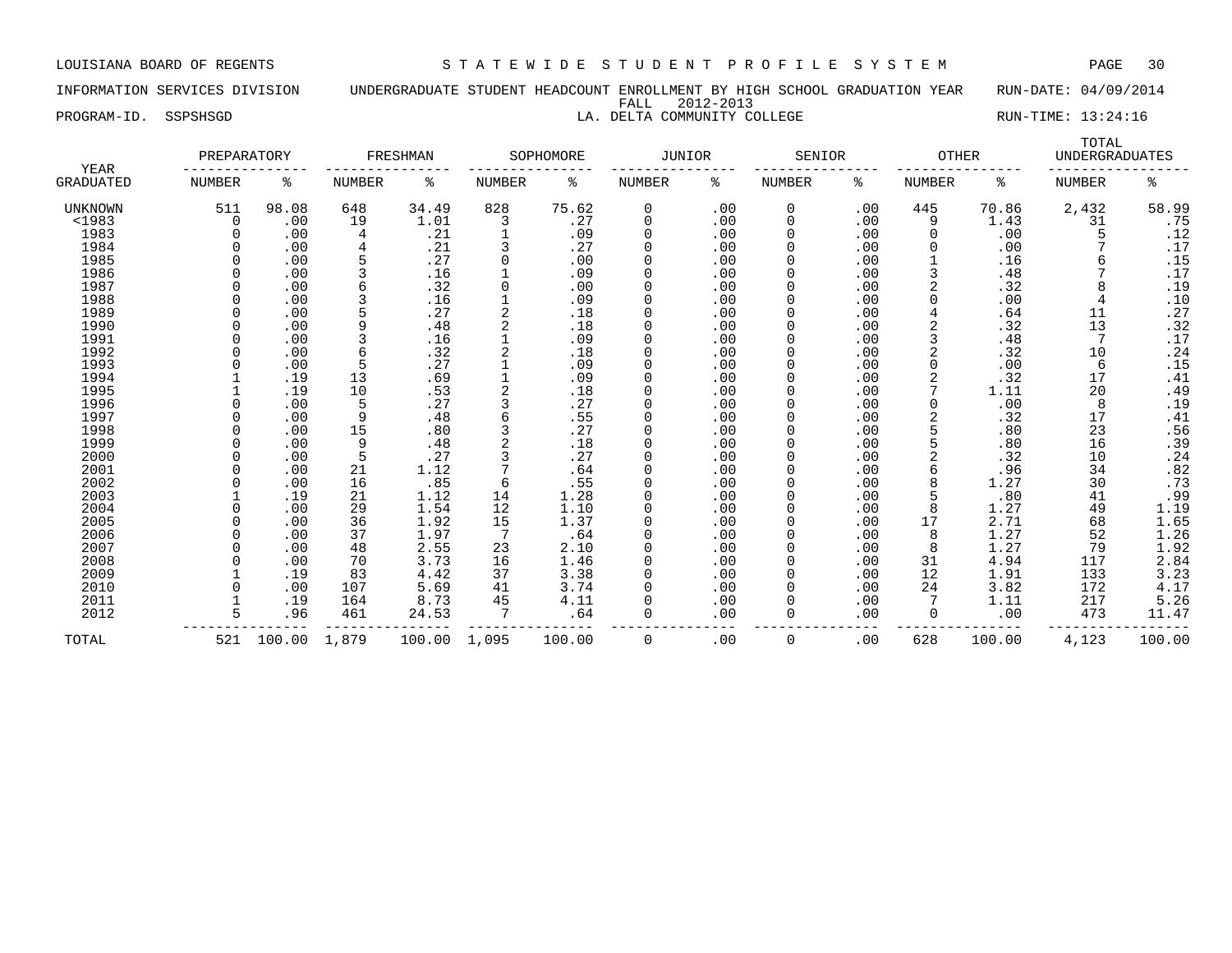INFORMATION SERVICES DIVISION UNDERGRADUATE STUDENT HEADCOUNT ENROLLMENT BY HIGH SCHOOL GRADUATION YEAR RUN-DATE: 04/09/2014 FALL 2012-2013<br>L. E. FLETCHER

PROGRAM-ID. SSPSHSGD L. E. FLETCHER RUN-TIME: 13:24:16

| YEAR             | PREPARATORY   |        |               | FRESHMAN |               | SOPHOMORE | <b>JUNIOR</b> |     | SENIOR        |     | <b>OTHER</b>  |        | TOTAL<br><b>UNDERGRADUATES</b> |        |
|------------------|---------------|--------|---------------|----------|---------------|-----------|---------------|-----|---------------|-----|---------------|--------|--------------------------------|--------|
| <b>GRADUATED</b> | <b>NUMBER</b> | ႜ      | <b>NUMBER</b> | နွ       | <b>NUMBER</b> | ి         | NUMBER        | နွ  | <b>NUMBER</b> | ႜ   | <b>NUMBER</b> | ႜ      | <b>NUMBER</b>                  | ە<br>ج |
| UNKNOWN          | 88            | 94.62  | 456           | 39.28    | 368           | 77.80     | 0             | .00 | 0             | .00 | 615           | 79.35  | 1,527                          | 61.03  |
| $<$ 1983         | $\Omega$      | .00    | 18            | 1.55     | 4             | .85       | 0             | .00 | 0             | .00 | $\Omega$      | .00    | 22                             | .88    |
| 1983             | $\Omega$      | .00    | 3             | .26      | 0             | .00       | 0             | .00 | 0             | .00 |               | .00    | 3                              | .12    |
| 1984             |               | .00    | $\Omega$      | .00      | 0             | .00       | 0             | .00 | 0             | .00 |               | .00    | O                              | .00    |
| 1985             |               | .00    |               | .43      | $\Omega$      | .00       |               | .00 | 0             | .00 |               | .13    | 6                              | .24    |
| 1986             |               | .00    |               | .26      |               | .42       |               | .00 |               | .00 |               | .13    | 6                              | .24    |
| 1987             |               | .00    |               | .09      |               | .21       | 0             | .00 | O             | .00 |               | .00    | 2                              | .08    |
| 1988             |               | .00    | 2             | .17      | $\Omega$      | .00       | 0             | .00 | 0             | .00 |               | .00    | $\overline{2}$                 | .08    |
| 1989             |               | .00    | n             | .00      | $\Omega$      | .00       | 0             | .00 | 0             | .00 |               | .00    | 0                              | .00    |
| 1990             |               | .00    |               | .43      | $\Omega$      | .00       | 0             | .00 | 0             | .00 |               | .13    | 6                              | .24    |
| 1991             |               | .00    |               | .09      | $\Omega$      | .00       | 0             | .00 |               | .00 |               | .13    | 2                              | .08    |
| 1992             |               | .00    |               | .52      | 0             | .00       | 0             | .00 |               | .00 |               | .00    | 6                              | .24    |
| 1993             |               | .00    |               | .52      | 0             | .00       | 0             | .00 | 0             | .00 |               | .52    | 10                             | .40    |
| 1994             |               | .00    |               | .26      |               | .63       | 0             | .00 | 0             | .00 |               | .13    | 7                              | .28    |
| 1995             |               | .00    |               | .52      |               | .42       | 0             | .00 | 0             | .00 |               | .39    | 11                             | .44    |
| 1996             |               | .00    |               | .69      |               | .42       | 0             | .00 | 0             | .00 |               | .13    | 11                             | .44    |
| 1997             |               | .00    | 12            | 1.03     |               | .63       | 0             | .00 |               | .00 |               | .00    | 15                             | .60    |
| 1998             |               | .00    |               | .43      |               | .63       | 0             | .00 |               | .00 |               | .13    | 9                              | .36    |
| 1999             |               | .00    | 3             | .26      | $\Omega$      | .00       | 0             | .00 | 0             | .00 |               | .13    | 4                              | .16    |
| 2000             |               | .00    | 10            | .86      |               | .63       | 0             | .00 | 0             | .00 |               | .00    | 13                             | .52    |
| 2001             |               | .00    | 12            | 1.03     |               | .21       | 0             | .00 | 0             | .00 |               | .65    | 18                             | .72    |
| 2002             |               | .00    | 6             | .52      |               | .85       | 0             | .00 | 0             | .00 |               | .77    | 16                             | .64    |
| 2003             |               | .00    | 18            | 1.55     |               | .85       | 0             | .00 |               | .00 |               | .13    | 23                             | .92    |
| 2004             |               | .00    | 15            | 1.29     |               | .63       | 0             | .00 | 0             | .00 |               | .77    | 24                             | .96    |
| 2005             |               | .00    | 20            | 1.72     |               | 1.48      | 0             | .00 | 0             | .00 |               | .90    | 34                             | 1.36   |
| 2006             |               | .00    | 20            | 1.72     | 6             | 1.27      | 0             | .00 | 0             | .00 |               | .52    | 30                             | 1.20   |
| 2007             |               | .00    | 27            | 2.33     | 6             | 1.27      | 0             | .00 | 0             | .00 |               | .77    | 39                             | 1.56   |
| 2008             |               | .00    | 34            | 2.93     | 9             | 1.90      |               | .00 | 0             | .00 |               | 1.03   | 51                             | 2.04   |
| 2009             |               | .00    | 42            | 3.62     |               | 1.48      | O             | .00 | 0             | .00 | 17            | 2.19   | 66                             | 2.64   |
| 2010             |               | 1.08   | 52            | 4.48     | 4             | .85       | 0             | .00 | 0             | .00 | 17            | 2.19   | 74                             | 2.96   |
| 2011             |               | .00    | 91            | 7.84     | 14            | 2.96      | 0             | .00 | 0             | .00 | 19            | 2.45   | 124                            | 4.96   |
| 2012             | 4             | 4.30   | 271           | 23.34    | 17            | 3.59      | 0             | .00 | 0             | .00 | 49            | 6.32   | 341                            | 13.63  |
| TOTAL            | 93            | 100.00 | 1,161         | 100.00   | 473           | 100.00    | 0             | .00 | 0             | .00 | 775           | 100.00 | 2,502                          | 100.00 |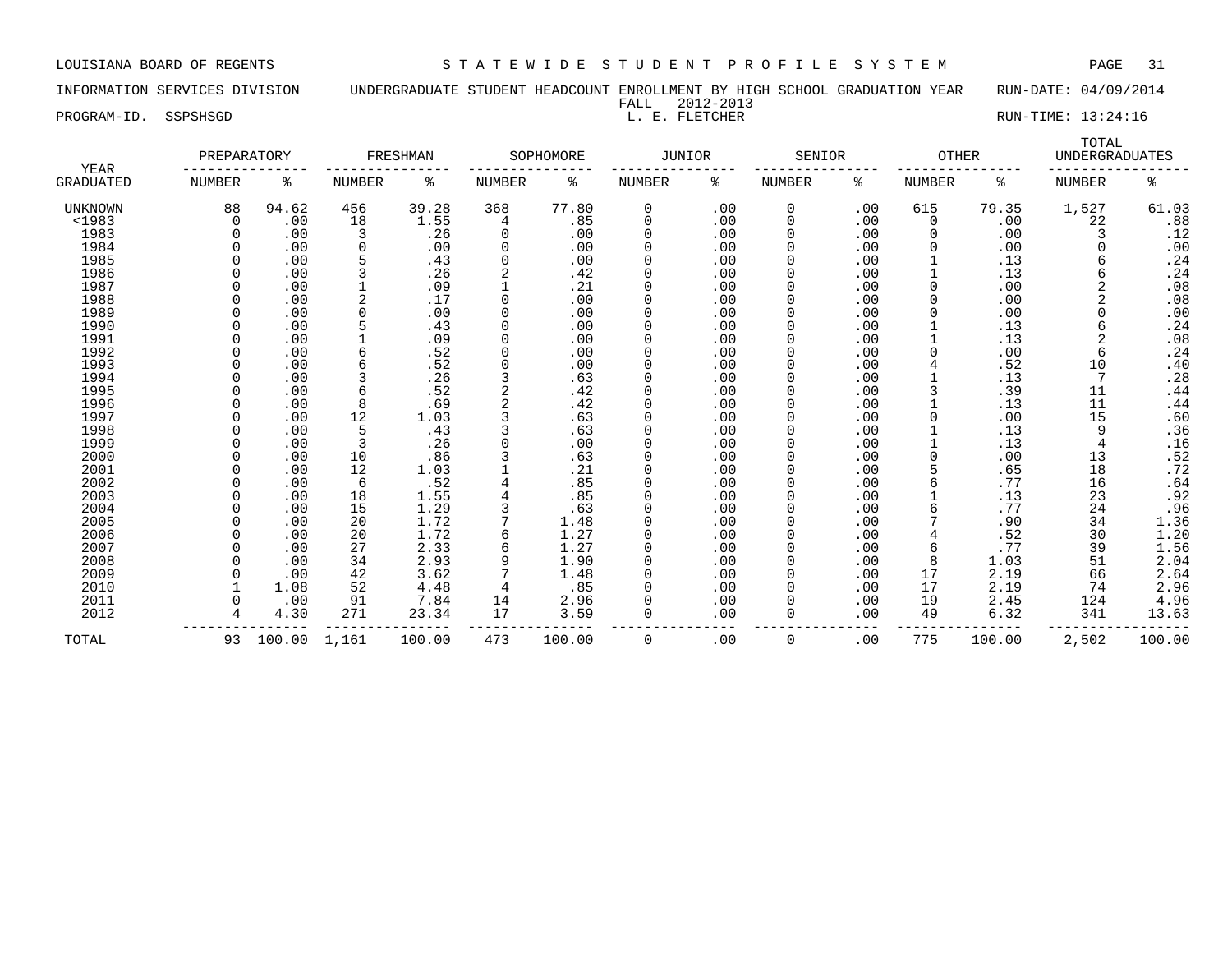INFORMATION SERVICES DIVISION UNDERGRADUATE STUDENT HEADCOUNT ENROLLMENT BY HIGH SCHOOL GRADUATION YEAR RUN-DATE: 04/09/2014 FALL 2012-2013

PROGRAM-ID. SSPSHSGD SOWELA RUN-TIME: 13:24:16

|                                 | PREPARATORY   |        |                | FRESHMAN |               | SOPHOMORE | <b>JUNIOR</b> |     | SENIOR        |     | <b>OTHER</b>  |        | TOTAL<br><b>UNDERGRADUATES</b> |        |
|---------------------------------|---------------|--------|----------------|----------|---------------|-----------|---------------|-----|---------------|-----|---------------|--------|--------------------------------|--------|
| <b>YEAR</b><br><b>GRADUATED</b> | <b>NUMBER</b> | ి      | <b>NUMBER</b>  | နွ       | <b>NUMBER</b> | ႜ         | NUMBER        | ႜ   | <b>NUMBER</b> | ి   | <b>NUMBER</b> | ႜ      | <b>NUMBER</b>                  | နွ     |
| UNKNOWN                         | 400           | 99.75  | 340            | 24.27    | 381           | 63.71     | 0             | .00 | 0             | .00 | 259           | 75.95  | 1,380                          | 50.35  |
| $1983$                          | $\Omega$      | .00    | 18             | 1.28     | 4             | .67       | 0             | .00 | 0             | .00 | 2             | .59    | 24                             | .88    |
| 1983                            |               | .00    | 3              | .21      |               | .17       | 0             | .00 | $\Omega$      | .00 |               | .00    | 4                              | .15    |
| 1984                            |               | .00    | 7              | .50      | 0             | .00       | 0             | .00 | $\Omega$      | .00 |               | .00    |                                | .26    |
| 1985                            |               | .00    |                | .14      | 0             | .00       | $\Omega$      | .00 | $\Omega$      | .00 |               | .29    |                                | .11    |
| 1986                            |               | .00    |                | .07      | 0             | .00       | $\Omega$      | .00 | $\Omega$      | .00 |               | .00    |                                | .04    |
| 1987                            |               | .00    | $\Omega$       | .00      |               | .17       | $\Omega$      | .00 |               | .00 | $\Omega$      | .00    |                                | .04    |
| 1988                            |               | .00    |                | .29      | 0             | .00       | $\mathbf 0$   | .00 |               | .00 |               | .00    |                                | .15    |
| 1989                            |               | .00    |                | .29      | $\Omega$      | .00       | $\mathbf 0$   | .00 |               | .00 |               | .29    |                                | .18    |
| 1990                            |               | .00    |                | .29      | $\Omega$      | .00       | $\Omega$      | .00 | $\Omega$      | .00 |               | .88    |                                | .26    |
| 1991                            |               | .00    | $\overline{4}$ | .29      |               | .17       | $\mathbf 0$   | .00 | 0             | .00 |               | .00    |                                | .18    |
| 1992                            |               | .00    | $\overline{4}$ | .29      | 2             | .33       | $\mathbf 0$   | .00 | 0             | .00 |               | .00    | 6                              | .22    |
| 1993                            |               | .00    |                | .36      |               | .17       | 0             | .00 |               | .00 |               | .00    |                                | .22    |
| 1994                            | 0             | .00    | 6              | .43      |               | .17       | $\mathbf 0$   | .00 |               | .00 |               | .00    |                                | .26    |
| 1995                            |               | .00    | 8              | .57      |               | .33       | 0             | .00 | $\Omega$      | .00 |               | .88    | 13                             | .47    |
| 1996                            |               | .00    | 3              | .21      |               | .33       | $\Omega$      | .00 | $\Omega$      | .00 |               | .29    | 6                              | .22    |
| 1997                            |               | .00    | 9              | .64      | 6             | 1.00      | $\Omega$      | .00 |               | .00 |               | .29    | 16                             | .58    |
| 1998                            |               | .00    | 11             | .79      |               | .67       | $\Omega$      | .00 |               | .00 |               | .29    | 16                             | .58    |
| 1999                            |               | .00    | 12             | .86      |               | .17       | $\Omega$      | .00 |               | .00 |               | .29    | 14                             | .51    |
| 2000                            |               | .00    | 3              | .21      |               | .50       | $\Omega$      | .00 |               | .00 |               | .59    | 8                              | .29    |
| 2001                            |               | .00    | 20             | 1.43     | 6             | 1.00      | $\mathbf 0$   | .00 |               | .00 |               | 1.47   | 31                             | 1.13   |
| 2002                            |               | .00    | 25             | 1.78     | 4             | .67       | 0             | .00 | 0             | .00 |               | 1.17   | 33                             | 1.20   |
| 2003                            |               | .00    | 22             | 1.57     | 9             | 1.51      | $\mathbf 0$   | .00 | 0             | .00 |               | .88    | 34                             | 1.24   |
| 2004                            |               | .00    | 27             | 1.93     | 11            | 1.84      | $\mathbf 0$   | .00 |               | .00 |               | .59    | 40                             | 1.46   |
| 2005                            |               | .00    | 39             | 2.78     | 8             | 1.34      | $\mathbf 0$   | .00 | 0             | .00 |               | 1.76   | 53                             | 1.93   |
| 2006                            |               | .00    | 36             | 2.57     | 8             | 1.34      | $\Omega$      | .00 | $\Omega$      | .00 | 6             | 1.76   | 50                             | 1.82   |
| 2007                            |               | .00    | 35             | 2.50     | 20            | 3.34      | $\Omega$      | .00 | 0             | .00 | 5             | 1.47   | 60                             | 2.19   |
| 2008                            |               | .00    | 45             | 3.21     | 17            | 2.84      | $\Omega$      | .00 |               | .00 | 11            | 3.23   | 73                             | 2.66   |
| 2009                            |               | .00    | 61             | 4.35     | 38            | 6.35      | $\Omega$      | .00 |               | .00 | 13            | 3.81   | 112                            | 4.09   |
| 2010                            |               | .25    | 84             | 6.00     | 37            | 6.19      | $\Omega$      | .00 | $\Omega$      | .00 | 9             | 2.64   | 131                            | 4.78   |
| 2011                            |               | .00    | 202            | 14.42    | 29            | 4.85      | $\Omega$      | .00 | $\Omega$      | .00 |               | .59    | 233                            | 8.50   |
| 2012                            | U             | .00    | 357            | 25.48    | 1             | .17       | $\Omega$      | .00 | 0             | .00 | $\Omega$      | .00    | 358                            | 13.06  |
| TOTAL                           | 401           | 100.00 | 1,401          | 100.00   | 598           | 100.00    | $\mathbf 0$   | .00 | 0             | .00 | 341           | 100.00 | 2,741                          | 100.00 |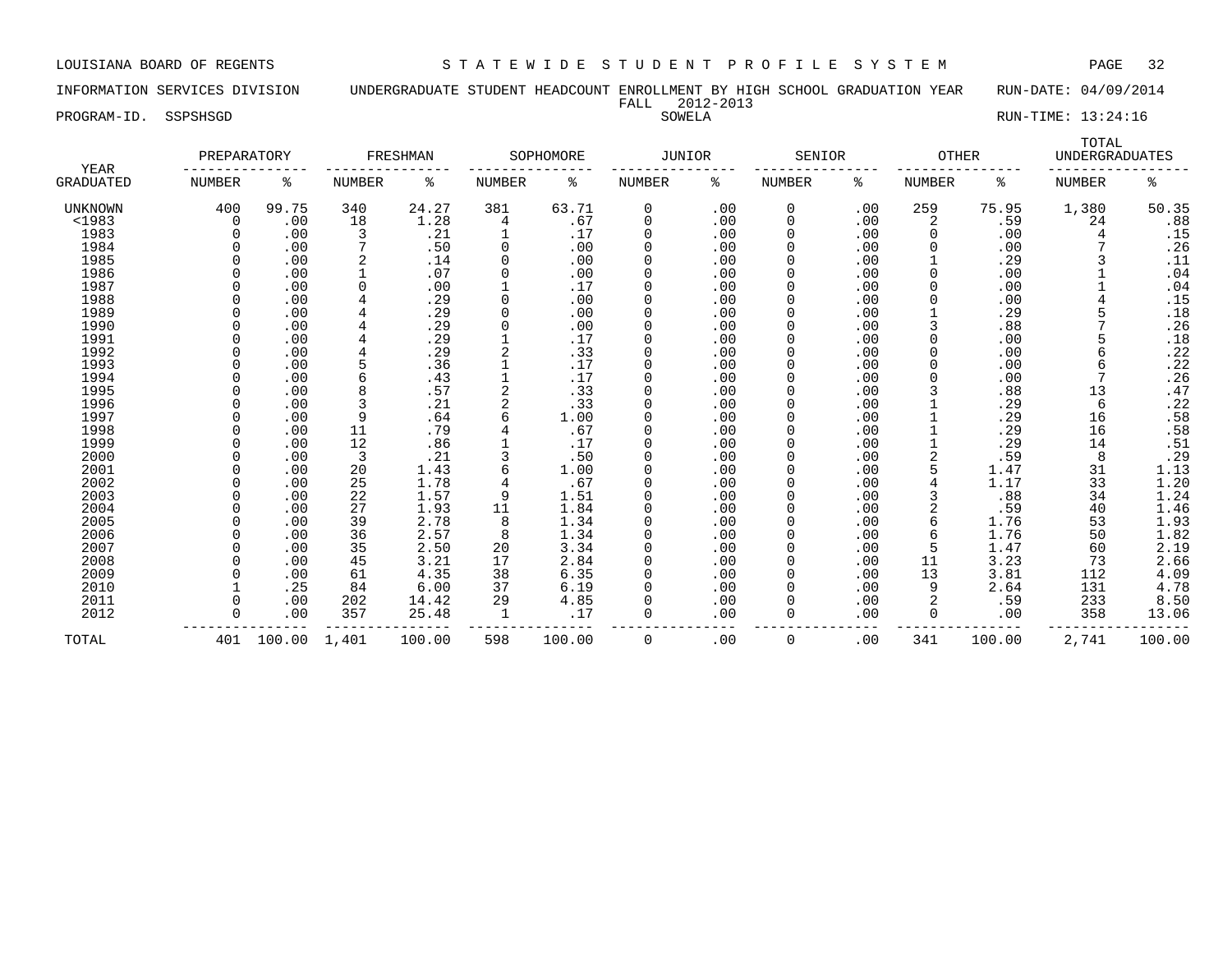INFORMATION SERVICES DIVISION UNDERGRADUATE STUDENT HEADCOUNT ENROLLMENT BY HIGH SCHOOL GRADUATION YEAR RUN-DATE: 04/09/2014 FALL 2012-2013 PROGRAM-ID. SSPSHSGD **EXECUTE:** 13:24:16 UNIV. OF LOUISIANA SYSTEM TOTALS RUN-TIME: 13:24:16

| YEAR             | PREPARATORY    |               |             | FRESHMAN      |        | SOPHOMORE     |        | JUNIOR |               | SENIOR | <b>OTHER</b>  |        | TOTAL<br><b>UNDERGRADUATES</b> |                                                          |
|------------------|----------------|---------------|-------------|---------------|--------|---------------|--------|--------|---------------|--------|---------------|--------|--------------------------------|----------------------------------------------------------|
| <b>GRADUATED</b> | <b>NUMBER</b>  | ႜ             | NUMBER      | ႜ             | NUMBER | ႜ             | NUMBER | ႜ      | <b>NUMBER</b> | ႜ      | <b>NUMBER</b> | ႜ      | <b>NUMBER</b>                  | ႜ                                                        |
| <b>UNKNOWN</b>   | 6,316          | 95.93         | 97          | .49           | 170    | 1.19          | 290    | 2.09   | 754           | 3.17   | 77            | 4.75   | 7,704                          | 9.65                                                     |
| $1983$           | <sup>0</sup>   | .00           | 107         | .54           | 99     | .69           | 158    | 1.14   | 512           | 2.15   | 761           | 46.95  | 1,637                          | 2.05                                                     |
| 1983             | <sup>n</sup>   | .00           | 10          | .05           | 21     | .15           | 31     | .22    | 72            | .30    | 13            | .80    | 147                            | .18                                                      |
| 1984             |                | .00           | 11          | .06           | 17     | .12           | 31     | .22    | 94            | .40    | 14            | .86    | 167                            | .21                                                      |
| 1985             |                | .00           | 17          | .09           | 20     | .14           | 30     | .22    | 75            | .32    | 9             | .56    | 151                            | .19                                                      |
| 1986             |                | .00           | 14          | .07           | 31     | .22           | 30     | .22    | 89            | .37    | 13            | .80    | 177                            |                                                          |
| 1987             | $\Omega$       | .00           | 15          | .08           | 25     | .17           | 29     | .21    | 89            | .37    | 20            | 1.23   | 178                            | $\frac{.22}{.22}$                                        |
| 1988             | $\Omega$       | .00           | 22          | .11           | 24     | .17           | 47     | .34    | 101           | .43    | 13            | .80    | 207                            | .26                                                      |
| 1989             | <sup>n</sup>   | .00           | 23          | .12           | 30     | .21           | 35     | .25    | 130           | .55    | 11            | .68    | 229                            | .29                                                      |
| 1990             |                | .00           | 24          | .12           | 29     | .20           | 47     | .34    | 129           | .54    | 12            | .74    | 241                            | .30                                                      |
| 1991             |                | .00           | 38          | .19           | 28     | .20           | 52     | .37    | 162           | .68    | 10            | .62    | 290                            | .36                                                      |
| 1992             |                | .00           | 35          | .18           | 38     | .27           | 42     | .30    | 151           | .64    | 13            | .80    | 279                            | .35                                                      |
| 1993             |                | .00           | 35          | .18           | 48     | .34           | 59     | .43    | 163           | .69    | 10            | .62    | 315                            | .39                                                      |
| 1994             |                | .00           | 50          | .25           | 45     | .31           | 75     | .54    | 227           | .96    | 12            | .74    | 409                            |                                                          |
| 1995             | $\overline{a}$ | .03           | 48          | .24           | 60     | .42           | 79     | .57    | 213           | .90    | 12            | .74    | 414                            |                                                          |
| 1996             | U              | .00           | 53          | .27           | 55     | .38           | 96     | .69    | 237           | 1.00   | 18            | 1.11   | 459                            | $.51$<br>$.52$<br>$.58$<br>$.67$                         |
| 1997             | <sup>n</sup>   | .00           | 47          | .24           | 63     | .44           | 110    | .79    | 294           | 1.24   | 18            | 1.11   | 532                            |                                                          |
| 1998             | <sup>n</sup>   | .00           | 70          | .36           | 94     | .66           | 108    | .78    | 392           | 1.65   | 12            | .74    | 676                            | $.85$<br>$.87$                                           |
| 1999             |                | .00           | 84          | .43           | 94     | .66           | 142    | 1.02   | 352           | 1.48   | 23            | 1.42   | 695                            |                                                          |
| 2000             |                | .00           | 85          | .43           | 90     | .63           | 127    | .92    | 468           | 1.97   | 27            | 1.67   | 797                            |                                                          |
| 2001             | $\Omega$       | .00           | 106         | .54           | 141    | .98           | 166    | 1.20   | 510           | 2.15   | 29            | 1.79   | 952                            | $1.00$<br>$1.19$<br>$1.30$<br>$1.61$<br>$1.95$<br>$2.43$ |
| 2002             | $\Omega$       | .00           | 100         | .51           | 134    | .94           | 184    | 1.33   | 593           | 2.50   | 29            | 1.79   | 1,040                          |                                                          |
| 2003             | $\Omega$       | .00           | 131         | .67           | 157    | 1.10          | 215    | 1.55   | 739           | 3.11   | 41            | 2.53   | 1,283                          |                                                          |
| 2004             | <sup>n</sup>   | .00           | 138         | .70           | 192    | 1.34          | 266    | 1.92   | 924           | 3.89   | 39            | 2.41   | 1,559                          |                                                          |
| 2005             |                | .00           | 163         | .83           | 192    | 1.34          | 339    | 2.44   | 1,197         | 5.04   | 46            | 2.84   | 1,937                          |                                                          |
| 2006             |                | .00           | 158         | .80           | 238    | 1.66          | 457    | 3.29   | 1,714         | 7.21   | 66            | 4.07   | 2,633                          | 3.30                                                     |
| 2007             |                | .00           | 195         | .99           | 294    | 2.05          | 658    | 4.74   | 2,928         | 12.32  | 65            | 4.01   | 4,140                          | 5.19                                                     |
| 2008             | $\Omega$       | .00           | 236         | 1.20          | 490    | 3.42          | 1,271  | 9.16   | 5,180         | 21.80  | 96            | 5.92   | 7,273                          | 9.11                                                     |
| 2009             |                | .00           | 327         | 1.67          | 1,009  | 7.04          | 3,408  | 24.57  | 4,654         | 19.59  | 41            | 2.53   | 9,439                          | 11.83                                                    |
| 2010             |                | .02           | 714         | 3.64          | 3,854  | 26.90         | 4,857  | 35.02  | 468           | 1.97   | 40            | 2.47   | 9,934                          | 12.45                                                    |
| 2011             |                | .02           | 4,337       | 22.09         | 6,099  | 42.57         | 357    | 2.57   | 14            | .06    | 21            | 1.30   | 10,829                         | 13.57                                                    |
| 2012             | 264            |               | 4.01 12,145 | 61.85         | 446    | 3.11          | 75     | .54    | 137           | .58    | 10            | .62    | 13,077                         | 16.39                                                    |
| TOTAL            | 6,584          | 100.00 19,635 |             | 100.00 14,327 |        | 100.00 13,871 |        |        | 100.00 23,762 | 100.00 | 1,621         | 100.00 | 79,800                         | 100.00                                                   |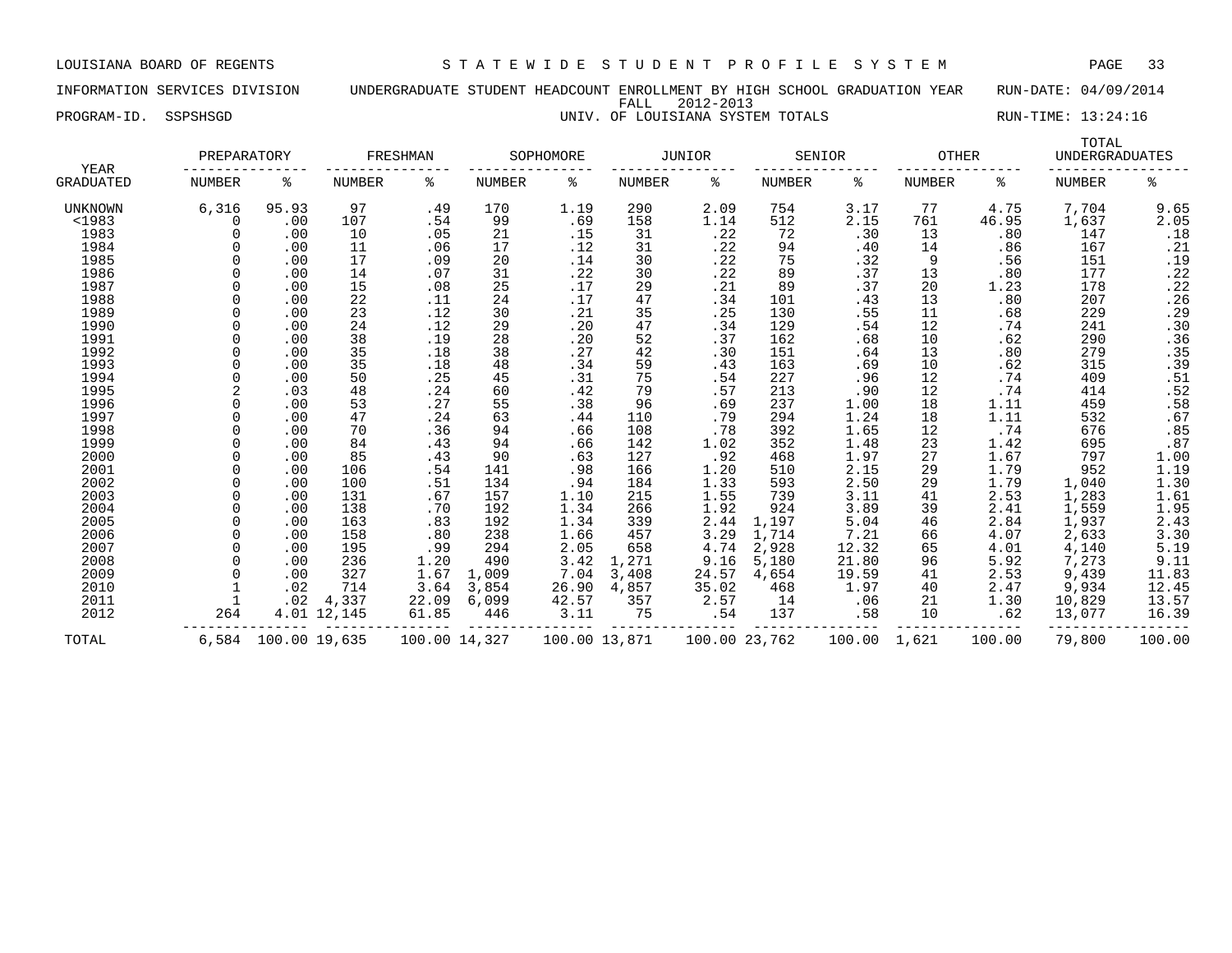INFORMATION SERVICES DIVISION UNDERGRADUATE STUDENT HEADCOUNT ENROLLMENT BY HIGH SCHOOL GRADUATION YEAR RUN-DATE: 04/09/2014 FALL 2012-2013 PROGRAM-ID. SSPSHSGD L.S.U. SYSTEM TOTALS RUN-TIME: 13:24:16

| <b>YEAR</b>      | PREPARATORY   |        |               | FRESHMAN |        | SOPHOMORE |        | <b>JUNIOR</b> |               | SENIOR | <b>OTHER</b>  |        | TOTAL<br><b>UNDERGRADUATES</b> |                       |
|------------------|---------------|--------|---------------|----------|--------|-----------|--------|---------------|---------------|--------|---------------|--------|--------------------------------|-----------------------|
| <b>GRADUATED</b> | <b>NUMBER</b> | ႜ      | <b>NUMBER</b> | ႜ        | NUMBER | ႜ         | NUMBER | ႜ             | <b>NUMBER</b> | ႜ      | <b>NUMBER</b> | ႜ      | <b>NUMBER</b>                  | နွ                    |
| UNKNOWN          | 2,176         | 98.60  | 45            | .46      | 433    | 5.98      | 526    | 7.84          | 517           | 6.32   | 66            | 6.45   | 3,763                          | 10.69                 |
| <1983            |               | .00    | 32            | .33      | 46     | .64       | 43     | .64           | 116           | 1.42   | 42            | 4.10   | 279                            | .79                   |
| 1983             |               | .00    | 2             | .02      | 6      | .08       | 10     | .15           | 14            | .17    | 3             | .29    | 35                             | .10                   |
| 1984             |               | .00    | 8             | .08      | 3      | .04       | 3      | .04           | 6             | .07    | 5             | .49    | 25                             | .07                   |
| 1985             |               | .00    | 8             | .08      | 9      | .12       |        | .04           | 12            | .15    |               | .78    | 40                             | .11                   |
| 1986             |               | .00    | 8             | .08      |        | .07       |        | .04           | 24            | .29    |               | .68    | 47                             | .13                   |
| 1987             |               | .00    | 13            | .13      | 13     | .18       |        | .10           | 16            | .20    | 11            | 1.07   | 60                             | .17                   |
| 1988             |               | .00    | 10            | .10      | 5      | .07       |        | .10           | 18            | .22    | 8             | .78    | 48                             | .14                   |
| 1989             |               | .00    | 4             | .04      | 11     | .15       | 4      | .06           | 16            | .20    |               | .68    | 42                             | .12                   |
| 1990             |               | .00    | 9             | .09      | 13     | .18       | 14     | .21           | 27            | .33    | 12            | 1.17   | 75                             | .21                   |
| 1991             |               | .00    | 13            | .13      | 17     | .23       | 6      | .09           | 20            | .24    | 12            | 1.17   | 68                             | .19                   |
| 1992             |               | .00    | 16            | .16      | 13     | .18       | 18     | .27           | 35            | .43    | 15            | 1.46   | 97                             | .28                   |
| 1993             |               | .00    | 17            | .17      | 14     | .19       | 13     | .19           | 28            | .34    | 14            | 1.37   | 86                             | .24                   |
| 1994             |               | .00    | 21            | .21      | 17     | . 23      | 12     | .18           | 36            | .44    | 6             | .59    | 92                             | .26                   |
| 1995             |               | .00    | 23            | .23      | 18     | .25       | 12     | .18           | 47            | .57    |               | .68    | 107                            | .30                   |
| 1996             |               | .00    | 30            | .31      | 23     | .32       | 17     | .25           | 36            | .44    | 27            | 2.64   | 133                            | .38                   |
| 1997             |               | .00    | 29            | .29      | 25     | .35       | 22     | .33           | 48            | .59    | 15            | 1.46   | 139                            | .39                   |
| 1998             |               | .00    | 26            | .26      | 25     | .35       | 21     | .31           | 56            | .68    | 32            | 3.13   | 160                            | .45                   |
| 1999             |               | .00    | 33            | .34      | 30     | .41       | 18     | .27           | 93            | 1.14   | 25            | 2.44   | 199                            | .57                   |
| 2000             |               | .00    | 31            | .32      | 35     | .48       | 33     | .49           | 95            | 1.16   | 22            | 2.15   | 216                            | .61                   |
| 2001             |               | .00    | 43            | .44      | 31     | .43       | 32     | .48           | 120           | 1.47   | 27            | 2.64   | 253                            |                       |
| 2002             |               | .00    | 34            | .35      | 48     | .66       | 43     | .64           | 132           | 1.61   | 34            | 3.32   | 291                            | $\frac{72}{83}$       |
| 2003             |               | .05    | 46            | .47      | 50     | .69       | 49     | .73           | 158           | 1.93   | 33            | 3.22   | 337                            |                       |
| 2004             |               | .00    | 68            | .69      | 53     | .73       | 57     | .85           | 219           | 2.68   | 42            | 4.10   | 439                            | $.96$<br>1.25<br>1.45 |
| 2005             |               | .00    | 61            | .62      | 56     | .77       | 68     | 1.01          | 260           | 3.18   | 64            | 6.25   | 509                            |                       |
| 2006             |               | .00    | 69            | .70      | 73     | 1.01      | 94     | 1.40          | 417           | 5.10   | 67            | 6.54   | 720                            | 2.05                  |
| 2007             |               | .00    | 71            | .72      | 88     | 1.22      | 140    | 2.09          | 731           | 8.94   | 92            | 8.98   | 1,122                          | 3.19                  |
| 2008             |               | .00    | 95            | .97      | 121    | 1.67      | 317    | 4.72          | 2,109         | 25.79  | 114           | 11.13  | 2,756                          | 7.83                  |
| 2009             |               | .00    | 127           | 1.29     | 273    | 3.77      | 1,662  | 24.77         | 2,517         | 30.77  | 97            | 9.47   | 4,676                          | 13.29                 |
| 2010             |               | .05    | 244           | 2.48     | 1,805  | 24.93     | 3,224  | 48.05         | 247           | 3.02   | 73            | 7.13   | 5,594                          | 15.89                 |
| 2011             |               | .05    | 1,817         | 18.48    | 3,718  | 51.35     | 227    | 3.38          | 9             | .11    | 28            | 2.73   | 5,800                          | 16.48                 |
| 2012             | 28            | 1.27   | 6,781         | 68.95    | 163    | 2.25      | 5      | .07           | 0             | .00    | 9             | .88    | 6,986                          | 19.85                 |
| TOTAL            | 2,207         | 100.00 | 9,834         | 100.00   | 7,240  | 100.00    | 6,710  | 100.00        | 8,179         | 100.00 | 1,024         | 100.00 | 35,194                         | 100.00                |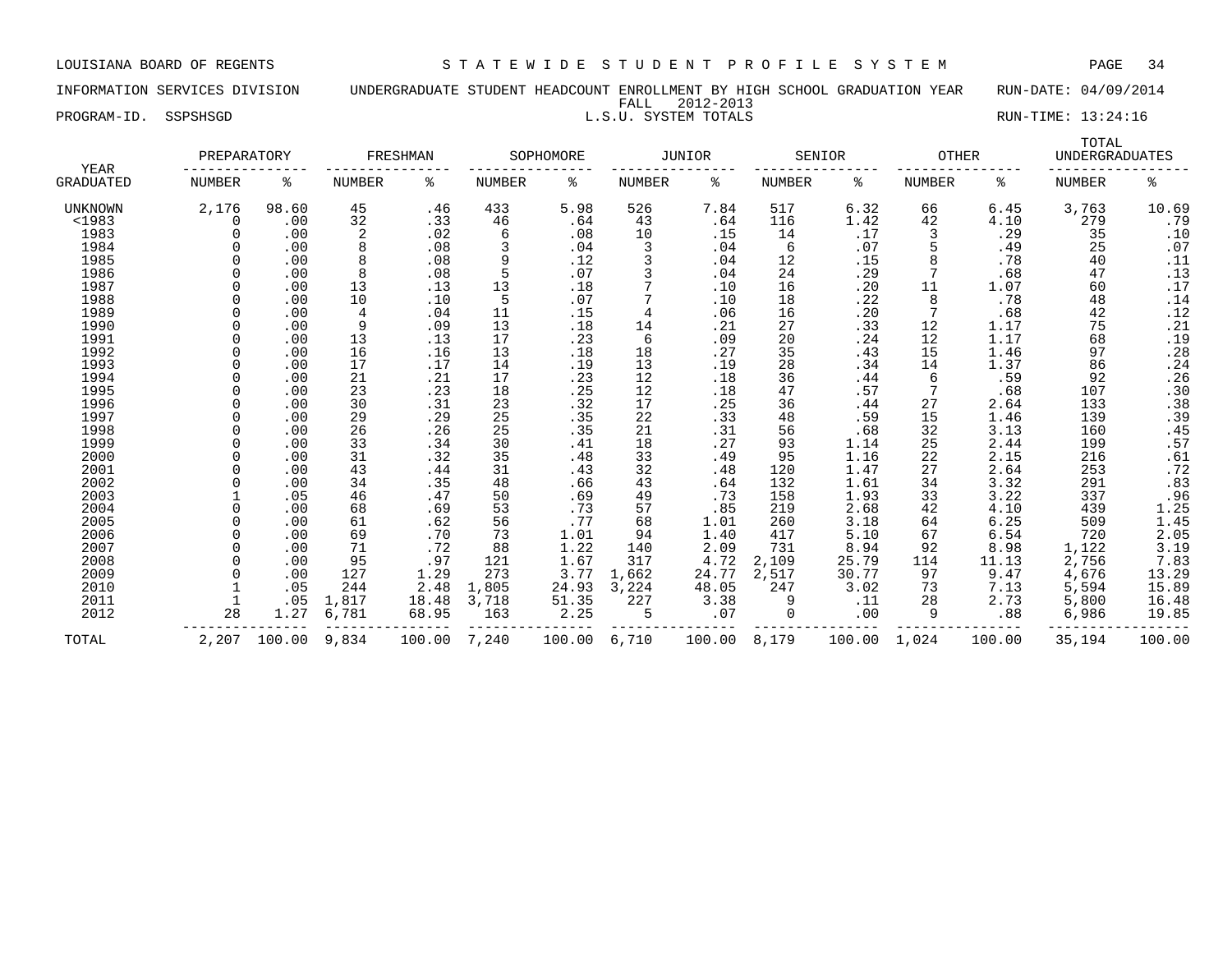INFORMATION SERVICES DIVISION UNDERGRADUATE STUDENT HEADCOUNT ENROLLMENT BY HIGH SCHOOL GRADUATION YEAR RUN-DATE: 04/09/2014 FALL 2012-2013 PROGRAM-ID. SSPSHSGD SOUTHERN UNIVERSITY SYSTEM TOTAL RUN-TIME: 13:24:16

|                          | PREPARATORY |        |               | FRESHMAN |               | SOPHOMORE |               | <b>JUNIOR</b> |               | SENIOR | <b>OTHER</b>  |        | TOTAL<br>UNDERGRADUATES |              |
|--------------------------|-------------|--------|---------------|----------|---------------|-----------|---------------|---------------|---------------|--------|---------------|--------|-------------------------|--------------|
| YEAR<br><b>GRADUATED</b> | NUMBER      | ి      | <b>NUMBER</b> | နွ       | <b>NUMBER</b> | ႜ         | <b>NUMBER</b> | နွ            | <b>NUMBER</b> | နွ     | <b>NUMBER</b> | ႜ      | <b>NUMBER</b>           | ి            |
| UNKNOWN                  | 383         | 94.33  | 189           | 5.69     | 92            | 4.73      | 127           | 8.53          | 229           | 7.71   | 39            | 5.12   | 1,059                   | 9.72         |
| <1983                    | 0           | .00    | 92            | 2.77     | 76            | 3.91      | 42            | 2.82          | 73            | 2.46   | 35            | 4.60   | 318                     | 2.92         |
| 1983                     |             | .00    | 5             | .15      | 2             | .10       | 3             | .20           | 14            | .47    | 8             | 1.05   | 32                      | .29          |
| 1984                     |             | .00    | 6             | .18      | 12            | .62       | 5             | .34           | 12            | .40    | 6             | .79    | 41                      | .38          |
| 1985                     |             | .00    | 6             | .18      | 6             | .31       | 9             | .60           | 17            | .57    | 4             | .53    | 42                      | .39          |
| 1986                     |             | .00    | 13            | .39      | 10            | .51       | 10            | .67           | 9             | .30    | 12            | 1.58   | 54                      | .50          |
| 1987                     |             | .00    | 10            | .30      | 8             | .41       | 6             | .40           | 22            | .74    |               | .92    | 53                      | .49          |
| 1988                     |             | .00    | 14            | .42      | 14            | .72       | 9             | .60           | 20            | .67    |               | .39    | 60                      | .55          |
| 1989                     | U           | .00    | 9             | .27      | 14            | .72       | 7             | .47           | 16            | .54    | 8             | 1.05   | 54                      | .50          |
| 1990                     | U           | .00    | 16            | .48      | 9             | .46       | 13            | .87           | 13            | .44    | 11            | 1.45   | 62                      | .57          |
| 1991                     | U           | .00    | 18            | .54      | 8             | .41       | 6             | .40           | 20            | .67    |               | .66    | 57                      | .52          |
| 1992                     |             | .00    | 20            | .60      | 12            | .62       | 10            | .67           | 31            | 1.04   | 11            | 1.45   | 84                      | .77          |
| 1993                     |             | .00    | 20            | .60      | 11            | .57       | 14            | .94           | 23            | .77    | 10            | 1.31   | 78                      | .72          |
| 1994                     |             | .00    | 34            | 1.02     | 14            | .72       | 15            | 1.01          | 24            | .81    | 20            | 2.63   | 107                     | .98          |
| 1995                     |             | .00    | 31            | .93      | 17            | .87       | 12            | .81           | 37            | 1.25   | 14            | 1.84   | 111                     | 1.02         |
| 1996                     |             | .00    | 27            | .81      | 27            | 1.39      | 13            | .87           | 34            | 1.15   | 14            | 1.84   | 115                     | 1.06         |
| 1997                     |             | .00    | 35            | 1.05     | 28            | 1.44      | 12            | .81           | 48            | 1.62   | 15            | 1.97   | 138                     | 1.27         |
| 1998                     |             | .00    | 41            | 1.23     | 29            | 1.49      | 16            | 1.08          | 37            | 1.25   | 15            | 1.97   | 138                     | 1.27         |
| 1999                     |             | .00    | 28            | .84      | 23            | 1.18      | 23            | 1.55          | 47            | 1.58   | 18            | 2.37   | 139                     | 1.28         |
| 2000                     | U           | .00    | 38            | 1.14     | 30            | 1.54      | 14            | .94           | 49            | 1.65   | 15            | 1.97   | 146                     | 1.34         |
| 2001                     | U           | .00    | 38            | 1.14     | 48            | 2.47      | 21            | 1.41          | 52            | 1.75   | 26            | 3.42   | 185                     | 1.70         |
| 2002                     | O           | .00    | 32            | .96      | 45            | 2.31      | 38            | 2.55          | 73            | 2.46   | 18            | 2.37   | 206                     | 1.89         |
| 2003                     |             | .00    | 45            | 1.35     | 54            | 2.78      | 38            | 2.55          | 97            | 3.27   | 20            | 2.63   | 254                     |              |
| 2004                     |             | .00    | 71            | 2.14     | 51            | 2.62      | 46            | 3.09          | 128           | 4.31   | 30            | 3.94   | 326                     | 2.33<br>2.99 |
| 2005                     | U           | .00    | 70            | 2.11     | 49            | 2.52      | 58            | 3.90          | 194           | 6.53   | 25            | 3.29   | 396                     | 3.64         |
| 2006                     |             | .00    | 79            | 2.38     | 61            | 3.14      | 55            | 3.70          | 287           | 9.67   | 20            | 2.63   | 502                     | 4.61         |
| 2007                     |             | .00    | 73            | 2.20     | 67            | 3.44      | 79            | 5.31          | 404           | 13.61  | 31            | 4.07   | 654                     | 6.00         |
| 2008                     |             | .00    | 101           | 3.04     | 108           | 5.55      | 175           | 11.76         | 550           | 18.52  | 45            | 5.91   | 979                     | 8.99         |
| 2009                     |             | .00    | 134           | 4.03     | 220           | 11.31     | 284           | 19.09         | 349           | 11.75  | 53            | 6.96   | 1,040                   | 9.55         |
| 2010                     |             | .25    | 249           | 7.49     | 375           | 19.28     | 305           | 20.50         | 35            | 1.18   | 63            | 8.28   | 1,028                   | 9.44         |
| 2011                     | $\Omega$    | .00    | 429           | 12.91    | 407           | 20.93     | 18            | 1.21          | 10            | .34    | 78            | 10.25  | 942                     | 8.65         |
| 2012                     | 22          | 5.42   | 1,350         | 40.63    | 18            | .93       | 5             | .34           | 15            | .51    | 82            | 10.78  | 1,492                   | 13.70        |
| TOTAL                    | 406         | 100.00 | 3,323         | 100.00   | 1,945         | 100.00    | 1,488         | 100.00        | 2,969         | 100.00 | 761           | 100.00 | 10,892                  | 100.00       |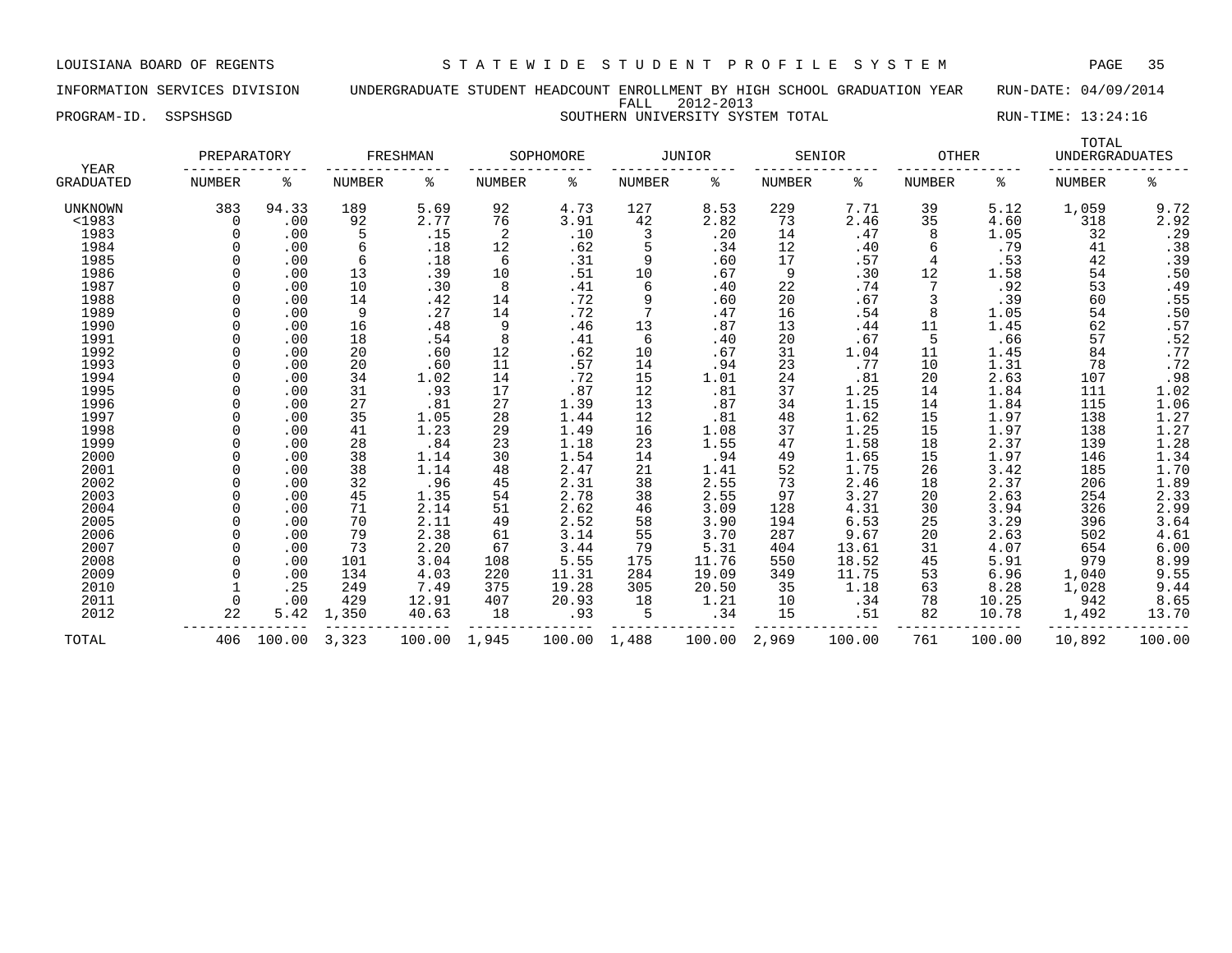INFORMATION SERVICES DIVISION UNDERGRADUATE STUDENT HEADCOUNT ENROLLMENT BY HIGH SCHOOL GRADUATION YEAR RUN-DATE: 04/09/2014 FALL 2012-2013

|                      | -----<br>--------                            |  |
|----------------------|----------------------------------------------|--|
| PROGRAM-ID. SSPSHSGD | RUN-TIME: 13:24:16<br>L.C.T.C. SYSTEM TOTALS |  |

| YEAR<br>GRADUATED | PREPARATORY |               | FRESHMAN |               | SOPHOMORE     |        | <b>JUNIOR</b> |     | SENIOR   |     | <b>OTHER</b> |        | TOTAL<br><b>UNDERGRADUATES</b> |                |
|-------------------|-------------|---------------|----------|---------------|---------------|--------|---------------|-----|----------|-----|--------------|--------|--------------------------------|----------------|
|                   | NUMBER      | ႜ             | NUMBER   | ి             | <b>NUMBER</b> | ႜ      | NUMBER        | ిక  | NUMBER   | ి   | NUMBER       | ႜ      | <b>NUMBER</b>                  | ి              |
| UNKNOWN           | 11,341      | 98.69         | 7,187    | 21.60         | 4,426         | 28.80  | 0             | .00 | 0        | .00 | 3,415        | 30.29  | 26,369                         | 36.93          |
| $<$ 1983          | $\Omega$    | .00           | 714      | 2.15          | 397           | 2.58   | $\Omega$      | .00 | $\Omega$ | .00 | 404          | 3.58   | 1,515                          | 2.12           |
| 1983              |             | .00           | 80       | .24           | 53            | .34    | $\Omega$      | .00 | $\Omega$ | .00 | 49           | .43    | 182                            | .25            |
| 1984              |             | .00           | 81       | .24           | 64            | .42    | $\Omega$      | .00 | $\Omega$ | .00 | 53           | .47    | 198                            | .28            |
| 1985              |             | .00           | 87       | .26           | 58            | .38    |               | .00 | 0        | .00 | 53           | .47    | 198                            | .28            |
| 1986              |             | .00           | 98       | .29           | 47            | .31    |               | .00 |          | .00 | 59           | .52    | 204                            | .29            |
| 1987              |             | .00           | 98       | .29           | 77            | .50    |               | .00 |          | .00 | 93           | .82    | 268                            | .38            |
| 1988              |             | .00           | 108      | .32           | 80            | .52    |               | .00 |          | .00 | 80           | .71    | 268                            | $.38$<br>$.40$ |
| 1989              |             | .00           | 115      | .35           | 72            | .47    |               | .00 |          | .00 | 100          | .89    | 287                            |                |
| 1990              |             | .00           | 134      | .40           | 70            | .46    |               | .00 | 0        | .00 | 82           | .73    | 286                            | .40            |
| 1991              |             | .00           | 127      | .38           | 93            | .61    |               | .00 |          | .00 | 82           | .73    | 302                            | .42            |
| 1992              |             | .00           | 147      | .44           | 102           | .66    |               | .00 |          | .00 | 113          | 1.00   | 362                            | .51            |
| 1993              |             | .01           | 172      | .52           | 106           | .69    |               | .00 |          | .00 | 113          | 1.00   | 392                            | $.55$<br>$.62$ |
| 1994              |             | .02           | 182      | .55           | 126           | .82    |               | .00 |          | .00 | 131          | 1.16   | 441                            |                |
| 1995              |             | .03           | 214      | .64           | 139           | .90    |               | .00 |          | .00 | 149          | 1.32   | 506                            | .71            |
| 1996              |             | .00           | 215      | .65           | 164           | 1.07   |               | .00 |          | .00 | 161          | 1.43   | 540                            | .76            |
| 1997              |             | .00           | 269      | .81           | 191           | 1.24   |               | .00 |          | .00 | 163          | 1.45   | 623                            | .87            |
| 1998              |             | .00           | 316      | .95           | 215           | 1.40   |               | .00 |          | .00 | 242          | 2.15   | 773                            | 1.08           |
| 1999              |             | .00           | 331      | .99           | 241           | 1.57   |               | .00 |          | .00 | 261          | 2.31   | 833                            | 1.17           |
| 2000              |             | .00           | 366      | 1.10          | 254           | 1.65   |               | .00 |          | .00 | 244          | 2.16   | 864                            | 1.21           |
| 2001              |             | .00           | 464      | 1.39          | 278           | 1.81   |               | .00 |          | .00 | 302          | 2.68   | 1,044                          | 1.46           |
| 2002              |             | .00           | 472      | 1.42          | 313           | 2.04   | $\Omega$      | .00 | O        | .00 | 319          | 2.83   | 1,104                          | 1.55           |
| 2003              |             | .01           | 607      | 1.82          | 402           | 2.62   |               | .00 |          | .00 | 386          | 3.42   | 1,396                          | 1.95           |
| 2004              |             | .01           | 715      | 2.15          | 403           | 2.62   |               | .00 |          | .00 | 413          | 3.66   | 1,532                          | 2.15           |
| 2005              |             | .01           | 824      | 2.48          | 503           | 3.27   |               | .00 |          | .00 | 464          | 4.11   | 1,792                          | 2.51           |
| 2006              |             | .01           | 944      | 2.84          | 559           | 3.64   |               | .00 |          | .00 | 486          | 4.31   | 1,990                          | 2.79           |
| 2007              |             | .01           | 1,048    | 3.15          | 649           | 4.22   | $\Omega$      | .00 | $\Omega$ | .00 | 589          | 5.22   | 2,287                          | 3.20           |
| 2008              | 8           | .07           | 1,307    | 3.93          | 815           | 5.30   |               | .00 | 0        | .00 | 683          | 6.06   | 2,813                          | 3.94           |
| 2009              | 18          | .16           | 1,703    | 5.12          | 1,281         | 8.33   |               | .00 |          | .00 | 773          | 6.86   | 3,775                          | 5.29           |
| 2010              | 21          | .18           | 2,754    | 8.28          | 1,690         | 11.00  |               | .00 |          | .00 | 507          | 4.50   | 4,972                          | 6.96           |
| 2011              | 10          | .09           | 4,578    | 13.76         | 1,458         | 9.49   |               | .00 | 0        | .00 | 126          | 1.12   | 6,172                          | 8.64           |
| 2012              | 81          | .70           | 6,816    | 20.49         | 43            | .28    |               | .00 | $\Omega$ | .00 | 181          | 1.61   | 7,121                          | 9.97           |
| TOTAL             | 11,491      | 100.00 33,273 |          | 100.00 15,369 |               | 100.00 | 0             | .00 | 0        |     | .0011,276    | 100.00 | 71,409                         | 100.00         |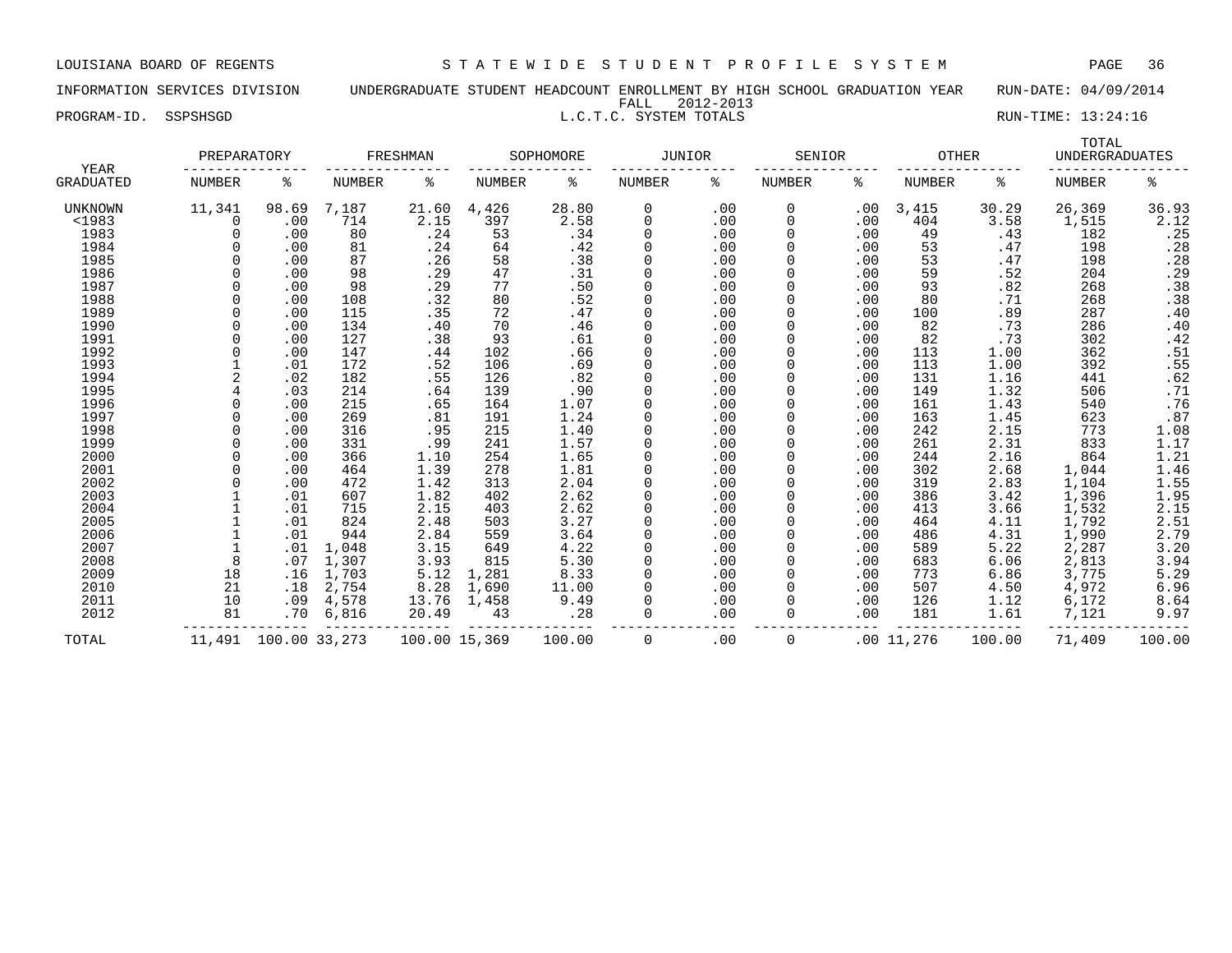INFORMATION SERVICES DIVISION UNDERGRADUATE STUDENT HEADCOUNT ENROLLMENT BY HIGH SCHOOL GRADUATION YEAR RUN-DATE: 04/09/2014 FALL 2012-2013 PROGRAM-ID. SSPSHSGD **ALL PUBLIC INSTITUTIONS** ALL PUBLIC INSTITUTIONS RUN-TIME: 13:24:16

| YEAR<br>GRADUATED |               | PREPARATORY   |             | FRESHMAN      |               | SOPHOMORE     |               | <b>JUNIOR</b> |        | SENIOR        |        | <b>OTHER</b> |               | TOTAL<br><b>UNDERGRADUATES</b> |  |
|-------------------|---------------|---------------|-------------|---------------|---------------|---------------|---------------|---------------|--------|---------------|--------|--------------|---------------|--------------------------------|--|
|                   | <b>NUMBER</b> | ႜ             | NUMBER      | ႜ             | <b>NUMBER</b> | ి             | <b>NUMBER</b> | ႜ             | NUMBER | ႜ             | NUMBER | ႜ            | <b>NUMBER</b> | နွ                             |  |
| UNKNOWN           | 20,216        | 97.72         | 7,518       | 11.38         | 5,121         | 13.17         | 943           | 4.27          | 1,500  | 4.30          | 3,597  | 24.50        | 38,895        | 19.71                          |  |
| $1983$            | $\Omega$      | .00           | 945         | 1.43          | 618           | 1.59          | 243           | 1.10          | 701    | 2.01          | 1,242  | 8.46         | 3,749         | 1.90                           |  |
| 1983              |               | .00           | 97          | .15           | 82            | .21           | 44            | .20           | 100    | .29           | 73     | .50          | 396           | .20                            |  |
| 1984              |               | .00           | 106         | .16           | 96            | .25           | 39            | .18           | 112    | .32           | 78     | .53          | 431           | .22                            |  |
| 1985              |               | .00           | 118         | .18           | 93            | .24           | 42            | .19           | 104    | .30           | 74     | .50          | 431           | .22                            |  |
| 1986              |               | .00           | 133         | .20           | 93            | .24           | 43            | .19           | 122    | .35           | 91     | .62          | 482           | .24                            |  |
| 1987              |               | .00           | 136         | .21           | 123           | .32           | 42            | .19           | 127    | .36           | 131    | .89          | 559           | .28                            |  |
| 1988              |               | .00           | 154         | .23           | 123           | .32           | 63            | .29           | 139    | .40           | 104    | .71          | 583           | .30                            |  |
| 1989              |               | .00           | 151         | .23           | 127           | .33           | 46            | .21           | 162    | .46           | 126    | .86          | 612           | .31                            |  |
| 1990              | $\Omega$      | .00           | 183         | .28           | 121           | .31           | 74            | .34           | 169    | .48           | 117    | .80          | 664           | .34                            |  |
| 1991              |               | .00           | 196         | .30           | 146           | .38           | 64            | .29           | 202    | .58           | 109    | .74          | 717           | .36                            |  |
| 1992              |               | .00           | 218         | .33           | 165           | .42           | 70            | .32           | 217    | .62           | 152    | 1.04         | 822           | .42                            |  |
| 1993              |               | .00           | 244         | .37           | 179           | .46           | 86            | .39           | 214    | .61           | 147    | 1.00         | 871           | .44                            |  |
| 1994              |               | .01           | 287         | .43           | 202           | .52           | 102           | .46           | 287    | .82           | 169    | 1.15         | 1,049         | .53                            |  |
| 1995              |               | .03           | 316         | .48           | 234           | .60           | 103           | .47           | 297    | .85           | 182    | 1.24         | 1,138         | .58                            |  |
| 1996              |               | .00           | 325         | .49           | 269           | .69           | 126           | .57           | 307    | .88           | 220    | 1.50         | 1,247         | .63                            |  |
| 1997              |               | .00           | 380         | .58           | 307           | .79           | 144           | .65           | 390    | 1.12          | 211    | 1.44         | 1,432         | .73                            |  |
| 1998              |               | .00           | 453         | .69           | 363           | .93           | 145           | .66           | 485    | 1.39          | 301    | 2.05         | 1,747         | .89                            |  |
| 1999              |               | .00           | 476         | .72           | 388           | 1.00          | 183           | .83           | 492    | 1.41          | 327    | 2.23         | 1,866         |                                |  |
| 2000              |               | .00           | 520         | .79           | 409           | 1.05          | 174           | .79           | 612    | 1.75          | 308    | 2.10         | 2,023         | $: 95$<br>1.03                 |  |
| 2001              |               | .00           | 651         | .99           | 498           | 1.28          | 219           | .99           | 682    | 1.95          | 384    | 2.62         | 2,434         | $1.23$<br>$1.34$               |  |
| 2002              |               | .00           | 638         | .97           | 540           | 1.39          | 265           | 1.20          | 798    | 2.29          | 400    | 2.72         | 2,641         |                                |  |
| 2003              |               | .01           | 829         | 1.25          | 663           | 1.71          | 302           | 1.37          | 994    | 2.85          | 480    | 3.27         | 3,270         | 1.66                           |  |
| 2004              |               | .00           | 992         | 1.50          | 699           | 1.80          | 369           | 1.67          | 1,271  | 3.64          | 524    | 3.57         | 3,856         | $1.95$<br>$2.35$<br>$2.96$     |  |
| 2005              |               | .00           | 1,118       | 1.69          | 800           | 2.06          | 465           | 2.11          | 1,651  | 4.73          | 599    | 4.08         | 4,634         |                                |  |
| 2006              |               | .00           | 1,250       | 1.89          | 931           | 2.39          | 606           | 2.75          | 2,418  | 6.93          | 639    | 4.35         | 5,845         |                                |  |
| 2007              |               | .00           | 1,387       | 2.10          | 1,098         | 2.82          | 877           | 3.97          | 4,063  | 11.64         | 777    | 5.29         | 8,203         | 4.16                           |  |
| 2008              | 8             | .04           | 1,739       | 2.63          | 1,534         | 3.95          | 1,763         | 7.99          | 7,839  | 22.45         | 938    | 6.39         | 13,821        | 7.01                           |  |
| 2009              | 18            | .09           | 2,291       | 3.47          | 2,783         | 7.16          | 5,354         | 24.26         | 7,520  | 21.54         | 964    | 6.57         | 18,930        | 9.59                           |  |
| 2010              | 24            | .12           | 3,961       | 6.00          | 7,724         | 19.87         | 8,386         | 38.00         | 750    | 2.15          | 683    | 4.65         | 21,528        | 10.91                          |  |
| 2011              | 12            |               | .0611,161   |               | 16.89 11,682  | 30.05         | 602           | 2.73          | 33     | .09           | 253    | 1.72         | 23,743        | 12.03                          |  |
| 2012              | 395           |               | 1.91 27,092 | 41.01         | 670           | 1.72          | 85            | .39           | 152    | .44           | 282    | 1.92         | 28,676        | 14.53                          |  |
| TOTAL             | 20,688        | 100.00 66,065 |             | 100.00 38,881 |               | 100.00 22,069 |               | 100.00 34,910 |        | 100.00 14,682 |        | 100.00       | 197,295       | 100.00                         |  |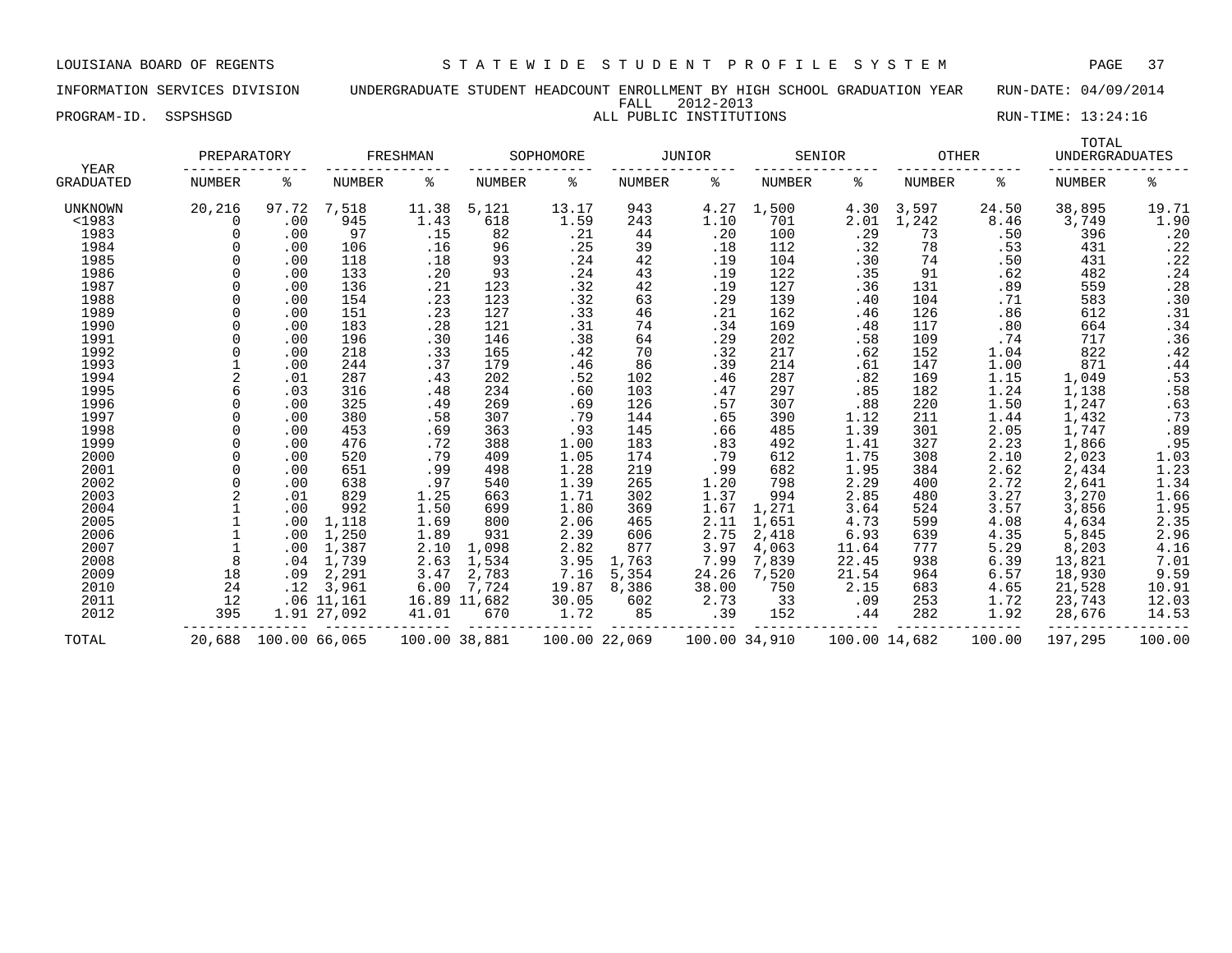INFORMATION SERVICES DIVISION UNDERGRADUATE STUDENT HEADCOUNT ENROLLMENT BY HIGH SCHOOL GRADUATION YEAR RUN-DATE: 04/09/2014 FALL 2012-2013

PROGRAM-ID. SSPSHSGD **PRIVATE INSTITUTION TOTALS** RUN-TIME: 13:24:16

| YEAR<br>GRADUATED | PREPARATORY |     | FRESHMAN      |     | SOPHOMORE     |     | JUNIOR   |     | SENIOR   |     | <b>OTHER</b>  |     | TOTAL<br><b>UNDERGRADUATES</b> |     |
|-------------------|-------------|-----|---------------|-----|---------------|-----|----------|-----|----------|-----|---------------|-----|--------------------------------|-----|
|                   | NUMBER      | ႜ   | <b>NUMBER</b> | ి   | <b>NUMBER</b> | ႜ   | NUMBER   | ႜ   | NUMBER   | ి   | <b>NUMBER</b> | ႜ   | <b>NUMBER</b>                  | နွ  |
| <b>UNKNOWN</b>    | $\mathbf 0$ | .00 | 0             | .00 | 0             | .00 | 0        | .00 | 0        | .00 | 0             | .00 | $\mathbf 0$                    | .00 |
| $<$ 1983          | $\Omega$    | .00 | 0             | .00 | 0             | .00 | 0        | .00 | 0        | .00 | 0             | .00 | $\Omega$                       | .00 |
| 1983              |             | .00 | 0             | .00 | 0             | .00 | 0        | .00 | 0        | .00 | $\mathbf 0$   | .00 |                                | .00 |
| 1984              |             | .00 | 0             | .00 | 0             | .00 | $\Omega$ | .00 | 0        | .00 | 0             | .00 |                                | .00 |
| 1985              | O           | .00 | 0             | .00 | 0             | .00 | $\Omega$ | .00 | 0        | .00 | 0             | .00 |                                | .00 |
| 1986              | 0           | .00 | 0             | .00 | 0             | .00 | 0        | .00 | $\Omega$ | .00 | $\Omega$      | .00 |                                | .00 |
| 1987              |             | .00 | 0             | .00 | 0             | .00 |          | .00 | $\Omega$ | .00 |               | .00 |                                | .00 |
| 1988              |             | .00 | 0             | .00 | 0             | .00 |          | .00 | $\Omega$ | .00 |               | .00 |                                | .00 |
| 1989              | $\Omega$    | .00 | 0             | .00 | 0             | .00 |          | .00 | $\Omega$ | .00 |               | .00 |                                | .00 |
| 1990              | $\Omega$    | .00 | 0             | .00 | 0             | .00 | $\Omega$ | .00 | $\Omega$ | .00 | $\Omega$      | .00 |                                | .00 |
| 1991              | n           | .00 | 0             | .00 | 0             | .00 | $\Omega$ | .00 | 0        | .00 | $\Omega$      | .00 |                                | .00 |
| 1992              | $\Omega$    | .00 | 0             | .00 | 0             | .00 | $\Omega$ | .00 | 0        | .00 | $\Omega$      | .00 |                                | .00 |
| 1993              | $\Omega$    | .00 | 0             | .00 | 0             | .00 |          | .00 | $\Omega$ | .00 | $\Omega$      | .00 |                                | .00 |
| 1994              | $\Omega$    | .00 | 0             | .00 | 0             | .00 |          | .00 | $\Omega$ | .00 |               | .00 |                                | .00 |
| 1995              | $\Omega$    | .00 | 0             | .00 | 0             | .00 | 0        | .00 | 0        | .00 |               | .00 |                                | .00 |
| 1996              | $\Omega$    | .00 | 0             | .00 | 0             | .00 | $\Omega$ | .00 | 0        | .00 |               | .00 |                                | .00 |
| 1997              | U           | .00 | 0             | .00 | 0             | .00 | $\Omega$ | .00 | $\Omega$ | .00 |               | .00 |                                | .00 |
| 1998              |             | .00 | 0             | .00 | 0             | .00 |          | .00 | $\Omega$ | .00 |               | .00 |                                | .00 |
| 1999              |             | .00 | 0             | .00 | 0             | .00 |          | .00 | $\Omega$ | .00 |               | .00 |                                | .00 |
| 2000              |             | .00 | 0             | .00 | 0             | .00 | $\Omega$ | .00 | $\Omega$ | .00 |               | .00 |                                | .00 |
| 2001              |             | .00 | 0             | .00 | 0             | .00 | $\Omega$ | .00 | $\Omega$ | .00 |               | .00 | $\Omega$                       | .00 |
| 2002              | $\Omega$    | .00 | <sup>0</sup>  | .00 | 0             | .00 | $\Omega$ | .00 | 0        | .00 |               | .00 | $\Omega$                       | .00 |
| 2003              |             | .00 | 0             | .00 | 0             | .00 | $\Omega$ | .00 | $\Omega$ | .00 |               | .00 | O                              | .00 |
| 2004              | $\Omega$    | .00 | 0             | .00 | 0             | .00 | $\Omega$ | .00 | 0        | .00 | $\Omega$      | .00 |                                | .00 |
| 2005              | $\Omega$    | .00 | 0             | .00 | 0             | .00 |          | .00 | 0        | .00 |               | .00 |                                | .00 |
| 2006              | $\Omega$    | .00 | 0             | .00 | 0             | .00 | $\Omega$ | .00 | $\Omega$ | .00 | $\Omega$      | .00 |                                | .00 |
| 2007              | $\Omega$    | .00 | 0             | .00 | 0             | .00 | $\Omega$ | .00 | $\Omega$ | .00 | $\Omega$      | .00 |                                | .00 |
| 2008              |             | .00 | 0             | .00 | 0             | .00 | $\Omega$ | .00 | 0        | .00 | $\Omega$      | .00 |                                | .00 |
| 2009              |             | .00 | 0             | .00 | 0             | .00 |          | .00 | $\Omega$ | .00 |               | .00 |                                | .00 |
| 2010              |             | .00 | 0             | .00 | 0             | .00 |          | .00 | $\Omega$ | .00 |               | .00 |                                | .00 |
| 2011              |             | .00 | 0             | .00 | 0             | .00 |          | .00 | 0        | .00 |               | .00 |                                | .00 |
| 2012              | $\Omega$    | .00 | $\mathbf 0$   | .00 | 0             | .00 | $\Omega$ | .00 | 0        | .00 | $\Omega$      | .00 | $\Omega$                       | .00 |
| TOTAL             | 0           | .00 | 0             | .00 | 0             | .00 | 0        | .00 | 0        | .00 | 0             | .00 | 0                              | .00 |